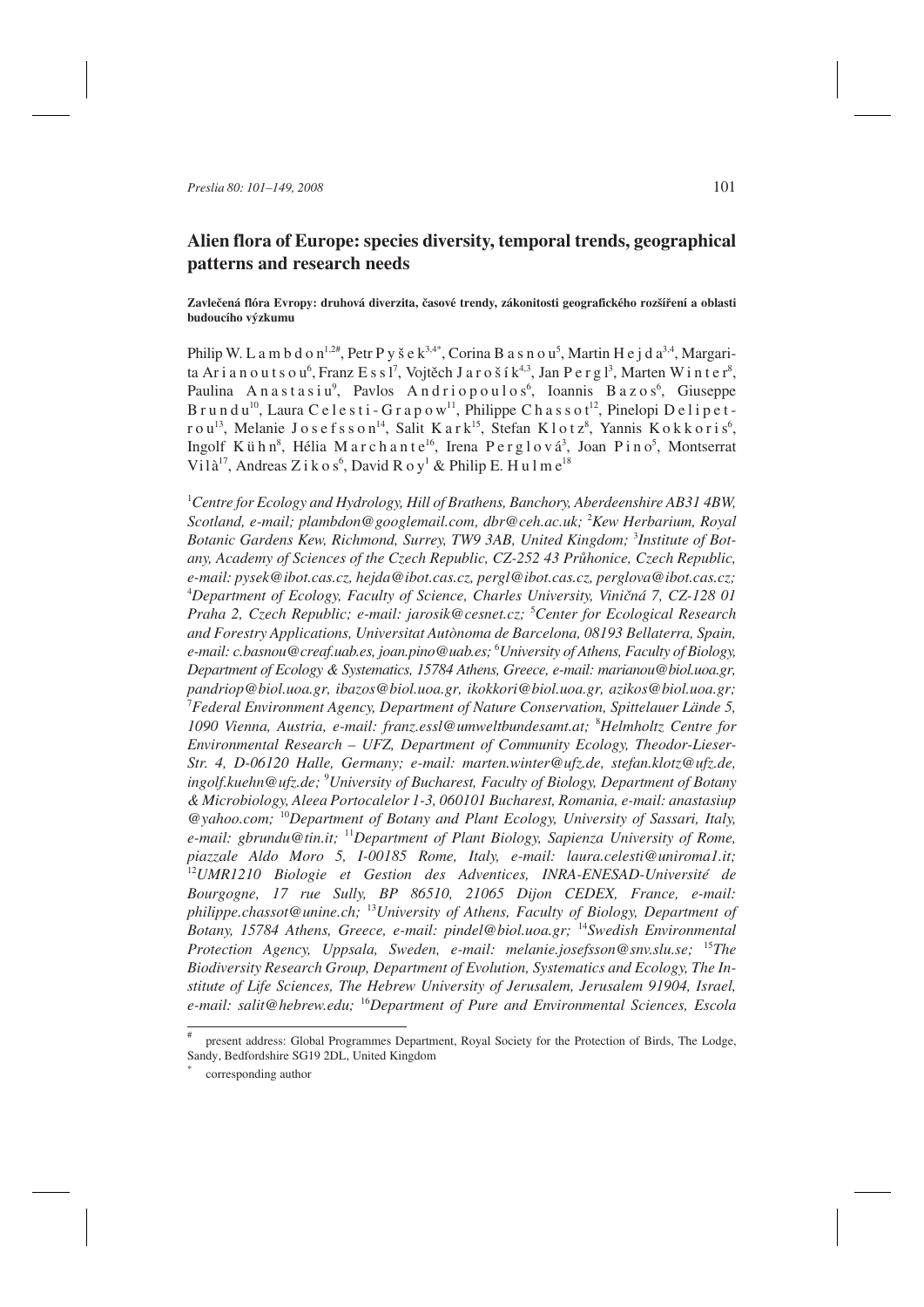*Superior Agrária de Coimbra, Bencanta 3040-316, Coimbra, Portugal, e-mail: hmarchante@esac.pt;* <sup>17</sup>*Estación Biológica de Dońana (EBD-CSIC), Avd/María Luisa s/n, Pabellón del Perú, 41013 Sevilla, Spain, e-mail: montse.vila@ebd.csic.es;* <sup>19</sup>*National Centre for Advanced Bio-Protection Technologies, PO Box 84, Lincoln University, Canterbury, New Zealand, e-mail: hulmep@ lincoln.ac.nz*

> Lambdon P. W., Pyšek P., Basnou C., Hejda M., Arianoutsou M., Essl F., Jarošík V., Pergl J., Winter M., Anastasiu P., Andriopoulos P., Bazos I., Brundu G., Celesti-Grapow L., Chassot P., Delipetrou P., Josefsson M., Kark S., Klotz S., Kokkoris Y., Kühn I., Marchante H., Perglová I., Pino J., Vilà M., Zikos A., Roy D. & Hulme P. E. (2008): Alien flora of Europe: species diversity, temporal trends, geographical patterns and research needs. – Preslia 80: 101–149.

> The paper provides the first estimate of the composition and structure of alien plants occurring in the wild in the European continent, based on the results of the DAISIE project (2004–2008), funded by the 6th Framework Programme of the European Union and aimed at "creating an inventory of invasive species that threaten European terrestrial, freshwater and marine environments". The plant section of the DAISIE database is based on national checklists from 48 European countries/regions and Israel; for many of them the data were compiled during the project and for some countries DAISIE collected the first comprehensive checklists of alien species, based on primary data (e.g., Cyprus, Greece, F. Y. R. O. Macedonia, Slovenia, Ukraine). In total, the database contains records of 5789 alien plant species in Europe (including those native to a part of Europe but alien to another part), of which 2843 are alien to Europe (of extra-European origin). The research focus was on naturalized species; there are in total 3749 naturalized aliens in Europe, of which 1780 are alien to Europe. This represents a marked increase compared to 1568 alien species reported by a previous analysis of data in Flora Europaea (1964–1980). Casual aliens were marginally considered and are represented by 1507 species with European origins and 872 species whose native range falls outside Europe. The highest diversity of alien species is concentrated in industrialized countries with a tradition of good botanical recording or intensive recent research. The highest number of all alien species, regardless of status, is reported from Belgium (1969), the United Kingdom (1779) and Czech Republic (1378). The United Kingdom (857), Germany (450), Belgium (447) and Italy (440) are countries with the most naturalized neophytes. The number of naturalized neophytes in European countries is determined mainly by the interaction of temperature and precipitation; it increases with increasing precipitation but only in climatically warm and moderately warm regions. Of the nowadays naturalized neophytes alien to Europe, 50% arrived after 1899, 25% after 1962 and 10% after 1989. At present, approximately 6.2 new species, that are capable of naturalization, are arriving each year. Most alien species have relatively restricted European distributions; half of all naturalized species occur in four or fewer countries/regions, whereas 70% of non-naturalized species occur in only one region. Alien species are drawn from 213 families, dominated by large global plant families which have a weedy tendency and have undergone major radiations in temperate regions (*Asteraceae*, *Poaceae*, *Rosaceae*, *Fabaceae*, *Brassicaceae*). There are 1567 genera, which have alien members in European countries, the commonest being globally-diverse genera comprising mainly urban and agricultural weeds (e.g., *Amaranthus*, *Chenopodium* and *Solanum*) or cultivated for ornamental purposes (*Cotoneaster*, the genus richest in alien species). Only a few large genera which have successfully invaded (e.g., *Oenothera*, *Oxalis*, *Panicum*, *Helianthus*) are predominantly of non-European origin. *Conyza canadensis*, *Helianthus tuberosus* and *Robinia pseudoacacia* are most widely distributed alien species. Of all naturalized aliens present in Europe, 64.1% occur in industrial habitats and 58.5% on arable land and in parks and gardens. Grasslands and woodlands are also highly invaded, with 37.4 and 31.5%, respectively, of all naturalized aliens in Europe present in these habitats. Mires, bogs and fens are least invaded; only approximately 10% of aliens in Europe occur there. Intentional introductions to Europe (62.8% of the total number of naturalized aliens) prevail over unintentional (37.2%). Ornamental and horticultural introductions escaped from cultivation account for the highest number of species, 52.2% of the total. Among unintentional introductions, contaminants of seed, mineral materials and other commodities are responsible for 1091 alien species introductions to Europe (76.6% of all species introduced unintentionally) and 363 species are assumed to have arrived as stowaways (directly associated with human transport but arriving independently of commodity). Most aliens in Europe have a native range in the same continent (28.6% of all donor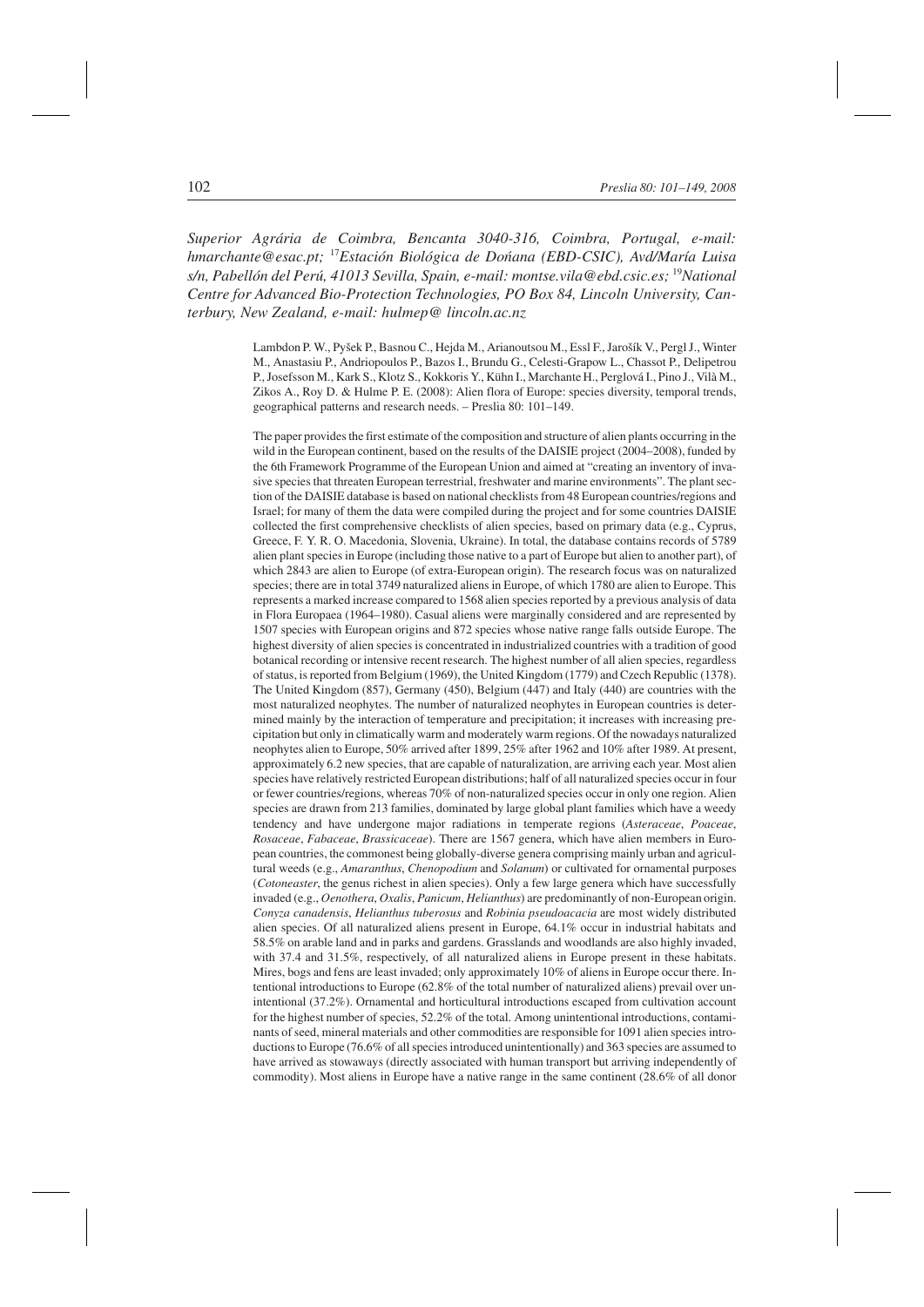region records are from another part of Europe where the plant is native); in terms of species numbers the contribution of Europe as a region of origin is 53.2%. Considering aliens to Europe separately, 45.8% of species have their native distribution in North and South America, 45.9% in Asia, 20.7% in Africa and 5.3% in Australasia. Based on species composition, European alien flora can be classified into five major groups: (1) north-western, comprising Scandinavia and the UK; (2) west-central, extending from Belgium and the Netherlands to Germany and Switzerland; (3) Baltic, including only the former Soviet Baltic states; (4) east-central, comprizing the remainder of central and eastern Europe; (5) southern, covering the entire Mediterranean region. The clustering patterns cut across some European bioclimatic zones; cultural factors such as regional trade links and traditional local preferences for crop, forestry and ornamental species are also important by influencing the introduced species pool. Finally, the paper evaluates a state of the art in the field of plant invasions in Europe, points to research gaps and outlines avenues of further research towards documenting alien plant invasions in Europe. The data are of varying quality and need to be further assessed with respect to the invasion status and residence time of the species included. This concerns especially the naturalized/casual status; so far, this information is available comprehensively for only 19 countries/regions of the 49 considered. Collating an integrated database on the alien flora of Europe can form a principal contribution to developing a European-wide management strategy of alien species.

K e y w o r d s: alien plants, biogeographical pattern, donor regions, Europe, habitat affinity, naturalization, neophytes, plant invasions, residence time, temporal trends

# **Introduction**

Biological invasions by alien species are widely recognized as a significant component of human-caused global environmental change, often resulting in a significant loss in the economic value, biological diversity and function of invaded ecosystems (Mack et al. 2000, Mooney & Hobbs 2000, Pimentel et al. 2000, 2001, Hulme 2003, Weber 2003, Pyšek et al. 2006, Richardson & Pyšek 2006, Stohlgren et al. 2006). They are large-scale phenomena of widespread importance and represent one of the major threats to European biodiversity. Numerous invasive alien species, many introduced into Europe little more than 200 years ago, have become successfully established over large areas of the European Community, and the geographical range of a large number of species is increasing (Pyšek & Hulme 2005, Hulme 2007). European states recognize the risk that activities within their jurisdiction or control may pose to other states as a potential source of invasions; appropriate individual and cooperative actions are needed to minimize that risk (Miller et al. 2006, Hulme et al. 2008c). This is particularly important within Europe, with its shared coastline, transboundary mountain ranges and protected areas and international watercourses, as speciesintroduced into the territory of one state can easily spread to neighbouring states, subregions or the entire region. From this it follows that a continental approach to biological invasions is a necessary precondition to successful management; political boundaries are not an ideal framework because they do not correspond to biological and ecological barriers that are crucial in determining the limits of plant invasions (Richardson et al. 2000). The awareness of accelerating problems with biological invasions resulted in this topic being included in framework research programs of the European Union, and specifically addressed by the DAISIE project in 2005–2008 (DAISIE 2008, see www.europe-aliens.org for details).

However, information on the (invasive) alien species present in Europe is incomplete. As far as plants, which are in the focus of the present paper, are concerned, there are case studies on particular alien species (e.g., Moravcová et al. 2006, Perglová et al. 2006, Essl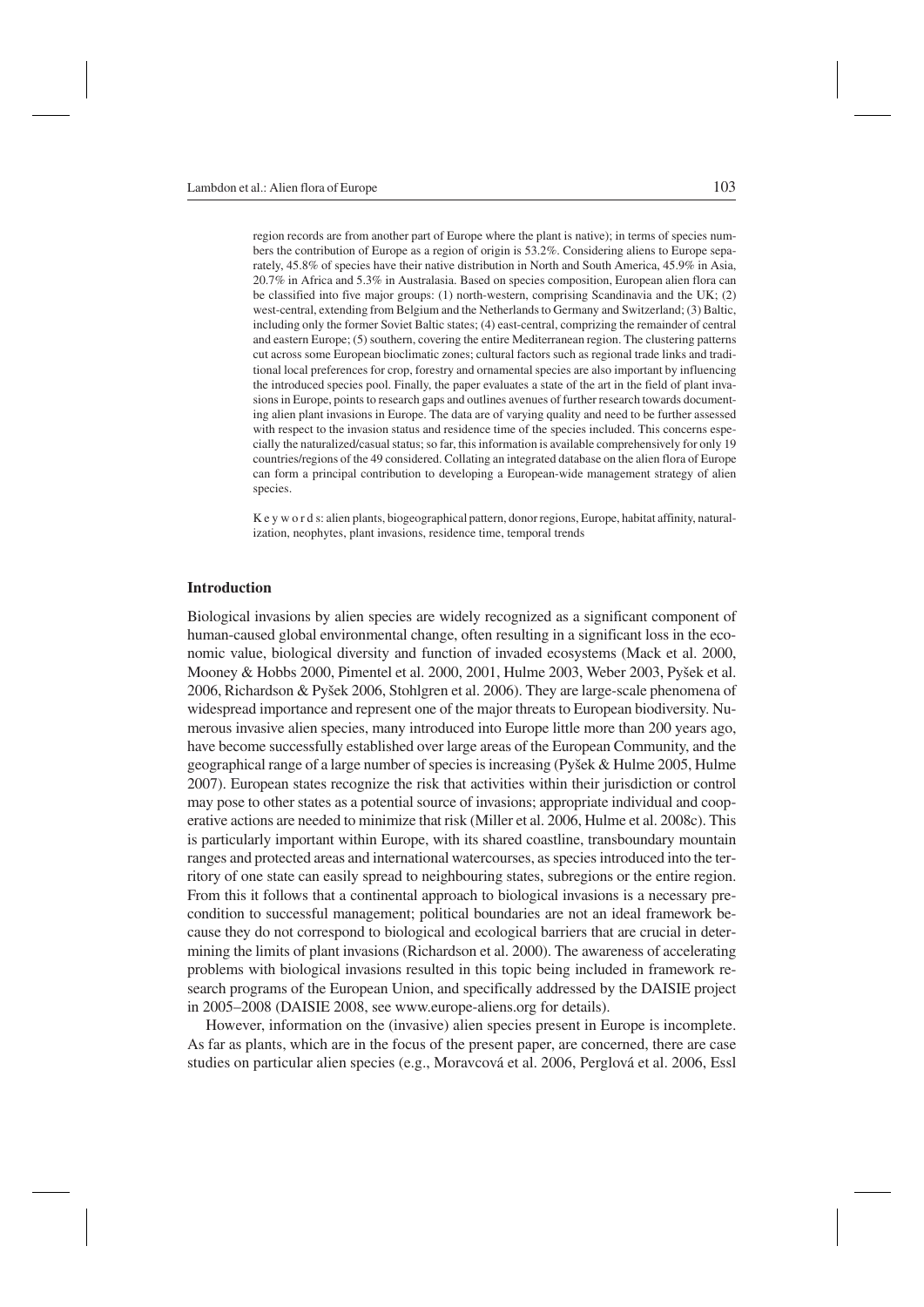2007, Kollmann et al. 2007), but only a few states had assembled a specialized checklist on the composition of their alien flora before DAISIE: Austria (Essl & Rabitsch 2002), Czech Republic (Pyšek et al. 2002b), Germany (Klotz et al. 2002, Kühn & Klotz 2003), Ireland (Reynolds 2002) and UK (Clement & Foster 1994, Preston et al. 2002, 2004), and the only available continental analysis of plant invasion patterns in Europe (Weber 1997) was based on data from Flora Europaea (Tutin et al. 1964–1980), the only synthetic source of information on the flora of all European countries, including alien species. This source is, however, now outdated and contains numerous inaccuracies in data for individual countries (Pyšek 2003). In general, information on the presence and distribution of alien plant species for most European countries was scattered in a variety of published and unpublished accounts and databases. Therefore, the funding of DAISIE was motivated by need for a regional network of invasive alien species information, and one of the project's major tasks was "to create an inventory of invasive species that threaten European terrestrial, freshwater and marine environments" (Hulme et al. 2008c).

Reliable data on the composition of alien floras from a number of regions make it possible to describe the extent of invasion in different parts of the world and reveal robust biogeographical patterns (Lonsdale 1999, Sax 2001, Lloret et al. 2004, Cadotte et al. 2006, Daehler 2006, Palmer 2006, Pyšek & Richardson 2006, Hulme et al. 2008b). Such studies provide a critical first step in the search for the explanation of invasion patterns, and for characterizing invasive taxa and invaded ecosystems (e.g., Crawley et al. 1996, Cadotte & Lovett-Doust 2001, Kühn et al. 2003, 2004, Lloret et al. 2004, 2005, Hamilton et al. 2005; see Pyšek & Richardson 2007 for a review). In addition, conclusions drawn from such studies can be used to formulate hypotheses which can be tested by other approaches (Daehler 2001). However, such analyses using previously published information depend crucially on the quality of assessment of particular species with respect to their taxonomic identity, time of immigration and invasion status (Pyšek 2003, Pyšek et al. 2004a).

On a more practical side, collating an integrated database on the alien flora of Europe can form a principal contribution to developing a European-wide management strategy of alien species (Wittenberg & Cock 2001). Dispersed and disconnected knowledge cannot easily be marshalled to deliver the information and knowledge required to address policy of biological invasions at a European scale. Improving information exchange can build regional capacity to identify and manage invasive alien species threats (Hulme et al. 2008c). The European Strategy on Invasive Alien Species, launched in 2002, encouraged the development of a pan-European inventory of invasive alien species (Genovesi & Shine 2003).

This paper brings an overview of the alien flora of Europe, based on the results of the DAISIE project, with aims to (i) inform about the data held within the plant part of the DAISIE database, (ii) publish the basic updated information on the structure of alien flora of Europe, the first of such depth at the continental level, (iii) outline the most common naturalized aliens in Europe, and (iv) analyse large-scale geographical patterns in the level of invasion across Europe and in the composition of regional alien floras. Finally, the paper represents a state of the art in the field of plant invasions in Europe, points to research gaps and outlines avenues of further research towards documenting alien plant invasions in Europe.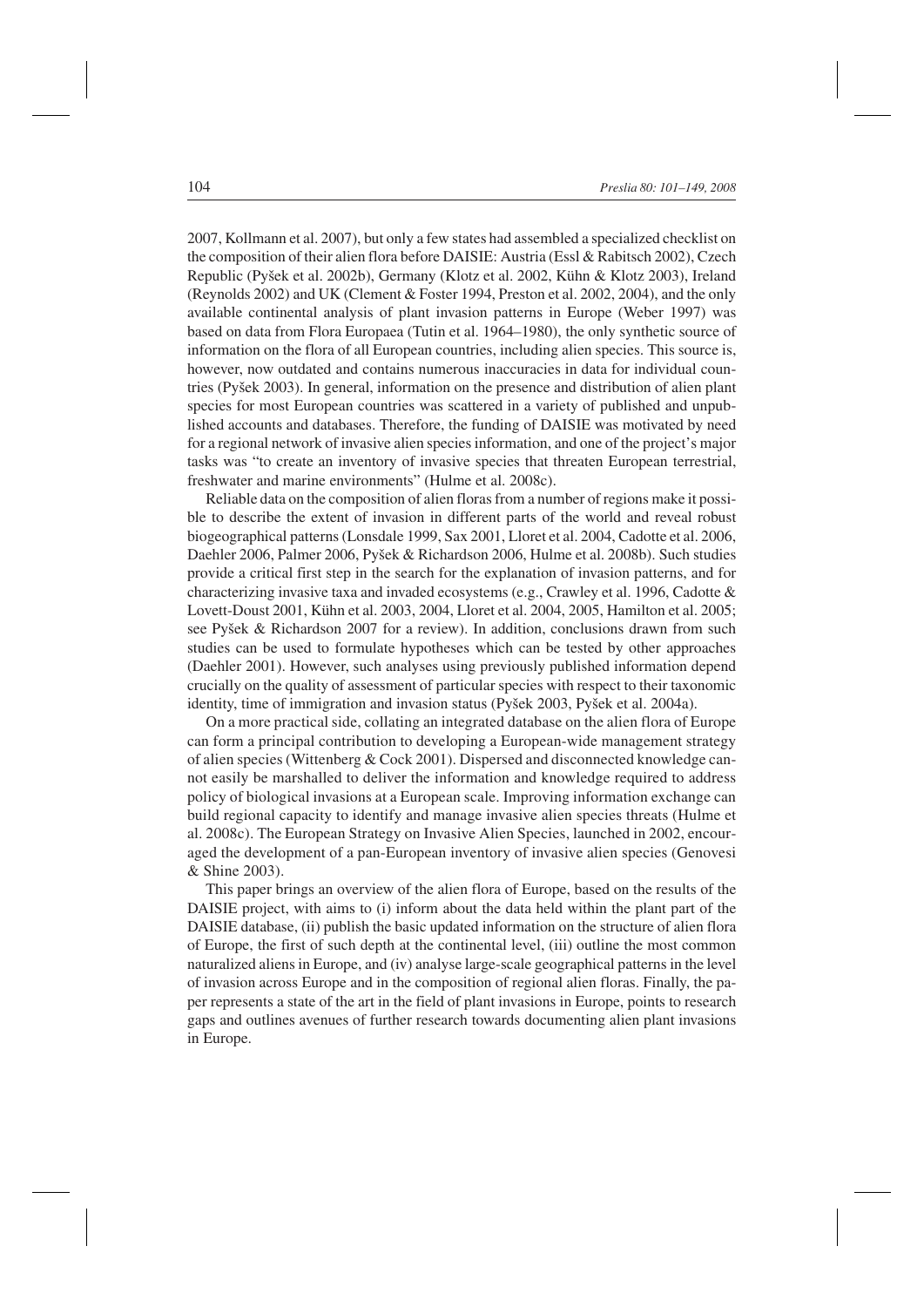# **DAISIE database**

# *Definitions*

We adopted an approach to the classification of alien species proposed by Richardson et al. (2000) and Pyšek et al. (2004a) and distinguished naturalized and casual species with respect to invasion status, and archaeophytes and neophytes with respect to the residence time. In order to define what constitutes a European alien in biogeographical terms, we distinguished between those species alien *to* Europe, including species with a native range entirely outside the continental boundaries described in the following section, and aliens of European origin, including species that are native in a part of Europe but alien to another part. For a small number of species, European native status remains ambiguous, and therefore we also report data on the total number of species alien *in* Europe, comprising both subgroups (see Appendix 1 for definitions).



Fig. 1. – Map of Europe showing the geographical coverage of plant data within the DAISIE project (grey area) and richness of alien species in the regions covered. The height of the red bar indicates the total number of naturalized aliens in the region; blue bars indicate the total number of naturalized neophytes in regions with classification of status available, i.e. where neophytes were recorded. Grey regions without bars are those for which only information on the total number of all aliens is available. See Table 1 for species numbers.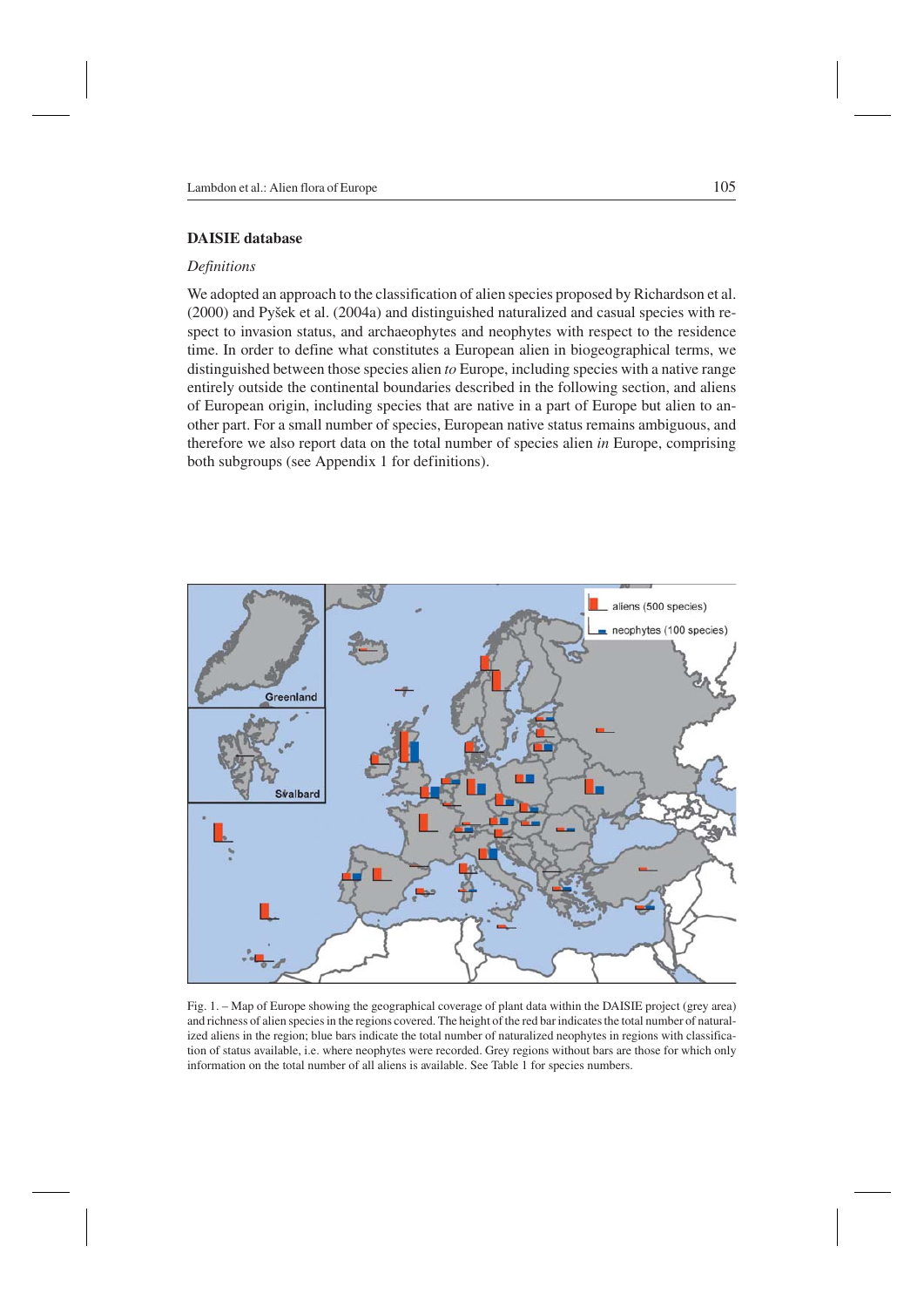# *Species coverage, taxonomy and nomenclature*

The DAISIE project aimed to include the whole of Europe and "third party" nations eligible for funding under the EU Framework 6 research programme (Hulme et al. 2008c). Of these, only Israel falls wholly outside the physical boundaries of Europe. The area targeted (see Fig. 1) was partly determined by the geographical coverage of source floras, but we broadly attempted to use the limits set by Flora Europaea (Tutin et al. 1964–80) for the north and central continental boundaries (i.e., as far east as the Urals, and excluding the Caucasus). In the south-east, Turkey, the eastern Aegean islands and Cyprus were included within the database, although species native only to Anatolia were not considered as European natives. In total, 49 countries/regions were considered. For each of these "national regions", a data set was compiled from the most comprehensive literature sources available (Table 1). Where possible, regional experts were responsible for compiling and verifying the data, although for countries where we were unable to find participants, information was compiled from a recent national flora or database. Only for some of the states of the former Yugoslavia and for Albania were we unable to obtain data by either method, and in a few of the other eastern countries only a preliminary species list was available. Otherwise, reasonably detailed coverage was achieved throughout the study region.

A taxon was included in the database if it was found as an alien in at least one European country/region. In most cases the taxa were full species. However, some prominent subspecies, varieties and hybrids were also recorded, particularly if this was necessary to distinguish from native sister subtaxa (e.g., *Beta vulgaris* subsp. *vulgaris* is alien throughout much of Europe although subsp. *maritima* is widely native in coastal regions). However, for the purposes of this paper, statistics are only reported at the species level. Nominate subspecies were merged with taxa at species level (e.g., *Phalaris canariensis* and *P. canariensis* subsp. *canariensis*). In other cases, this approach creates difficulty where there are issues of sympatry between alien and native subtaxa, so all alien taxa and hybrids have been retained, regardless of whether they have indigenous subspecies (therefore, *Beta vulgaris* subsp. *vulgaris* is included as *B. vulgaris* s.l.).

The taxonomic treatment was standardized across all national checklists. Since there is not yet a global database of synonymies, we reviewed 58 different literature sources in this process, especially Flora Europaea (Tutin et al. 1964–80, 1993) and online meta-resources such as the International Plant Names Index (2006), Kerguélen (1999), the International Organization for Plant Information (2006) and the International Legume Database (Legume Web, 2006). A complete list of sources used to standardize taxonomies is available from the DAISIE Invasive Species portal (www.europe-aliens.org). We did not have the facilities to trace the true priority name for all species, but provisionally, we accepted the most widely-used name, or if this was ambiguous we preferred to follow widely-used sources or those adopted in the native range. For the most difficult genera, such as *Oenothera* and *Amaranthus*, the division of taxa into species remains somewhat subjective and our system should be considered as preliminary only. Higher taxonomic ranks (subclass, order and family) mainly follow the approach of the Angiosperm Phylogeny Group (Stevens 2001 onwards). This classification system incorporates data from molecular, chemical and morphological phylogenies in an attempt to represent the latest thinking on angiosperm evolution, and in a few lineages (e.g., *Scrophulariales*) it differs markedly from earlier treatments. For example, traditional *Callitrichaceae*, *Plantaginaceae* and *Scrophulariaceae* are almost monophyletic, but divided into two major clades which do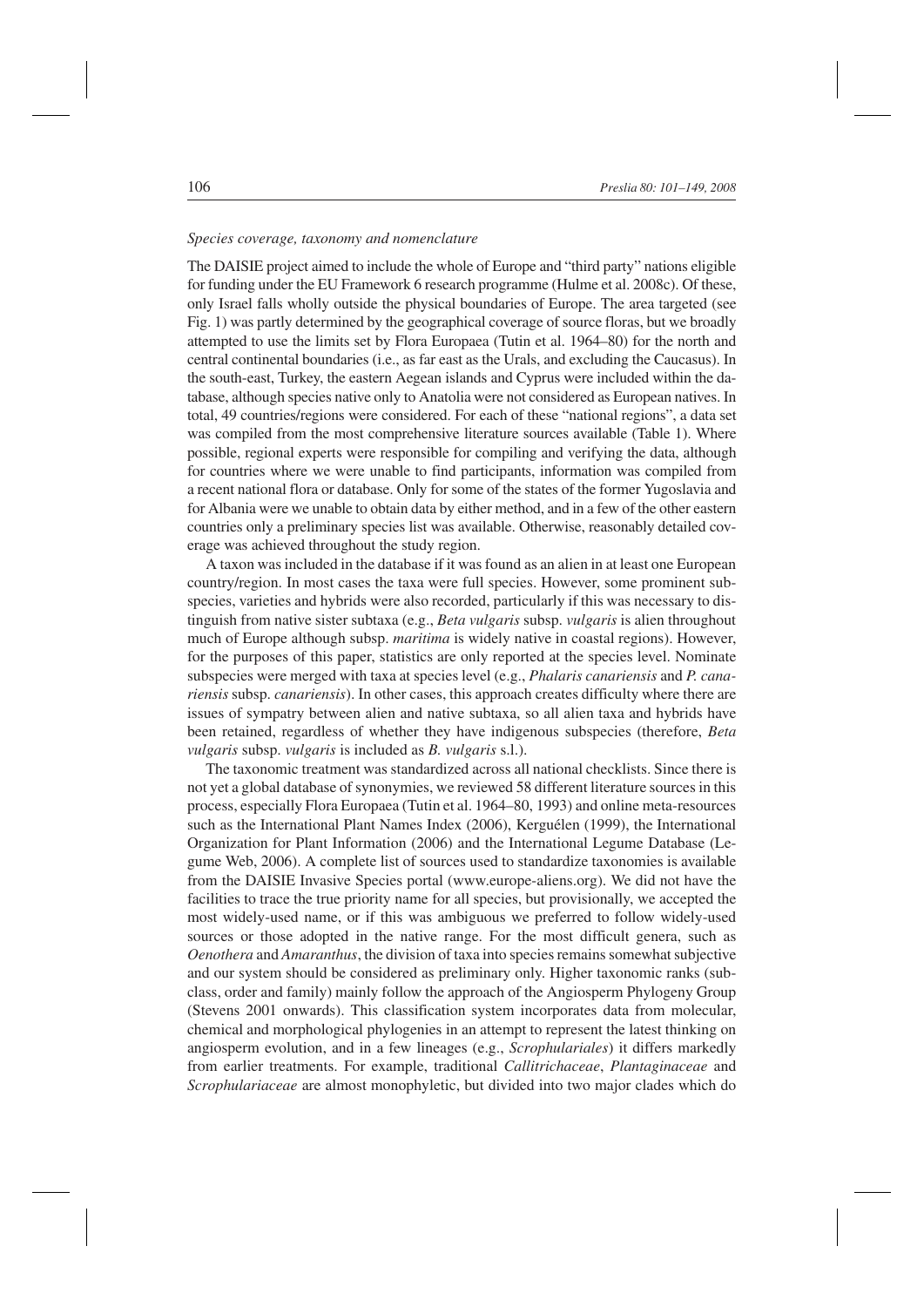not correspond to previous taxonomic ideas. Under this interpretation, *Callitriche* and *Plantago* are genera with very reduced floral structures and they belong in the second clade along with *Veronica*, *Hebe* and *Linaria* (Albach et al. 2005). For non-angiosperms (pteridophytes and gymnosperms), the more traditional system of Mabberley (1997) was employed, which is largely constructed from morphological evidence.

# *Classification of species invasion status*

Status was reported as naturalized, casual or cryptogenic (see Appendix 1 for definitions), although in some cases there was insufficient information to determine the exact category and the taxon was recorded as "alien". This designation occurs most commonly in poorly-recorded countries, and was otherwise used very rarely. In countries/regions where little or no status information was available (e.g., Belarus, Israel, Croatia, Moldova), we therefore simply present the total number of species. Casuals are documented much more carefully in some countries than others (e.g., Austria, Belgium, Hungary, Czech Republic) so the level of coverage varies considerably – in many national data sets they are omitted entirely. For this reason, we base all analyses in this paper on naturalized species only, although information on the numbers of casuals is also presented in Table 1 for the sake of completeness. Since there is insufficient information to decide whether some species are naturalized or casual in some regions, an uncertainty margin remains on the final naturalized totals in these cases; these are reported as "unspecified" in Table 1, and we have avoided making subsequent judgement on their likely status. The specification is given for each statistical summary as to whether the numbers are based on all aliens or neophytes only, and on aliens*in* Europe, of European origin, or *to* Europe. In order to correctly determine European status in as many species as possible, additional effort was focused on this task after the main phase of data collection.

Each national checklist was supplemented with a range of information detailing the invasion history of the species in the given region or country. These data were recorded on standard forms according to an agreed categorization system, in order to maintain a consistent approach for the whole of Europe. Where possible, we tried to ensure that: (i) we utilized existing categorizations so that our results are comparable with other studies, (ii) the classifications were hierarchical, providing the flexibility to accommodate the different levels of detail available. For many species, information on particular aspects of invasion history could not be obtained, and the relevant analyses were therefore based on a reduced data set.

### *Residence time and date of introduction*

Date of introduction was determined directly from available literature, or was specified to the narrowest available date range on the basis of inference (e.g., between the date that the species was described to science and the date of the first record in the given country). Dates of introduction are frequently problematic in studies of this type due to the lack of detailed historical records. The standard approach is to use minimum residence time (based on the latest possible date when the species could have arrived) as a conservative estimate (Rejmánek 2000, Pyšek & Jarošík 2005, Richardson & Pyšek 2006). Thus, we evaluated the first occurrence in Europe from the earliest recorded date in any country (or the first record as an alien for species with their native range in a part of Europe), but in cases where the introduction could only be identified to a time period, we chose the latest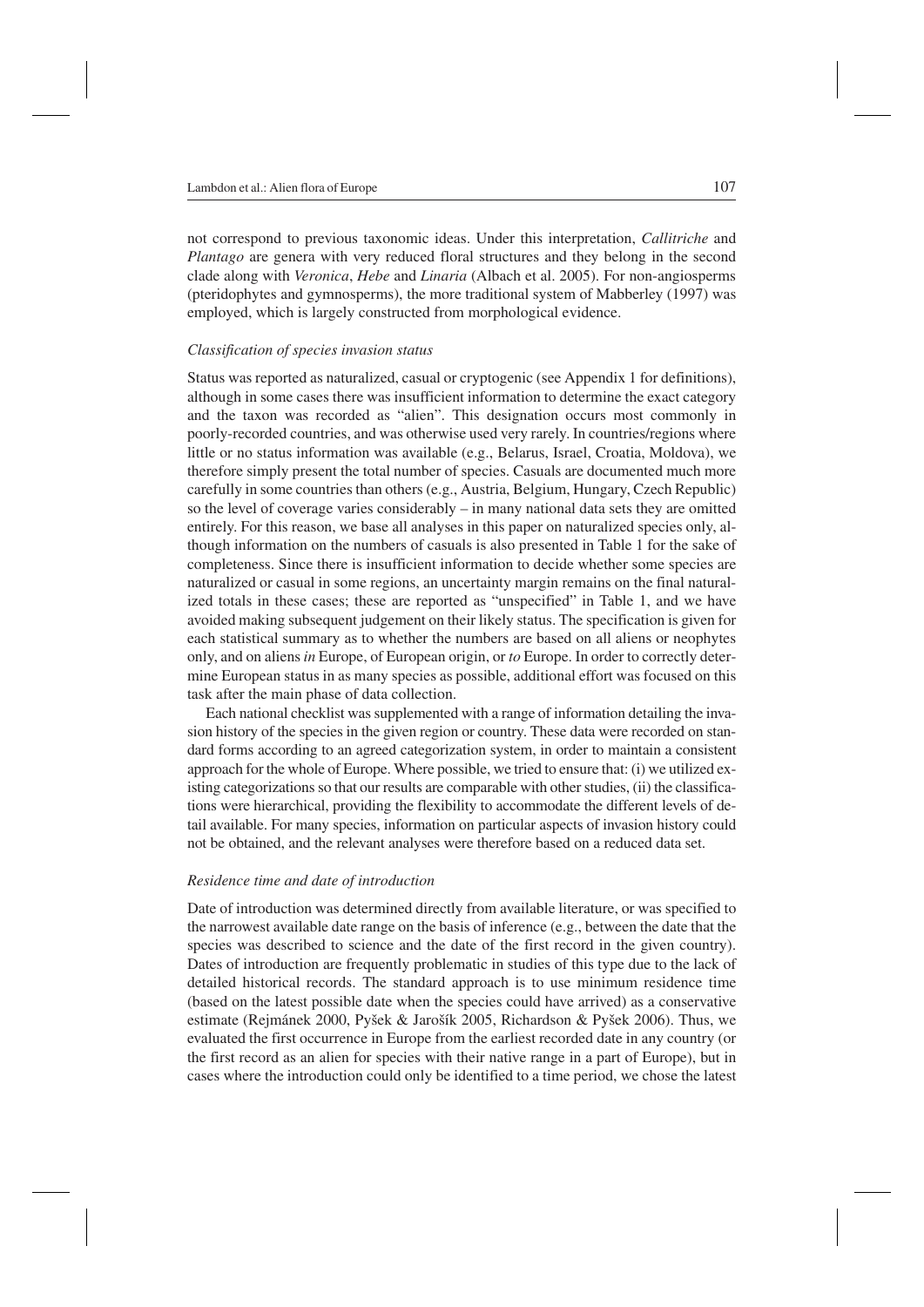possible date in the range. The estimated range was within a decade for 81.3% of the species evaluated. We particularly attempted to distinguish archaeophytes from neophytes (species introduced before and after 1500 A.D.), as it has widely been found that the two groups differ in their invasion characteristics and ecology due to the contrasting regimes of selection and cultivation operating in ancient and modern societies (Kühn et al. 2003, Pyšek et al. 2004b, 2005). Archaeophytes are generally poorly-recorded and their native or alien status may be unclear. Some national data sets avoided them completely, and although we indicate the numbers recorded in Table 1, we have attempted to report neophyte totals for all subsequent analyses. All species with a native range restricted to the New World were considered to be neophytes.

# *Habitats*

Habitat data were recorded according to the EUNIS system (Davies & Moss 2003, available at http://eunis.eea.europa.eu/habitats.jsp), which provides a physical categorization of all major European habitat types. Since habitat descriptions in most floras are relatively coarse (Chytrý et al. 2008a, b), the recording in the DAISIE database is only down to EUNIS Level 2, although in many cases only Level 1 was possible, either through low resolution or ambiguities in the source literature. The resulting classification included 10 habitat types: A. Marine habitats; B. Coastal habitats; C. Inland surface waters; D. Mires, bogs and fens; E. Grasslands; F. Heathland, scrub and tundra; G. Woodland and forest; H. Inland unvegetated or sparsely vegetated habitats; I. Arable land, gardens and parks; and J. Constructed, industrial and other artificial habitats.

# *Pathways of introduction*

To indicate how and why a species arrived or was introduced in the given country, a three-level hierarchical system was developed (see Appendix 1 for definitions) based on the approaches of Hill et al. (2005) and Hulme et al. (2008a). The definitions in Level 2 allowed us to deal with a number of species whose status is normally ambiguous. The "unaided" category includes those which are alien in a neighbouring country and clearly should not be treated as natives, but which have subsequently spread without the aid of man.

# *Native ranges*

Native ranges were recorded using the standardized geographical regions of the Taxonomic Database Working Group (available at http://www.bgbm.fu-berlin.de/TDWG/geo/default.htm). This system allows hierarchical recording at the continental, biogeographic regional and national levels, although due to data limitations we here present analyses for Level 1 only (continental). Generally, we excluded species where the distinction between native and introduced parts of the range was ambiguous. However, there remain a number of cosmopolitan weeds whose origins are now obscure but which are important alien pests across the world (e.g., *Cyperus esculentus*, *Setaria viridis*, *Lemna trisulca*, *Oxalis corniculata*). We felt that it would be unrepresentative to exclude these, and have attempted to give an approximation of their true native ranges, although the outcomes probably tend to be overestimated.

Species of hybrid origin include those which have arisen spontaneously in Europe through hybridization from at least one non-native parent. Although such taxa could be considered more native to Europe than anywhere else in the world, they would not have arisen without human intervention (see Pyšek et al. 2004a for discussion).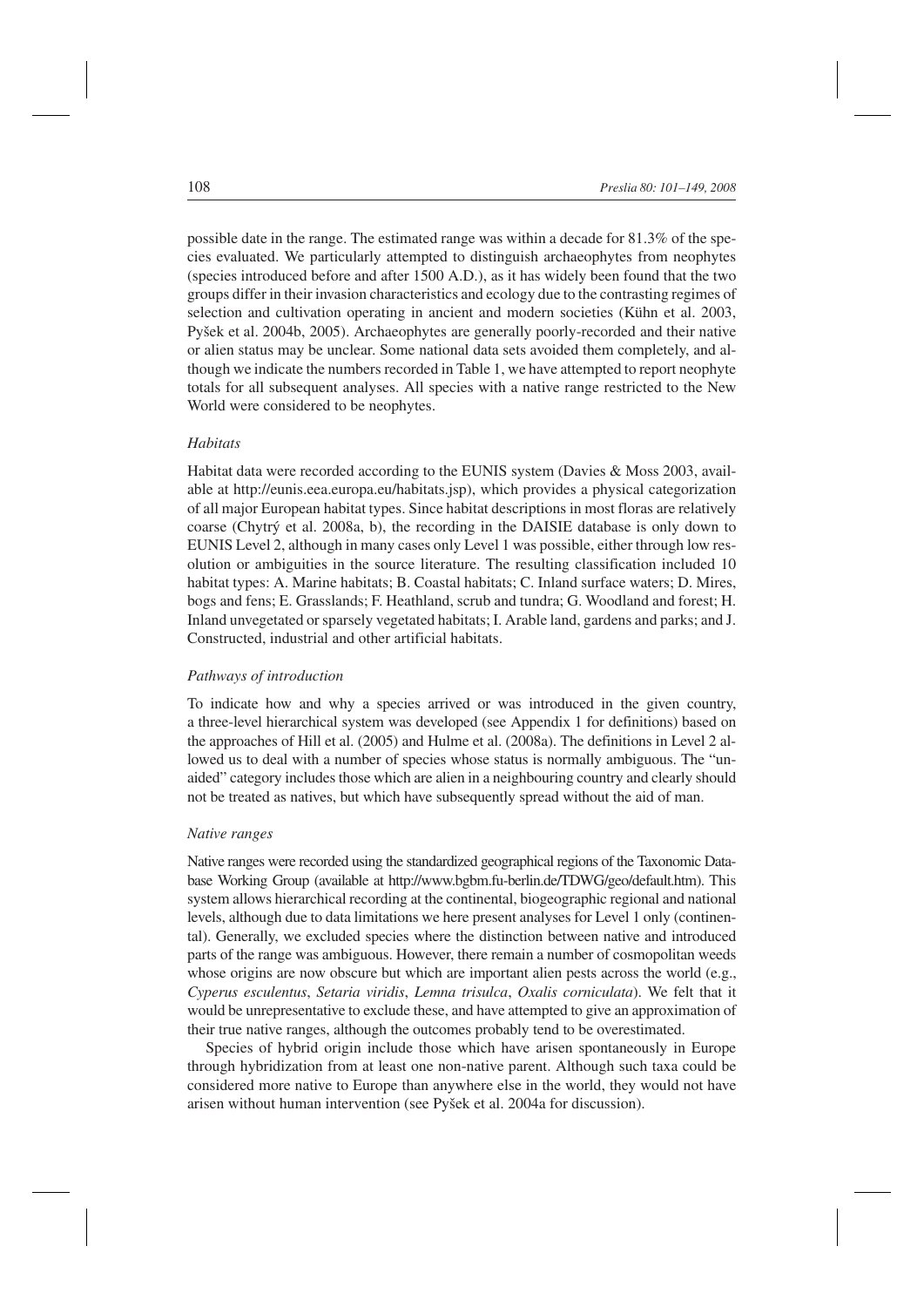#### **Statistical analysis**

# *Determinants of the level of invasion*

To determine why some countries harbour more alien species than others, we related the number of naturalized neophytes (Table 1) to characteristics reflecting large-scale geographical patterns in Europe and known to affect the level of invasion (McKinney 2001, 2006, Sax 2001, Pyšek et al. 2002a, Kühn et al. 2003, Taylor & Irwin 2004). For each country/region, the following variables were obtained: (i) mean annual precipitation and (ii) mean annual temperature, and (iii) difference between July and January temperature (with data at 5 minutes pixel resolution; Hijmans et al. 2005, taken from www.worldclim.org), characterizing climate; (iv) latitude, (v) longitude, and (vi) area, characterizing geography; (vii) Gross Domestic Product (GDP), (viii) human population density (number of inhabitants per square kilometre), taken from Wikipedia (www.en.wikipedia.org/wiki/Countries\_of\_the\_world; accessed 10 December 2007), and (ix) road density (km/km2 ; taken from International Road Federation 2002, www.irfnet.org/wrs.asp), characterizing economic factors. All these variables were used as explanatory variables (including the square of latitude and longitude, known as important geographical predictors from previous analyses; e.g., Legendre & Legendre 1998, Lichstein et al. 2002).

The aim of statistical analysis was to establish a minimal adequate model (MAM) for the numbers of naturalized neophytes, in which all the explanatory variables are significantly different from zero and from one another (e.g., Crawley 2002). This was achieved by backward simplifications of full models, which included all explanatory variables and their interactions (e.g., Crawley 1993: 192–197). Because, due to a limited sample size, it was impossible to start by fitting a full model for all variables, the modelling started from separate full models for variables characterizing climate, geography and economic factors. This enabled common analysis of related explanatory variables while keeping a reasonable number of the variables (Quinn & Keough 2002:  $111-125$ ). To verify whether this procedure did not omit some likely interactions, the MAMs for climate, geography and economic factors were examined for all possible two-way interactions with the explanatory variables from the other groups, which includes all the explanatory variables but not their interactions. To achieve the final multiplicative MAM, the established additive significant explanatory variables from the individual MAMs were analyzed together, re-fitted with all possible interactions among explanatory variables of this additive MAM. To verify whether this procedure did not omit some likely interactions, the residuals from the full additive model were plotted against all two-level interactions of this model, to check if any of these interactions are related to variation in the response variable of the full additive model (Quinn & Keough 2002: 132). Significant interactions between two covariates of the final established MAM were examined with simple slopes at varying values of the interacting covariates, using slopes of one variable on another to arrive at three specific values of the changing variable: mean, and mean plus and minus its sample standard deviation (Aiken & West 1991). Following Quinn & Keough (2002: 131–133), the analyses of interactions were made using centred variables, i.e., variables rescaled by subtracting their mean from each observation. The total numbers of neophytes were square-rooted (e.g., Sokal & Rohlf 1995: 415–417) and the data evaluated assuming a normal distribution of errors and identity link function. Human density and area were log-transformed prior to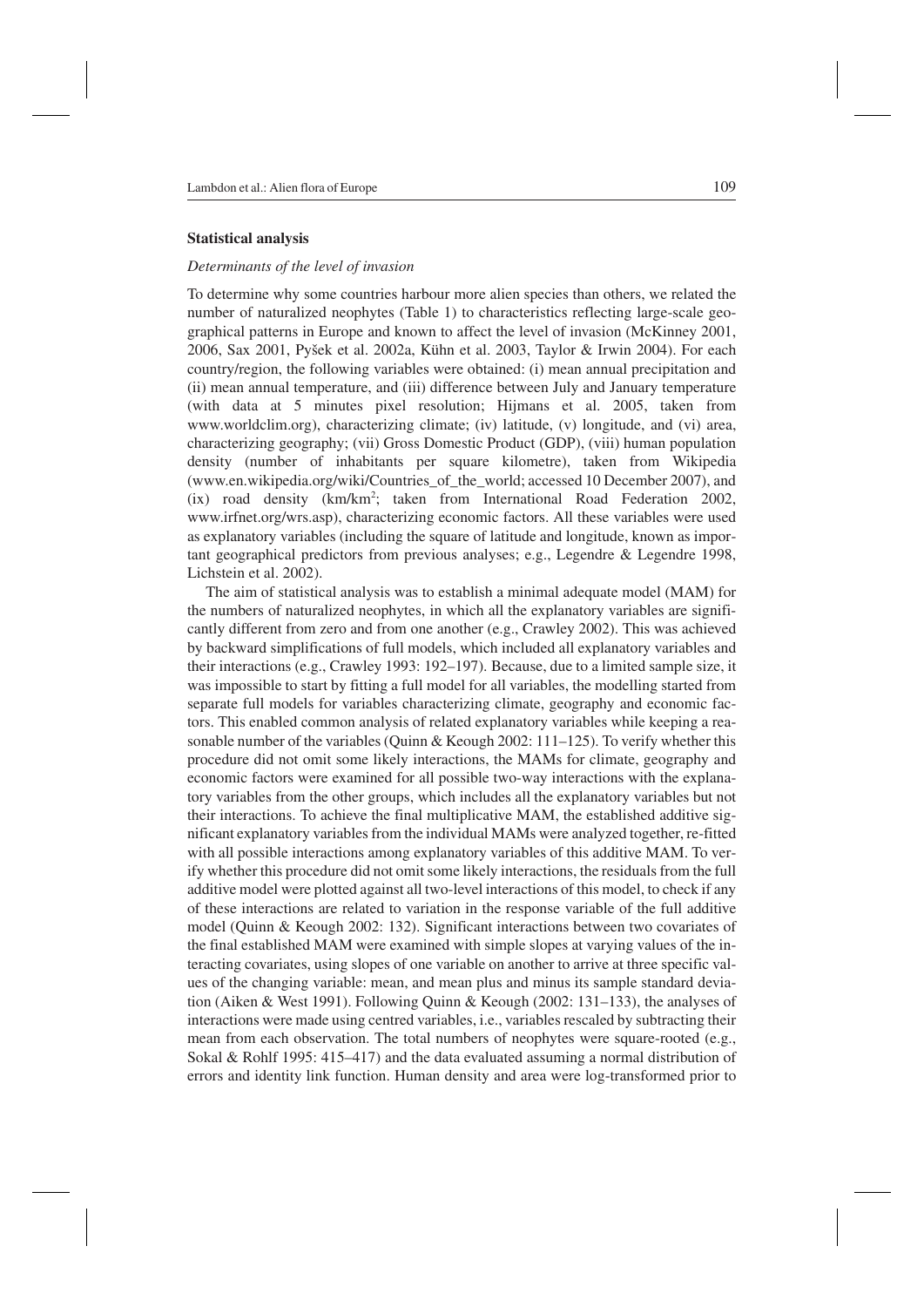analyses, and all covariates standardized to zero mean and unit variance to achieve their comparable influence. Using the standardized values, collinearity was checked by calculating tolerance values among all the explanatory variables (Quinn & Keough 2002: 128). Tolerance was considered unacceptably low if its value was  $\lt 0.1$ ; such a low value indicates a high correlation, which can negatively affect the estimates of model parameters (Quinn & Keough 2002). This was so because latitude and longitude were strongly correlated with their quadratic terms and both the coordinates strongly correlated with environmental variables. Following Quinn & Keough (2002: 129–130), the analyses were therefore repeated after exclusion of the geographical coordinates. All fitted models were checked by plotting standardized residuals against fitted values, and by normal probability plots (Crawley 1993). Calculations were made in S-Plus® v. 6.2 (Insightful Corp.).

# *Biogeographical patterns*

In an attempt to identify biogeographical zones which display distinctive species assemblages, we performed a Detrended Correspondence Analysis (DCA) on the regional species lists, using CANOCO for Windows 4.5 (1997–2002, ter Braak & Šmilauer 2002). The starting data set was a matrix of species (columns) and countries (rows), with presence/absence of a species in each country indicated by binary scores (1 or 0). Due to indications of unimodality, the response variables were detrended by segments and rare species were down-weighted. Major environmetal determinants were passively projected into the ordination space (as supplementary variables) of the indirect gradient analysis model and the product-moment correlation between these seven supplementary environmental variables listed above and the ordination axes was estimated. To objectively classify the national regions into biogeographical groupings, an oblique cluster analysis was used (the VARCLUS procedure in SAS/STAT 9.1), based on maximizing the variance explained by the cluster averages of the unweighted standardized variables.

### **Structure of the European alien flora**

### *Species richness*

In total, the DAISIE database contains records of 5789 alien plant species *in* Europe, of which 2843 are alien *to* Europe, i.e., of extra-European origin. Of these 1507 and 872, respectively, are casual in all regions where they occur, and 29 and 8, respectively, cryptogenic; for 504 and 183 species, respectively, the naturalization status is uncertain. There are in total 3749 naturalized aliens recorded *in* Europe and 1780 alien *to* Europe. We do not attempt to derive the total number of naturalized neophytes since it would have to be based on a limited subset of countries with invasion and residence time status designated  $(n = 19)$ , discarding naturalized neophytes from other regions where such classification is not available. This would necessarily lead to underestimation of the number of naturalized neophytes currently present in Europe.

Interestingly, the ten year old overview of the alien flora of Europe (Weber 1997) reported 1568 naturalized species *in* Europe, using our terminology, of which smaller proportion of 38% (580 species) were species alien *to* Europe. This ratio is relatively low, compared to the DAISIE data, where almost half of all aliens (47%) are of extra-European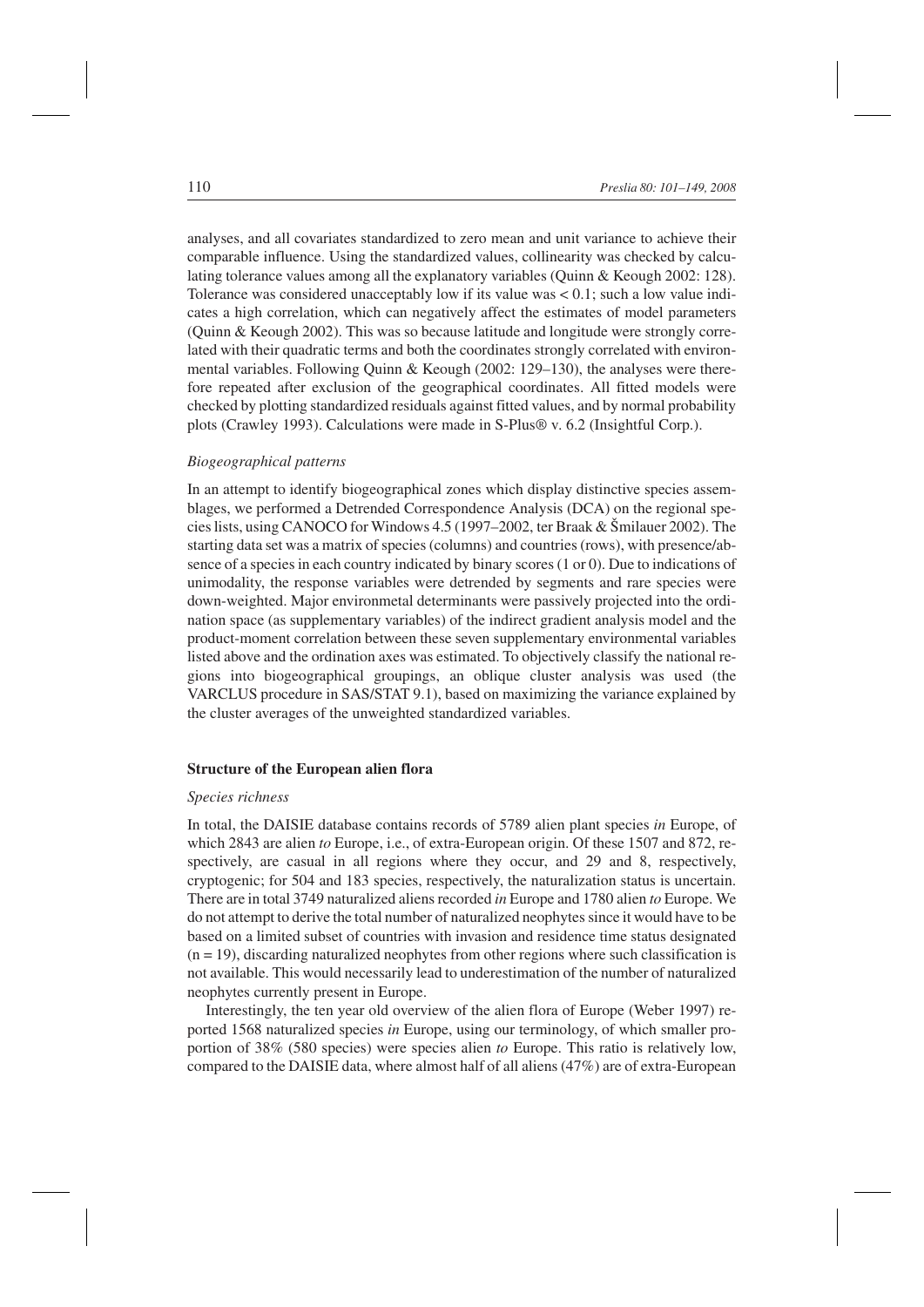origin. Using the data analysed by Weber (1997), which were based on Flora Europaea (Tutin et al. 1964–1980), as a reference figure, it appears that the number of aliens with European origin increased drammatically (from 988 in Weber 1997 to 2671 in DAISIE), but the increase in the number of aliens *to* Europe was even more dramatic, from 580 to 2843. Although part of this increase can be attributed to a continuing influx of alien species to individual countries (Pyšek et al. 2003b) and the continent as a whole (Fig. 3), this phenomenon alone cannot explain the huge difference. The main reason is raised awareness of the issue of alien species and increasing research intensity in the last decades (Pyšek et al. 2006); specialized national checklists and databases cover alien species of extra-European origin much better than a synthetic floral work of the Flora Europaea kind.

The numbers of alien species recorded in individual countries/regions are summarized in Table 1. The highest number of all alien species, regardless of status, is reported from Belgium (1969), the United Kingdom (1779), Czech Republic (1378), France (1258), Sweden (1201) and Austria (1086); all other countries harbour less than 1000 species. High species numbers in these countries are due to the inclusion of casuals, the contribution of which is principle in the three countries with complete records of casuals, i.e., Belgium (75.5%), Austria (74.6%) and Czech Republic (64.7%), and lower in those with casuals selectively covered. In total, 18 countries/regions have a reasonably detailed classification of casuals. The highest numbers of neophytes, regardless of status, are reported from Belgium (1969), United Kingdom (1085), Austria (1070) and Czech Republic (1046) (Table 1).

The highest numbers of naturalized aliens, exceeding 500, are reported from United Kingdom (1284), Sweden (810), Azores (775), France (732), Germany (645), Madeira (640) and Ukraine (591). In terms of naturalized neophytes, United Kingdom (857), Germany (450), Belgium (447), Italy (440) are countries with the most naturalized neophytes reported (Table 1). Relating number of naturalized neophytes to area of the country, United Kingdom (159.0 species/log area), Belgium (99.6), Italy (81.5), Germany (81.0), Austria (56.0), Poland (54.6), Lithuania (53.2), Ukraine (51.4), Portugal (50.5) and Czech Republic (46.8) are the 10 countries with highest densities of naturalized neophytes.

From the continental perspective, the highest species richness of alien plants is concentrated in large industrialized north-western countries with a tradition of good botanical recording or intensive recent research (Fig. 1). High species numbers in Scandinavian countries may seem surprising given the generally negative relationship between the numbers of naturalized aliens and increasing latitude (see e.g., Sax 2001, Pyšek & Richardson 2006) and there are two main reasons for this pattern. First, the minor one, may be a rather generous approach to the acceptance of a species as naturalized within the NOBANIS project (www.nobanis.org), whether directly or deriving from Flora Scandinavica. Some species appear on the list of naturalized taxa, which might have been judged to be casuals in other countries. The main reason, however, seems to be that many species that are native south of Scandinavia occur as aliens there because they were introduced by humans. A large number of common European species, considered to be native over most of the continent, have perhaps only been able to colonize further north due to urbanization and the creation of new, more suitable habitats with warm microclimates. Examples include such widespread European species as *Stellaria media*, *Rumex crispus*, *Trifolium repens*, *Holcus lanatus* and *Ophrys insectifera*. For example, in Sweden only 27% of naturalized species are alien *to* Europe, which is a huge contrast to the average for the whole continent.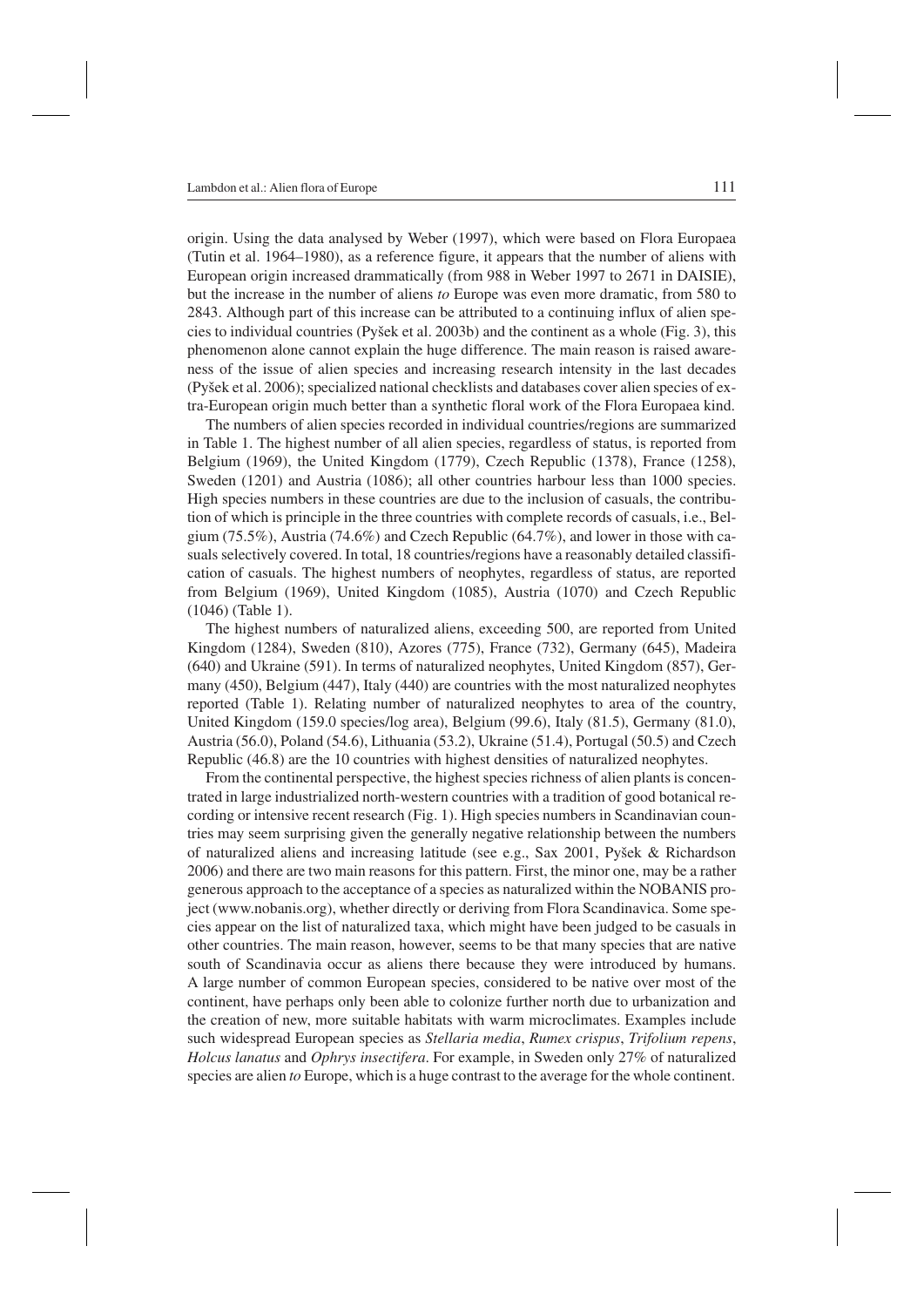Table 1. – Summary statistics for the number of alien species recorded in 49 European countries or major islands. Alien *in* Europe refers to the number of species recorded as alien in at least one of these regions, including species which are native elsewhere in the continent. Alien *to* Europe refers to the number of species with origin outside Europe, hence alien across all regions. Data on the number of neophytes are only included where it was possible to make a comprehensive assessment of neophytic status for most species in the region. Unspecified status refers to species in which reliable information is insufficient to decide whether they are naturalized or casual in a given region. The "–" symbol indicates that data are not available for the given category. Note that parts of United Kingdom are reported separately but were not included in the analyses reported in the text. For some countries, numbers may differ from previously published accounts due to improving knowledge and also due to editorial decisions to standardize the taxonomic treatment and status evaluation across Europe; this means that some taxa may have been merged, or demoted to subspecific status.

|                            |       |                          | All aliens               |                                         |                          |                          |                          | Neophytes                |                                        |                |
|----------------------------|-------|--------------------------|--------------------------|-----------------------------------------|--------------------------|--------------------------|--------------------------|--------------------------|----------------------------------------|----------------|
| Country/region             | Total | lized                    |                          | Natura- Casual Unspeci- Crypto-<br>fied | genic                    | Total                    | lized                    |                          | Natura- Casual Unspeci- Cover-<br>fied | age            |
| Alien <i>in</i> Europe     | 5789  | 3749                     | 1507                     | 504                                     | 29                       | $\overline{\phantom{0}}$ | $\overline{\phantom{0}}$ | $\overline{\phantom{0}}$ |                                        |                |
| (total)                    |       |                          |                          |                                         |                          |                          |                          |                          |                                        |                |
| European origin<br>(total) | 2671  | 1864                     | 541                      | 247                                     | 19                       |                          |                          |                          |                                        |                |
| Alien to Europe<br>(total) | 2843  | 1780                     | 872                      | 183                                     | 8                        |                          |                          |                          |                                        |                |
| Andorra                    | 52    | 33                       | 19                       | $\overline{0}$                          | 1                        |                          |                          |                          | $\qquad \qquad -$                      | 2, 6           |
| Austria                    | 1086  | 276                      | 810                      | $\overline{0}$                          | $\overline{0}$           | 1086                     | 276                      | 810                      | $\overline{0}$                         | 1, 5           |
| Azores                     | 918   | 775                      | 143                      | $\overline{0}$                          | $\overline{0}$           | $\overline{\phantom{0}}$ | $\overline{\phantom{0}}$ | $\overline{\phantom{0}}$ | $\overline{\phantom{0}}$               | 1,6            |
| <b>Baleares</b>            | 339   | 216                      | 123                      | $\overline{0}$                          | $\overline{0}$           | $\equiv$                 | $\overline{\phantom{0}}$ | $\equiv$                 | $\overline{\phantom{0}}$               | 2, 6           |
| <b>Belarus</b>             | 190   | $\overline{\phantom{0}}$ | $\overline{\phantom{0}}$ | $\overline{\phantom{0}}$                | $\overline{\phantom{0}}$ | $\overline{\phantom{0}}$ | $\overline{\phantom{0}}$ | $\equiv$                 | $\overline{\phantom{0}}$               | 4, 6           |
| Belgium                    | 1969  | 447                      | 1486                     | 36                                      | $\mathbf{0}$             | 1969                     | 447                      | 1486                     | 36                                     | 1              |
| Bulgaria                   | 708   | $\overline{\phantom{0}}$ | $\overline{\phantom{0}}$ | $\overline{\phantom{0}}$                | $\overline{\phantom{0}}$ | $\overline{\phantom{0}}$ | $\qquad \qquad -$        | $\overline{\phantom{0}}$ | $\overline{\phantom{0}}$               | 3, 6           |
| Canary Islands             | 258   | 258                      | $\overline{\phantom{0}}$ | $\overline{\phantom{0}}$                | $\boldsymbol{0}$         | $\overline{a}$           | $\overline{\phantom{0}}$ | $\overline{\phantom{0}}$ | $\overline{\phantom{0}}$               | 1,6            |
| Corse                      | 500   | 397                      | 26                       | 77                                      | 7                        | $\overline{\phantom{0}}$ | $\overline{\phantom{0}}$ | $\overline{\phantom{0}}$ | $\overline{\phantom{0}}$               | 2, 6           |
| Croatia                    | 157   | $\overline{\phantom{0}}$ | $\overline{\phantom{0}}$ | $\overline{\phantom{0}}$                | $\overline{\phantom{0}}$ | $\overline{\phantom{0}}$ | $\overline{\phantom{0}}$ | $\overline{\phantom{0}}$ | $\overline{\phantom{0}}$               | 4, 6           |
| Cyprus                     | 209   | 143                      | 50                       | 16                                      | 19                       | 199                      | 133                      | 50                       | 16                                     | 1              |
| Czech Republic             | 1378  | 487                      | 891                      | $\overline{0}$                          | $\overline{0}$           | 1046                     | 229                      | 817                      | $\overline{0}$                         | $\mathbf{1}$   |
| Denmark                    | 978   | 399                      | 59                       | 520                                     | $\boldsymbol{0}$         | $\overline{\phantom{0}}$ | $\overline{\phantom{0}}$ | $\qquad \qquad -$        | $\overline{\phantom{0}}$               | 2, 6           |
| England                    | 1630  | $\overline{\phantom{0}}$ | $\overline{\phantom{0}}$ | $\overline{\phantom{0}}$                | $\overline{\phantom{0}}$ | $\overline{\phantom{0}}$ | $\overline{\phantom{0}}$ | $\overline{\phantom{0}}$ | $\overline{\phantom{0}}$               | 2, 6           |
| Estonia                    | 416   | 125                      | 291                      | $\overline{0}$                          | $\overline{0}$           | 412                      | 125                      | 287                      | $\overline{0}$                         | 1, 5           |
| Finland                    | 918   | $\overline{\phantom{0}}$ | $\overline{\phantom{0}}$ | $\overline{\phantom{a}}$                | $\overline{0}$           | $\overline{\phantom{0}}$ | $\overline{\phantom{0}}$ | $\overline{\phantom{a}}$ | $\overline{\phantom{0}}$               | 2,6            |
| Faroe Islands              | 62    | 27                       | 32                       | 3                                       | $\overline{0}$           | $\overline{\phantom{0}}$ | $\overline{\phantom{0}}$ | $\equiv$                 | $\overline{\phantom{0}}$               | 2,6            |
| France                     | 1258  | 732                      | 171                      | 355                                     | 11                       | $\overline{\phantom{0}}$ | $\overline{\phantom{0}}$ | $\overline{\phantom{0}}$ | $\overline{a}$                         | 2,6            |
| Germany                    | 851   | 645                      | 206                      | $\overline{0}$                          | $\overline{0}$           | 630                      | 450                      | 180                      | $\overline{0}$                         | $\overline{2}$ |
| Greece                     | 315   | 134                      | 46                       | 135                                     | 19                       | 112                      | 112                      | $\overline{\phantom{0}}$ | $\overline{\phantom{0}}$               | 2, 6           |
| Greenland                  | 111   | $\overline{\phantom{0}}$ | $\overline{\phantom{0}}$ | ∸                                       | $\overline{\phantom{0}}$ | $\overline{\phantom{0}}$ | $\overline{\phantom{0}}$ |                          | $\overline{\phantom{0}}$               | 2, 6           |
| Hungary                    | 711   | 145                      | 566                      | $\overline{0}$                          | $\overline{0}$           | 709                      | 145                      | 564                      | $\overline{0}$                         | 2, 5           |
| Iceland                    | 80    | 80                       | $\overline{\phantom{0}}$ | $\overline{\phantom{0}}$                | $\overline{0}$           | $\overline{\phantom{0}}$ | $\overline{a}$           | $\overline{\phantom{0}}$ | $\overline{\phantom{0}}$               | 3, 6           |
| Israel                     | 187   | $\overline{\phantom{0}}$ | $\overline{\phantom{0}}$ | $\overline{\phantom{a}}$                |                          | $\overline{\phantom{0}}$ | $\overline{\phantom{0}}$ | $\overline{\phantom{0}}$ | $\overline{\phantom{0}}$               | 3              |
| Italy                      | 557   | 440                      | 117                      | $\overline{0}$                          | $\overline{0}$           | 557                      | 440                      | 117                      | $\overline{0}$                         | $\overline{2}$ |
| Latvia                     | 886   | 303                      | 360                      | 223                                     | $\mathbf{0}$             | $\overline{\phantom{0}}$ | $\overline{\phantom{0}}$ | $\overline{\phantom{0}}$ | $\overline{\phantom{0}}$               | 1,6            |
| Liechtenstein              | 189   | 89                       | 39                       | 61                                      | 5                        | $\overline{\phantom{0}}$ | $\overline{\phantom{0}}$ | $\overline{\phantom{0}}$ | $\overline{\phantom{0}}$               | 2, 6           |
| Lithuania                  | 827   | 258                      | 256                      | 313                                     | $\overline{0}$           | 509                      | 256                      | 253                      | $\overline{0}$                         | 1, 5           |
| Luxembourg                 | 105   | 105                      | $\overline{\phantom{0}}$ | $\overline{\phantom{0}}$                | 0                        | $\overline{\phantom{0}}$ | $\overline{\phantom{0}}$ | $\overline{a}$           | $\overline{\phantom{0}}$               | 3, 6           |
| F.Y.R.O. Macedonia         | 25    | 5                        | $\overline{2}$           | 18                                      | $\overline{0}$           | $\overline{\phantom{0}}$ | -                        |                          | $\overline{\phantom{0}}$               | 4, 6           |
| Madeira                    | 659   | 640                      | 14                       | 5                                       | $\mathbf{1}$             | $\overline{\phantom{0}}$ | $\overline{\phantom{0}}$ | $\overline{\phantom{0}}$ | $\overline{\phantom{0}}$               | 2, 6           |
| Malta                      | 183   | 117                      | 65                       | $\mathbf{1}$                            | 9                        | $\overline{\phantom{0}}$ | $\overline{\phantom{0}}$ | $\overline{a}$           | $\overline{a}$                         | 1, 6           |
| Moldova                    | 176   | $\overline{\phantom{0}}$ | $\overline{\phantom{0}}$ |                                         |                          | $\overline{\phantom{0}}$ | $\overline{\phantom{0}}$ |                          | $\overline{\phantom{0}}$               | 3, 6           |
| Netherlands                | 232   | 232                      | $\overline{\phantom{0}}$ | $\overline{\phantom{0}}$                | $\boldsymbol{0}$         | 154                      | 154                      | $\overline{\phantom{0}}$ | $\overline{\phantom{0}}$               | 3              |
| Northern Ireland           | 550   | $\overline{\phantom{0}}$ | $\overline{\phantom{a}}$ | $\overline{\phantom{0}}$                | $\overline{\phantom{a}}$ | $\overline{\phantom{0}}$ | $\overline{\phantom{a}}$ | $\overline{\phantom{0}}$ |                                        | 2,6            |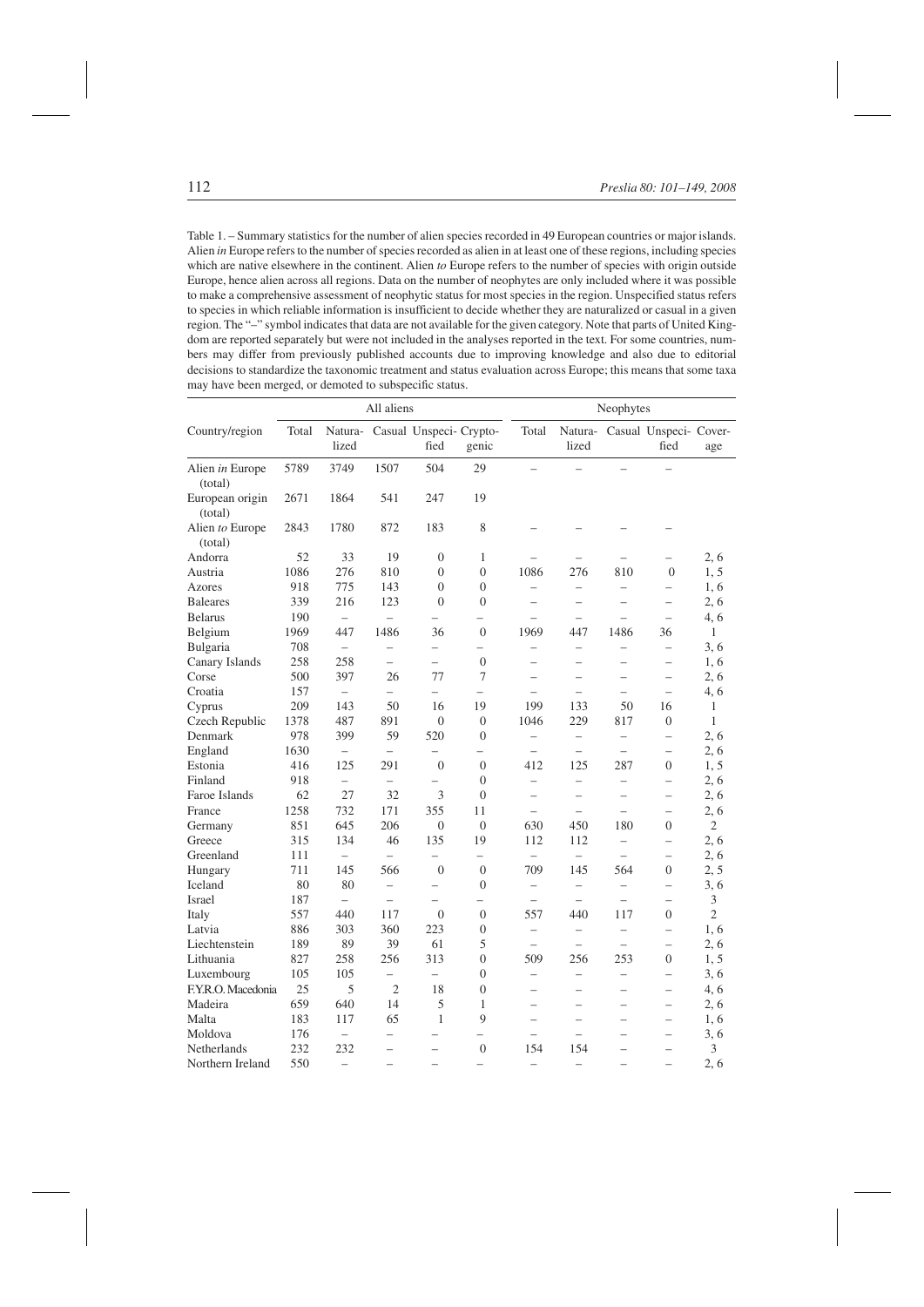|                     |       |                  | All aliens               |                                |                |       |                  | Neophytes |                                |                |
|---------------------|-------|------------------|--------------------------|--------------------------------|----------------|-------|------------------|-----------|--------------------------------|----------------|
| Country/region      | Total | Natura-<br>lized |                          | Casual Unspeci-Crypto-<br>fied | genic          | Total | Natura-<br>lized |           | Casual Unspeci- Cover-<br>fied | age            |
| Norway              | 873   | 576              | 97                       | 200                            | $\mathbf{0}$   |       |                  |           |                                | 2, 6           |
| Poland              | 300   | 300              | $\overline{\phantom{0}}$ |                                | $\overline{0}$ | 300   | 300              |           |                                | $\overline{2}$ |
| Portugal            | 547   | 261              | 177                      | 109                            | $\overline{0}$ | 537   | 250              | 173       | 114                            | 1              |
| Republic of Ireland | 734   | 364              | 246                      | 124                            | 53             |       |                  |           |                                | 2, 6           |
| Romania             | 435   | 131              | 304                      | $\overline{0}$                 | $\overline{0}$ | 384   | 113              | 271       | $\Omega$                       | 1              |
| Sardinia            | 122   | 70               | 52                       | $\boldsymbol{0}$               | $\overline{0}$ | 122   | 70               | 52        | $\mathbf{0}$                   | 1, 5           |
| Scotland            | 1185  |                  |                          |                                |                |       |                  |           |                                | 2, 6           |
| Slovakia            | 741   | 367              | 374                      | $\Omega$                       | 0              | 545   | 182              | 363       | $\Omega$                       | 1              |
| Slovenia            | 750   | 330              | 338                      | 82                             | 0              |       |                  |           | $\overline{\phantom{0}}$       | 1, 6           |
| Spain               | 933   | 495              | 362                      | 76                             | $\theta$       |       |                  |           |                                | 1, 6           |
| Svalbard            | 44    | 6                | 38                       | $\theta$                       | $\mathbf{0}$   |       |                  |           | $\qquad \qquad$                | 1, 6           |
| Sweden              | 1201  | 810              | 188                      | 203                            | $\mathbf{0}$   |       |                  |           |                                | 2, 6           |
| Switzerland         | 313   | 175              | 138                      | $\overline{0}$                 | $\overline{0}$ | 287   | 170              | 117       | $\Omega$                       | 1              |
| Turkey              | 220   | 95               | 115                      | 10                             | 3              |       |                  |           |                                | 2, 6           |
| Ukraine             | 803   | 591              | 211                      | 1                              | $\overline{0}$ | 666   | 297              | 179       | 190                            | $\overline{2}$ |
| United Kingdom      | 1779  | 1284             | 395                      | 100                            | $\overline{0}$ | 1085  | 857              | 216       | 12                             | $\overline{2}$ |
| Wales               | 1043  |                  |                          |                                |                |       |                  |           |                                | 2, 6           |

Coverage notes: 1 Comprehensive data set including a large number of casuals; 2 Data set limited to naturalized species and common casuals; 3 Data set includes naturalized species only; 4 Data set limited to an incomplete species list; 5 Archaeophytes omitted; 6 Insufficient data to determine archaeophyte/neophyte status for many species

Note: The DAISIE database also includes the first estimate of the alien flora of the European part of Russia. In total, 371 aliens were recorded, of which 149 are naturalized, 195 casual and 27 of unspecified status. The vast majority of species are neophytes, the date of introduction is known for 209 species. As these data need additional verification, they were not included in calculations of summary statistical figures.

#### Data sources (see Electronic Appendix 1 for full references):

**Andorra**: Bolós et al. 2005; **Austria**: Essl & Rabitsch 2002; **Azores:** Schäfer 2002, 2003; **Baleares**: Moragues Botey & Rita Larrucea 2005; **Belarus**: Herbarium of CBG NASB MSKH 2006; **Belgium**: Verloove 2006; **Bulgaria**: Vladimirov V. (unpublished data, 2006); **Canary Is**.: Izquierdo et al. 2001, Sanz-Elorza et al. 2004b; **Corse**: Coste 1990, Fournier 1977, Guinochet & de Vilmorin 1973, Jauzein 1995, Jeanmonod & Natali 1996, Kerguélen 1987, Muller 2004, Tutin et al. 1964–1980; **Croatia**: Starmühler W. (unpublished document, 2006); **Cyprus**: Akkelidou et al. 2004, Alziar 1999, Barbéro & Quézel 1979, Chilton 2005, Christodoulou 2003, Chrtek & Slavík 1981, 1994, 2000, Delipetrou 2006, Della & Latrou 1995, Géhu et al. 1990, Georgiades 1987, 1994, Georgiades & Yannitsaros 2000, Greuter et al. 1984–1989, Hadjikyriakou 2008, Hadjikyriakou & Hadjisterkotis 2002, Hadjikyriakou et al. 2004, Hand 2000, 2001–2006, Holmboe 1914, Meikle 1977, 1985, Pantelas et al. 1997, Strid & Tan 2002, Tsintides et al. 2002; **Czech Republic**: Pyšek et al. 2002b; **Denmark**: Hansen 1964, 1988, Hartvig et al. 1992, Svart & Lyck 1991, Weidema 2000 (see www.nobanis.org for complete sources); **England**: Preston et al. 2002; **Estonia**: Kukk 1999; **Finland**: Hämet-Ahti et al. 1992, 1998, Kurtto & Helynranta 1998, Lohammar 1955, Weidema 2000 (see www.nobanis.org for complete sources); **Faroe Islands**: Hansen 1966, 1988, Svart & Lyck 1991, Tømmerås 1994; **France**: Pradalie & Blot 2003, Coste 1990, Fournier 1977, Global Invasive Species Programme 2006, Guinochet & de Vilmorin 1973, Jauzein 1995, 2001, Kerguélen 1987, Muller 2004, Tutin et al. 1964–1980; **Germany**: Klotz et al. 2002; **Greece**: Akeroyd & Preston 1981, 1987, Arampatzis 1998, 2001, Athanasiadis & Drossos 1990, Authier 1989, 1998, 2001a, b, 2002a, b, Babalonas 1977, 1981, Babalonas et al. 2001, Bergmeier et al. 1997, 2001, Biel 2002, Böhling 1997, Böhling & Scholz 2003, Boratyński & Browicz 1993, 1996, Boratyński et al. 1983, 1988, Browicz 1993, 1998, 2000, Burton 1999, Carlström 1986, Chilton & Turland 1997, 2004, Christodoulakis 1986, 1996, Chronopoulos & Christodoulakis 1996, 2000, Constantinidis 1997, Constantinidis & Yannitsaros 1993, Cullen et al. 2000, Damanakis & Yannitsaros A. 1986, Davis 1965–2002, Economidou 1969, Georgiadis 1983, Georgiou 1988, Greuter 1973, 1976, 1979, 1980, Greuter & Raus 1982–2006, Greuter et al. 1983, 1984–1989, 1984a, b, 1985, Güner et al. 2000, Hanelt 2001, Hansen 1980, 1982, Hansen & Nielsen 1993, Hofmann 1968, Jalas & Suominen 1976–1994, Jalas et al. 1999, Kavvadas 1956, Krigas & Kokkini 2004, Krigas et al. 1999, Panitsa et al. 2003, Pavlides 1985, Phitos & Damboldt 1985,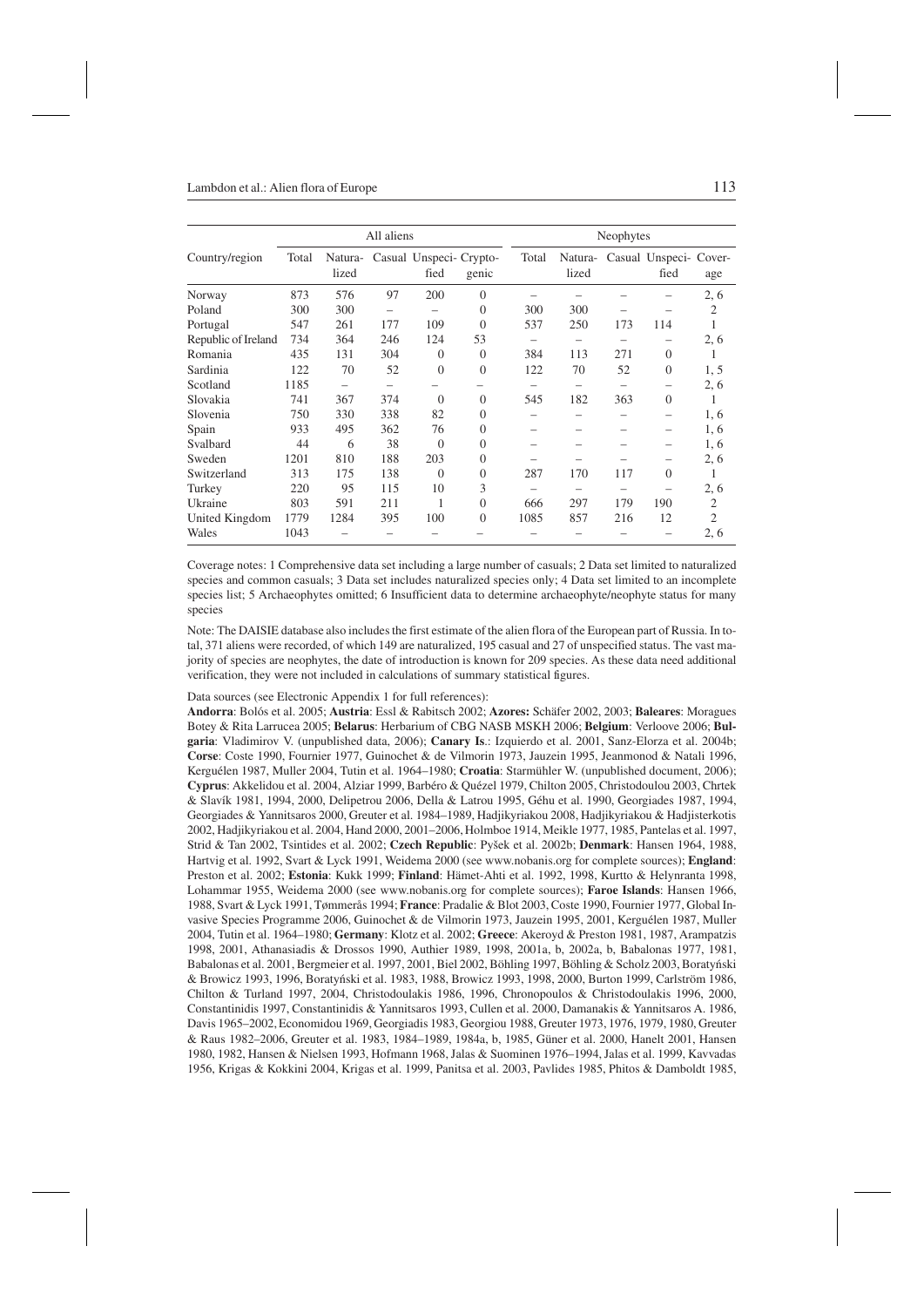Pignatti 1982, Raus 1996a, b, Raus & Raabe 2002, Rechinger 1939, 1943, 1961, Sarika 1999, Sarika et al. 2005, Sideris & Yannitsaros 1983, Snogerup & Snogerup 1991, 1993, 2000, Snogerup et al. 2001, Strid & Tan 1997, 2002, Trigas & Iatrou 2000, Tsiotsiou & Christodoulakis 2004, Turland et al. 1993, Tutin et al. 1964–1980, 1993, Vladimirov et al. 2006, Walters et al. 1986, 1989, Yannitsaros 1969, 1979, 1982, 1986, 1990, 1991, 1992, 1997, 1998, 2004, Yannitsaros & Bazos 2000, Yannitsaros & Damanakis 1983, Yannitsaros & Economidou 1974, Yannitsaros & Protopapadakis 1989, 1995; **Greenland**: Bay 1993, Pedersen 1972, Porsild 1932, Weidema 2000; **Hungary**: Balogh et al. 2004; **Iceland**: Babington 1871, Davidsson 1967, Einarsson 2006, Gronlund 1881, Weidema 2000 (see www.nobanis.org for complete sources); **Israel**: Danin 2004, Dufour-Dror 2005, Kutiel et al. 2007; Italy: Celesti-Grapow et al. 2008a<sup>1</sup>, b; Latvia: Kabuce 2007; Liechtenstein: Waldburger et al. 2003; Lithu**ania**: Gudžinskas 1997–2005, 2005; **Luxembourg**: Colling 2005; **F.Y.R.O. Macedonia**: Kostadinovski M. (unpublished data, 2005); **Madeira**: Vieira 2002; **Malta:** Haslam et al. 1977; **Moldova**: Sîrbu C. (unpublished data, 2006); **Netherlands**: Tamis et al. 2004; **Northern Ireland:** Preston et al. 2002; **Norway**: Fremstad & Elven 1997, Lid & Lid 1994, Tømmerås 1994, Weidema 2000; **Poland**: Anon. 2006, Mirek et al. 2002, Tokarska-Guzik 2005; **Portugal**: Almeida 1999, Almeida & Freitas 2006, Marchante et al. 2005; **Republic of Ireland**: Preston et al. 2002, Reynolds 2002, Scannel & Synnott 1972; **Romania:** Anastasiu & Negrean 2005a, 2005b, Sîrbu 2004; **Sardinia**: Brundu et al. 2003, Camarda 1998, 2001, Viegi 1993; **Scotland:** Preston et al. 2002; **Slovakia**: Gojdičová et al. 2002, Halada 1997; **Slovenia**: Jogan N. (unpublished data, 2006), Starmühler W. (unpublished data, 2006); **Spain**: Alcázar 1984, Bolós et al. 2005, Campos & Herrera 1997, Carretero 1989, Casasayas 1989, Castroviejo et al. 1986–2005, Fernández 1991, González 1988, Greuter et al. 1984–1989, Izquierdo et al. 2001, Masalles et al. 1996, Sanz-Elorza et al. 2004a, b, Tutin et al. 1964–1980, Valdés et al. 1987; **Svalbard**: Liška & Soldán 2004; **Sweden**: Berg & Nilsson 1997, Karlsson 1998, Mossberg & Stenberg 2003, Weidema 2000 (see www.nobanis.org for complete sources); **Switzerland:** Wittenberg 2005; **Turkey**: Davis 1965–2002; **Ukraine:** Mosyakin & Yavorska 2003, Protopopova 1991, Protopopova et al. 2006; **United Kingdom:** Preston et al. 2002, Hill et al. 2005; **Wales:** Preston et al. 2002.

| Table 2. – The 150 most widespread alien plant species in Europe, which occur in more than 25 regions consid-            |
|--------------------------------------------------------------------------------------------------------------------------|
| ered. Number of occurrences in the regions considered $(n = 49)$ as naturalized or casual is shown. Unspecified          |
| occurrences refer to regions where the species is definitely alien but classification as to whether it is casual or nat- |
| uralized is not available. Occurrence as neophyte or archaeophyte is not distinguished but given the focus of            |
| DAISIE (see section DAISIE database), most relate to neophyte status. Species are ranked according to the de-            |
| creasing number of total occurrences in Europe as aliens.                                                                |

| <b>Species</b>          | Family               | Naturalized | Casual         | Unspecified | Total |
|-------------------------|----------------------|-------------|----------------|-------------|-------|
| Conyza canadensis       | Asteraceae           | 33          | 1              | 13          | 47    |
| Datura stramonium       | Solanaceae           | 25          |                | 13          | 45    |
| Amaranthus retroflexus  | Amaranthaceae        | 30          | 4              | 10          | 44    |
| Galinsoga parviflora    | Asteraceae           | 27          | $\overline{c}$ | 15          | 44    |
| Helianthus tuberosus    | Asteraceae           | 26          | 5              | 12          | 43    |
| Xanthium strumarium     | Asteraceae           | 22          | 5              | 16          | 43    |
| Lepidium virginicum     | <i>Brassicaceae</i>  | 16          | 11             | 15          | 42    |
| Oenothera biennis       | Onagraceae           | 28          | 2              | 12          | 42    |
| Robinia pseudoacacia    | Fabaceae (Faboideae) | 32          | $\overline{c}$ | 8           | 42    |
| Galinsoga quadriradiata | Asteraceae           | 25          | 1              | 15          | 41    |
| Matricaria discoidea    | Asteraceae           | 23          | 3              | 15          | 41    |
| Panicum miliaceum       | Poaceae              | 16          | 20             | 5           | 41    |
| Veronica persica        | Plantaginaceae       | 27          | $\Omega$       | 14          | 41    |
| Ailanthus altissima     | Simaroubaceae        | 30          | 1              | 9           | 40    |
| Amaranthus albus        | Amaranthaceae        | 24          | 5              | 11          | 40    |
| Erigeron annuus         | Asteraceae           | 27          | 3              | 10          | 40    |
| Fallopia japonica       | Polygonaceae         | 29          |                | 10          | 40    |
| Medicago sativa         | Fabaceae (Faboideae) | 23          | 4              | 13          | 40    |
| Amaranthus blitoides    | Amaranthaceae        | 24          | 6              | 9           | 39    |

Refers to complete alien flora of Italy, including 1023 alien vascular plants of which 920 are neophytes (including casuals) and 103 archaeophytes. At the time of publication of the present paper only data on neophytes (mostly naturalized) were included into DAISIE database.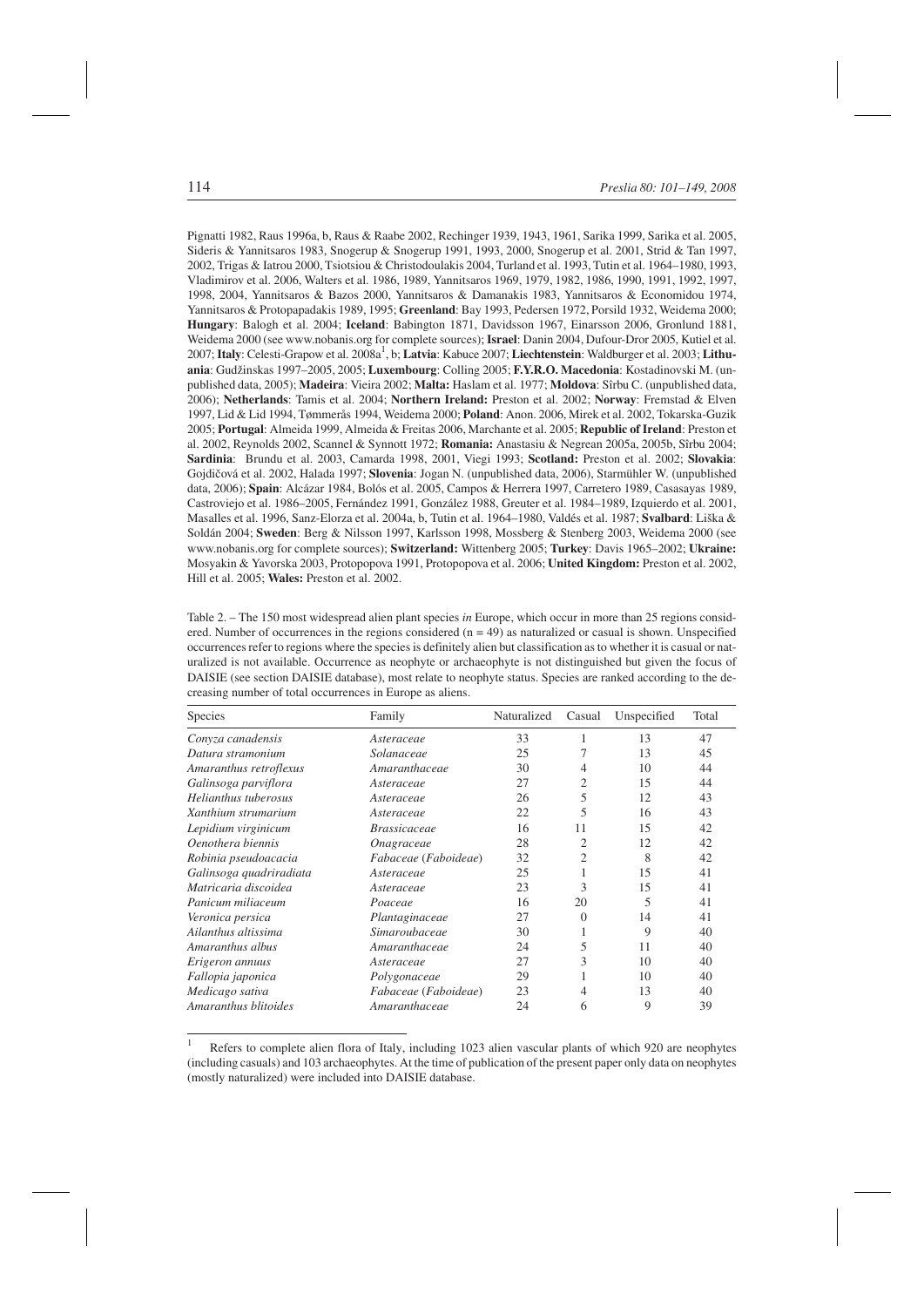| Species                  | Family                  | Naturalized | Casual           | Unspecified    | Total |
|--------------------------|-------------------------|-------------|------------------|----------------|-------|
| Lepidium sativum         | <b>Brassicaceae</b>     | 10          | 21               | 8              | 39    |
| Papaver somniferum       | Papaveraceae            | 12          | 17               | 10             | 39    |
| Solidago canadensis      | Asteraceae              | 28          | $\boldsymbol{0}$ | 11             | 39    |
| Acer negundo             | Sapindaceae             | 26          | 3                | 9              | 38    |
| Chenopodium ambrosioides | Amaranthaceae           | 22          | 6                | 10             | 38    |
| Elodea canadensis        | Hydrocharitaceae        | 26          | $\overline{0}$   | 12             | 38    |
| Juncus tenuis            | Juncaceae               | 26          | $\overline{0}$   | 12             | 38    |
| Panicum capillare        | Poaceae                 | 17          | 16               | 5              | 38    |
| Phalaris canariensis     | Poaceae                 | 10          | 15               | 13             | 38    |
| Vicia sativa             | Fabaceae (Faboideae)    | 15          | 13               | 10             | 38    |
| Cymbalaria muralis       | Plantaginaceae          | 23          | 3                | 11             | 37    |
| Helianthus annuus        | Asteraceae              | 10          | 16               | 11             | 37    |
| Nicandra physalodes      | Solanaceae              | 10          | 13               | 14             | 37    |
| Oxalis stricta           | Oxalidaceae             | 22          | $\overline{2}$   | 13             | 37    |
| Amaranthus deflexus      | Amaranthaceae           | 20          | 5                | 11             | 36    |
| Ambrosia artemisiifolia  | Asteraceae              | 17          | 8                | 11             | 36    |
| Brassica napus           | <i>Brassicaceae</i>     | 15          | 11               | 10             | 36    |
| Kochia scoparia          | Amaranthaceae           | 16          | 9                | 11             | 36    |
| Lycopersicon esculentum  | Solanaceae              | 12          | 13               | 11             | 36    |
| Mentha spicata           | Lamiaceae               | 18          | 6                | 12             | 36    |
| Oxalis corniculata       | Oxalidaceae             | 17          | 6                | 13             | 36    |
| Xanthium spinosum        | Asteraceae              | 19          | 7                | 10             | 36    |
| Cuscuta campestris       | Convolvulaceae          | 20          | 7                | 8              | 35    |
| Impatiens glandulifera   | Balsaminaceae           | 25          | $\overline{c}$   | 8              | 35    |
| Solidago gigantea        | Asteraceae              | 25          | $\overline{c}$   | 8              | 35    |
| Amaranthus cruentus      | Amaranthaceae           | 8           | 22               | $\overline{4}$ | 34    |
| Amaranthus hybridus      | Amaranthaceae           | 19          | 5                | 10             | 34    |
| Bidens frondosa          | Asteraceae              | 24          | $\overline{c}$   | 8              | 34    |
| Brassica rapa            | <b>Brassicaceae</b>     | 13          | 11               | 10             | 34    |
| Chamaesyce maculata      | Euphorbiaceae           | 20          | 3                | 11             | 34    |
| Eleusine indica          | Poaceae                 | 15          | 13               | 6              | 34    |
| Impatiens parviflora     | Balsaminaceae           | 25          | $\mathbf{1}$     | 8              | 34    |
| Phacelia tanacetifolia   | Hydrophyllaceae         | 8           | 16               | 10             | 34    |
| Prunus cerasus           | Rosaceae                | 20          | 6                | 8              | 34    |
| Quercus rubra            | Fagaceae                | 19          | 5                | 10             | 34    |
| Rosa rugosa              | Rosaceae                | 19          | 6                | 9              | 34    |
| Lolium multiflorum       | Poaceae                 | 19          | 4                | 10             | 33    |
| Lycium barbarum          | Solanaceae              | 23          | 4                | 6              | 33    |
| Tanacetum parthenium     | Asteraceae              | 21          | 5                | 7              | 33    |
| Trifolium incarnatum     | Fabaceae (Faboideae)    | 11          | 14               | 8              | 33    |
| Veronica filiformis      | Plantaginaceae          | 22          | $\mathbf{1}$     | 10             | 33    |
| Amaranthus crispus       | Amaranthaceae           | 16          | 11               | 5              | 32    |
| Aster novi-belgii        | Asteraceae              | 20          | $\overline{c}$   | 10             | 32    |
| Coriandrum sativum       | Apiaceae                | 9           | 12               | 11             | 32    |
| Fallopia sachalinensis   |                         | 23          | 3                | 6              | 32    |
| Hordeum jubatum          | Polygonaceae<br>Poaceae | 15          | $\boldsymbol{7}$ | 10             | 32    |
| Lunaria annua            | <b>Brassicaceae</b>     | 15          | 9                | 8              | 32    |
| Petroselinum crispum     | Apiaceae                | 12          | 11               | 9              | 32    |
| Portulaca oleracea       | Portulacaceae           | 18          | 7                | 7              | 32    |
| Ricinus communis         | Euphorbiaceae           | 13          | 15               | $\overline{4}$ | 32    |
|                          |                         |             |                  |                |       |
| Sedum spurium            | Crassulaceae            | 17          | 5                | 10             | 32    |
| Sinapis alba             | <b>Brassicaceae</b>     | 11          | 11               | 10             | 32    |
| Veronica peregrina       | Plantaginaceae          | 15          | $\overline{4}$   | 13             | 32    |
| Abutilon theophrasti     | Malvaceae               | 12          | 13               | 6              | 31    |
| Acorus calamus           | Acoraceae               | 21          | 1                | $\overline{9}$ | 31    |
| Aster lanceolatus        | Asteraceae              | 19          | $\overline{4}$   | 8              | 31    |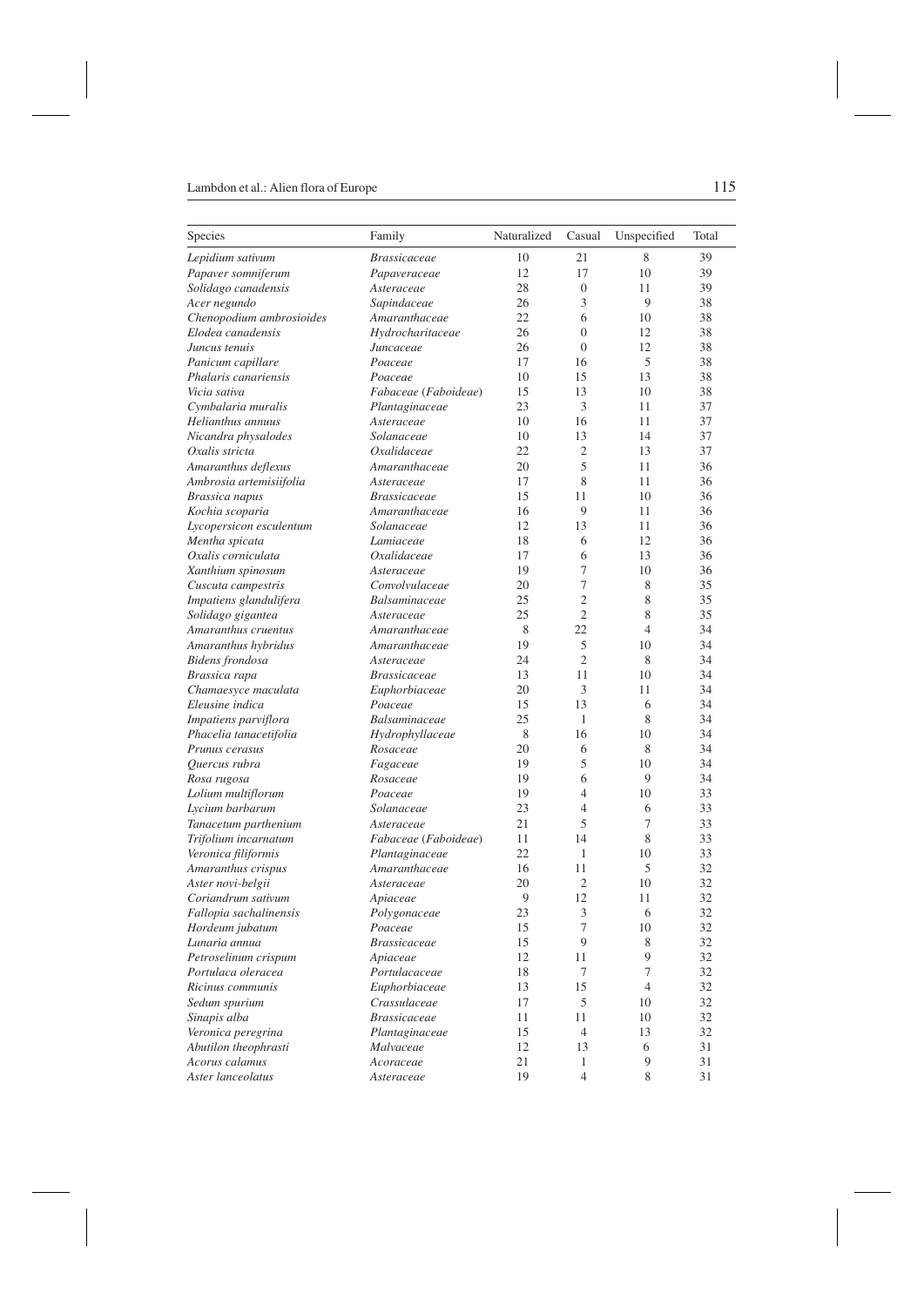| Species                      | Family               | Naturalized | Casual         | Unspecified    | Total |
|------------------------------|----------------------|-------------|----------------|----------------|-------|
| Coronopus didymus            | <b>Brassicaceae</b>  | 17          | 6              | 8              | 31    |
| Fallopia baldschuanica       | Polygonaceae         | 15          | 7              | 9              | 31    |
| Iris germanica               | Iridaceae            | 17          | $\overline{4}$ | 10             | 31    |
| Lupinus polyphyllus          | Fabaceae (Faboideae) | 19          | 4              | 8              | 31    |
| Mimulus guttatus             | Phrymaceae           | 19          | $\overline{2}$ | 10             | 31    |
| Oenothera glazioviana        | Onagraceae           | 18          | $\overline{4}$ | 9              | 31    |
| Prunus domestica             | Rosaceae             | 17          | $\overline{4}$ | 10             | 31    |
| Sorghum halepense            | Poaceae              | 16          | 6              | 9              | 31    |
| Aesculus hippocastanum       | Sapindaceae          | 16          | 4              | 10             | 30    |
| Alcea rosea                  | Malvaceae            | 12          | 10             | 8              | 30    |
| Aster $\times$ salignus hyb. | Asteraceae           | 19          | 5              | 6              | 30    |
| Cardaria draba               | <i>Brassicaceae</i>  | 17          | $\overline{2}$ | 11             | 30    |
| Hesperis matronalis          | <b>Brassicaceae</b>  | 15          | 7              | 8              | 30    |
| Hordeum murinum              | Poaceae              | 10          | 10             | 10             | 30    |
| Lepidium densiflorum         | <b>Brassicaceae</b>  | 17          | 6              | 7              | 30    |
| Prunus cerasifera            | Rosaceae             | 15          | 5              | 10             | 30    |
| Pyrus communis               | Rosaceae             | 14          | $\overline{4}$ | 12             | 30    |
| Syringa vulgaris             | Oleaceae             | 18          | 4              | 8              | 30    |
| Tropaeolum majus             | Tropaeolaceae        | 14          | 13             | 3              | 30    |
| Artemisia verlotiorum        | Asteraceae           | 15          | 3              | 11             | 29    |
| Azolla filiculoides          | Azollaceae           | 18          | 3              | 8              | 29    |
| <b>Bromus</b> catharticus    | Poaceae              | 13          | 9              | 7              | 29    |
| <b>Bunias</b> orientalis     | <b>Brassicaceae</b>  | 18          | 1              | 10             | 29    |
| Calendula officinalis        | Asteraceae           | 9           | 12             | 8              | 29    |
| Camelina sativa              | <i>Brassicaceae</i>  | 9           | 10             | 10             | 29    |
| Conyza sumatrensis           | Asteraceae           | 17          | $\overline{4}$ | 8              | 29    |
| Epilobium ciliatum           | Onagraceae           | 21          | $\mathbf{1}$   | 7              | 29    |
| Ipomoea purpurea             | Convolvulaceae       | 14          | 11             | $\overline{4}$ | 29    |
| Malus domestica              | Rosaceae             | 21          | 7              | 1              | 29    |
| Pisum sativum                | Fabaceae (Faboideae) | 7           | 16             | 6              | 29    |
| Rudbeckia laciniata          | Asteraceae           | 16          | 6              | 7              | 29    |
| Trifolium hybridum           | Fabaceae (Faboideae) | 14          | 6              | 9              | 29    |
| Anthriscus cerefolium        | Apiaceae             | 8           | 11             | 9              | 28    |
| Artemisia annua              | Asteraceae           | 15          | 9              | 4              | 28    |
| Buddleja davidii             | Scrophulariaceae     | 16          | $\overline{4}$ | 8              | 28    |
| Centranthus ruber            | Valerianaceae        | 17          | $\overline{4}$ | 7              | 28    |
| Chrysanthemum segetum        | Asteraceae           | 9           | 7              | 12             | 28    |
| Eschscholzia californica     | Papaveraceae         | 8           | 12             | 8              | 28    |
| Inula helenium               | Asteraceae           | 16          | 2              | 10             | 28    |
| Mahonia aquifolium           | Berberidaceae        | 16          | 5              | 7              | 28    |
| Malva sylvestris             | Malvaceae            | 9           | 8              | 11             | 28    |
| Paspalum distichum           | Poaceae              | 18          | $\overline{c}$ | 8              | 28    |
| Physocarpus opulifolius      | Rosaceae             | 16          | 6              | 6              | 28    |
| Phytolacca americana         | Phytolaccaceae       | 18          | 4              | 6              | 28    |
| Senecio inaequidens          | Asteraceae           | 16          | 3              | 9              | 28    |
| Sisymbrium altissimum        | <i>Brassicaceae</i>  | 15          | $\mathfrak{Z}$ | 10             | 28    |
| Armoracia rusticana          | <i>Brassicaceae</i>  | 16          | $\mathfrak{2}$ | 9              | 27    |
| Convza bonariensis           | Asteraceae           | 18          | $\overline{c}$ | 7              | 27    |
| Heracleum mantegazzianum     | Apiaceae             | 20          | $\mathbf{1}$   | 6              | 27    |
| Lens culinaris               | Fabaceae (Faboideae) | 8           | 16             | $\mathfrak{Z}$ | 27    |
| Linum usitatissimum          | Linaceae             | 8           | 12             | 7              | 27    |
| Melissa officinalis          | Lamiaceae            | 12          | 7              | 8              | 27    |
| Parthenocissus quinquefolia  | Vitaceae             | 15          | 3              | 9              | 27    |
| Rapistrum rugosum            | <b>Brassicaceae</b>  | 10          | 8              | 9              | 27    |
| Setaria verticillata         | Poaceae              | 10          | 10             | 7              | 27    |
| Symphoricarpos albus         | Caprifoliaceae       | 17          | 3              | 7              | 27    |
|                              |                      |             |                |                |       |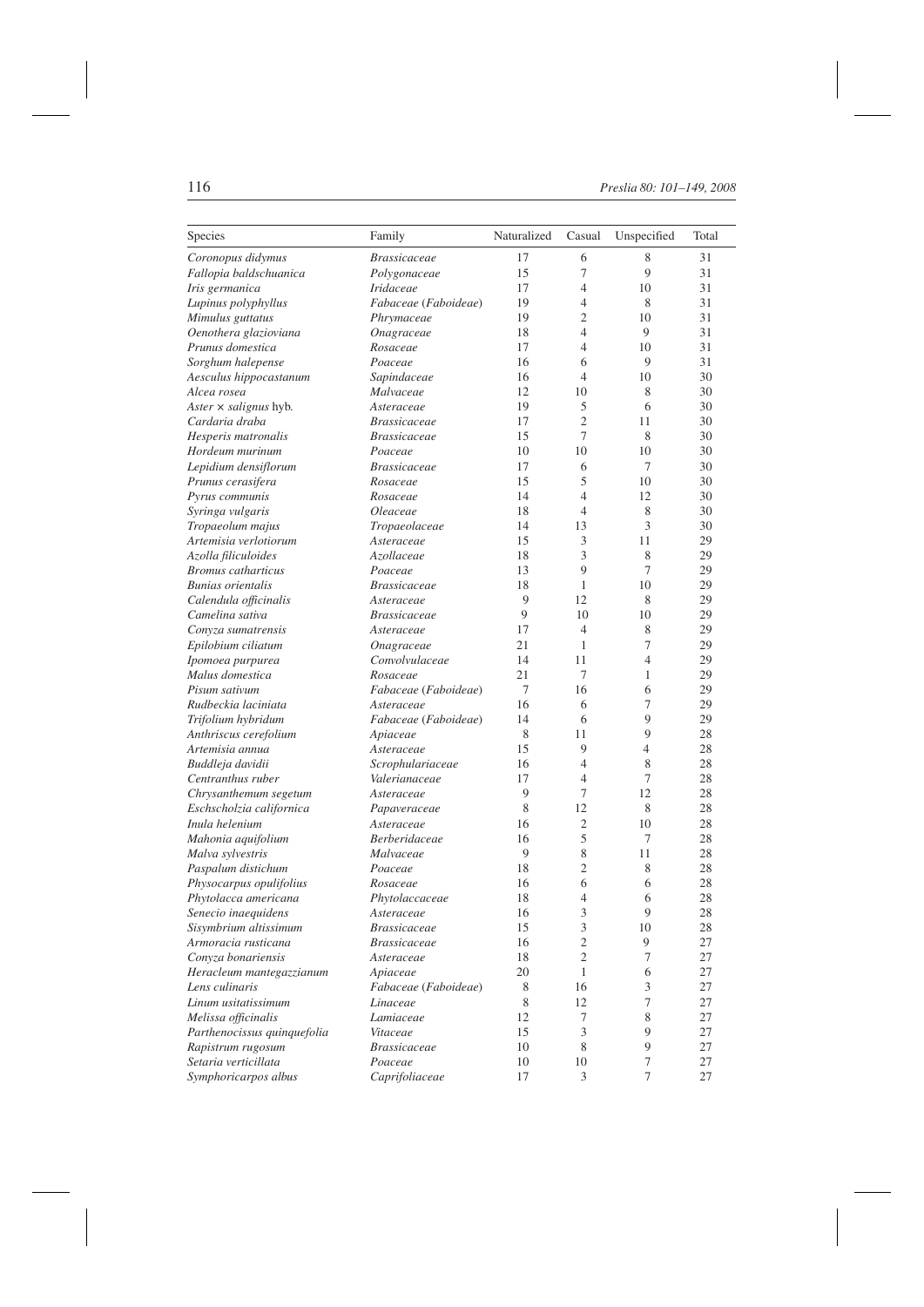| Species                          | Family               | Naturalized | Casual         | Unspecified | Total |
|----------------------------------|----------------------|-------------|----------------|-------------|-------|
| Centaurea cyanus                 | Asteraceae           | 15          | $\overline{c}$ | 9           | 26    |
| Chenopodium album                | Amaranthaceae        | 11          | 10             |             | 26    |
| Digitaria sanguinalis            | Poaceae              | 10          | 5              | 11          | 26    |
| Geranium pyrenaicum              | Geraniaceae          | 15          | $\overline{c}$ | 9           | 26    |
| Hirschfeldia incana              | <i>Brassicaceae</i>  | 9           | 8              | 9           | 26    |
| Isatis tinctoria                 | <i>Brassicaceae</i>  | 12          | 5              | 9           | 26    |
| Juglans regia                    | Juglandaceae         | 16          | 2              | 8           | 26    |
| Lobularia maritima               | <i>Brassicaceae</i>  | 9           | 8              | 9           | 26    |
| Lonicera japonica                | Caprifoliaceae       | 14          | 3              | 9           | 26    |
| Narcissus pseudonarcissus        | Amaryllidaceae       | 11          |                | 10          | 26    |
| Populus $\times$ canadensis hyb. | Salicaceae           | 15          | 4              |             | 26    |
| Sisymbrium loeselii              | <i>Brassicaceae</i>  | 17          | 3              | 6           | 26    |
| Vicia villosa                    | Fabaceae (Faboideae) | 14          | 5              |             | 26    |
| Vitis vinifera                   | Vitaceae             | 8           | 11             |             | 26    |



Fig 2. – Frequency distribution of range sizes of European alien plant species. Each bar represents the number of (i) casual species, (ii) naturalized species of unknown origin, (iii) naturalized species of European origin, and (iv) naturalized species from outside Europe, that are recorded from a given number of regions.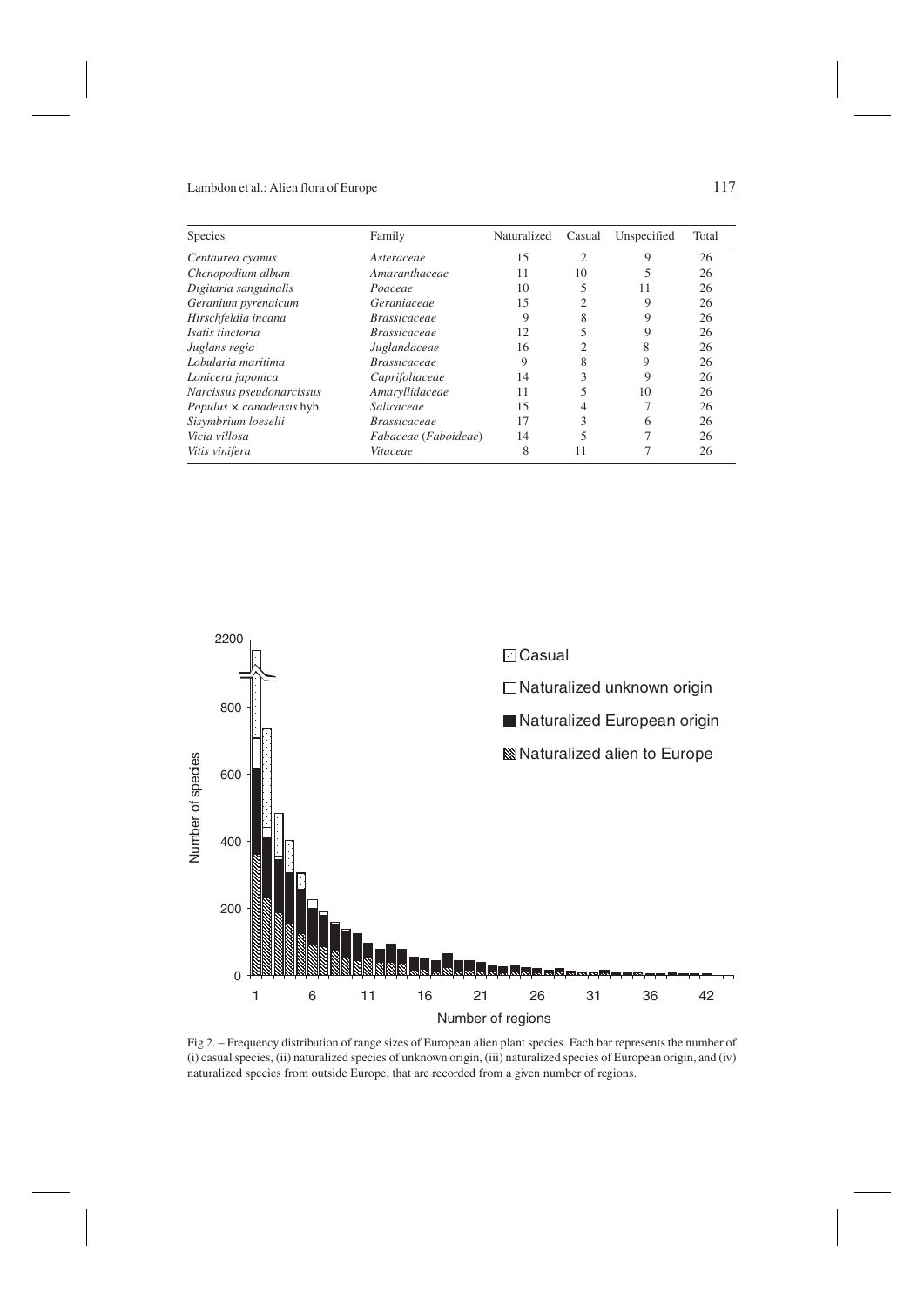In addition, species that occur as archaeophytes in other parts of Europe may be classified as neophytes in Scandinavia since they have reached this region later due to the effect of distance from the source area and a colder climate in the north (Pyšek et al. 2005). Therefore, we believe that the high diversity of alien species in Scandinavia is reality rather than an artefact of research approaches.

There are 128 species recorded from more than a half of the countries considered (Table 2). The most common European alien species is *Conyza canadensis*, native to North America, occurring in 47 countries/regions (95.9%). Other species occurring in more than 80% of regions are *Helianthus tuberosus*, *Robinia pseudoacacia* (native to North America), *Amaranthus retroflexus*, *Datura stramonium*, *Lepidium virginicum* (North and Central America), *Galinsoga quadriradiata* (Central and South America), *Galinsoga parviflora*, *Matricaria discoidea* (South America), *Xanthium strumarium* (Eurasia), *Panicum miliaceum*, *Veronica persica* (Asia) and *Oenothera biennis* (probably originating somewhere in Europe but considered as an alien in most national checklists). These widely distributed aliens are naturalized in the vast majority of regions from which the information on invasion status is available, and the same is likely to be true for those where such assessment is missing (unspecified occurrences in Table 2). Notably, almost all of them are aliens *to* Europe, mostly originating from North and South America. In addition to *Oenothera biennis* (as described above), *Cymbalaria muralis*, *Medicago sativa* and *Lycium barbarum* (all 23 regions) are the most common species native to Europe. Most alien species have a relatively restricted European distribution at present (Fig. 2). Half of all naturalized species occur in four or fewer countries/regions, whereas 70% of non-naturalized species occur in only one region. The figures are biased by the inclusion of a moderate proportion of European natives, which, by definition, can only be alien in part of the continent. However, in many cases, these represent regional endemics which were not able to disperse away from their native ranges unaided due to geographical barriers (e.g., they include many Aegean and Alpine species now cultivated ornamentally), and therefore their native ranges tend to be small. The fact that so many aliens remain local may indicate that their distributions are strongly constrained by climatic and environmental factors, and evidence that the flora has a regional character, which may be influenced by climate to a limited extent, is presented below. Alternatively, for many (especially urban, agricultural or nitrophilic) species, there may yet be considerable opportunity for expansion. The distribution of range size is strongly log-normal, and 20 species are thus far recorded from at least 40 regions in total. Although the homogenization effect of alien species has been repeatedly suggested (McKinney 2004, Olden et al. 2004), this distribution pattern, with most of the species found only in a few countries (e.g., due to climatic or other environmental variables which govern biogeographic patterns), suggests that recruitment of alien species has increased floristic differentiation; such a differentiating effect of alien species was found for counties in Florida and California (Qian et al. 2008). On the contrary, increased spread in Europe seems to be inevitable and if the rare species become more abundant this could lead to floristic homogenization in the future. It is therefore difficult to predict what the effect of alien species on the floristic similarity of European regions will be and the scale must be considered in this assessment because alien species tend to have a more homogenizing (or less differentiating) effect with increasing distances between the administrative units compared (Qian et al. 2008).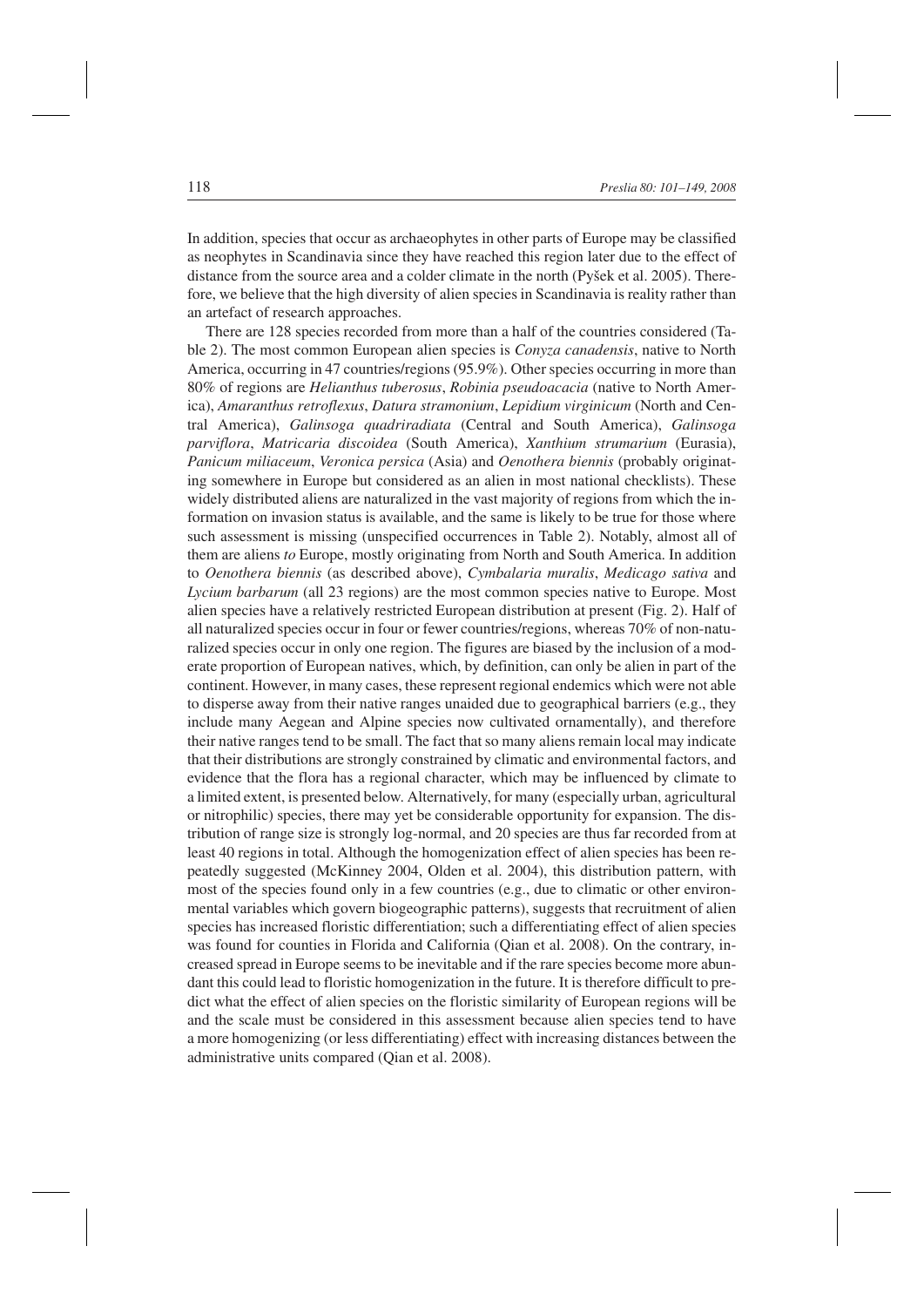#### *Taxonomic affiliation*

In terms of taxonomy, the European list is dominated by large global plant families which have a weedy tendency and have undergone major radiations in temperate regions. Therefore, in descending order, the highest diversities are found in the *Asteraceae*, *Poaceae*, *Rosaceae*, *Fabaceae* (subfamily *Faboideae*) and the *Brassicaceae* (Table 3). The *Rosaceae* is an obvious exception to the general rule since the majority of species introduced to Europe are boreo-temperate woody shrubs and trees. The only other predominantly woody family ranked in the top 20 is the *Pinaceae*. In total, alien species are from 213 families, almost twice as many as reported by Weber (1997).

At higher taxonomic levels, important alien family clusters are present in the orders *Asparagales*, *Ranunculales*, *Caryophyllales*, *Lamiales* and *Solanales*. At least in the Mediterranean alien flora, invasiveness is not directly related to phylogeny in a way consistent with inheritance at the evolutionary level (Lambdon 2008a). The patterns are often related to clades with high diversification rates (Magallón  $\&$  Sanderson 2001) which is clearer under the systematic treatment of the Angiosperm Phylogeny Group than in some traditional taxonomies, since this treatment splits some major alien clades such as the *Liliales* and *Lamiales*, giving a truer representation of diversity. However, in some cases success may to be linked to frequent introduction. Certain family characteristics make the species valuable for human uses (e.g., the *Rosaceae* as fruit crops, the *Pinaceae* for timber and the *Lamiaceae* as herbs and ornamental plants). Also, families originating in distant regions (especially the New World) are likely to be later introductions and to be influenced by more recent import fashions. Those families which have diversified in Europe tend to have correspondingly greater numbers that are aliens of European origin.

There are 1567 genera which have alien members in European countries. As with the representation at higher taxonomic levels, the commonest genera (Table 4) tend to be globally-diverse ones comprising mainly urban and agricultural weeds (e.g., *Amaranthus*, *Chenopodium* and *Solanum*). However, the largest, *Cotoneaster*, comprises a variety of berry-producing shrubs predominantly from temperate Asia and almost exclusively introduced for ornamental purposes. Few naturalized *Cotoneaster* species are very abundant in Europe. The second ranked genus, *Oenothera*, is the most critically-difficult of all European taxa due to its almost complete inter-fertility (Mihulka & Pyšek 2001, Mihulka et al. 2006). Any two populations coming into contact rapidly give rise to a hybrid swarm, but the genotype tends to become true breeding after a few generations of isolation. Therefore, the number of species recognized is highly subjective.

Since genera are low-ranking taxonomic units, they are more likely to radiate within continents, and therefore there tends to be greater disparity between the number of species alien *to* Europe and alien *in* Europe. Only a few large genera which have successfully invaded (e.g., *Oxalis*, *Panicum*, *Helianthus*) are predominantly non-European, and Table 4 shows a considerable bias towards aliens native to part of the continent. This is particularly true because taxa with high diversification rates and which are transported efficiently by man tend to be annual weeds. A high proportion of the global weed flora originated in Europe, especially in the Mediterranean region, where agriculture has existed for many centuries, and from where it has been widely exported by human colonists (Guillerm 1991).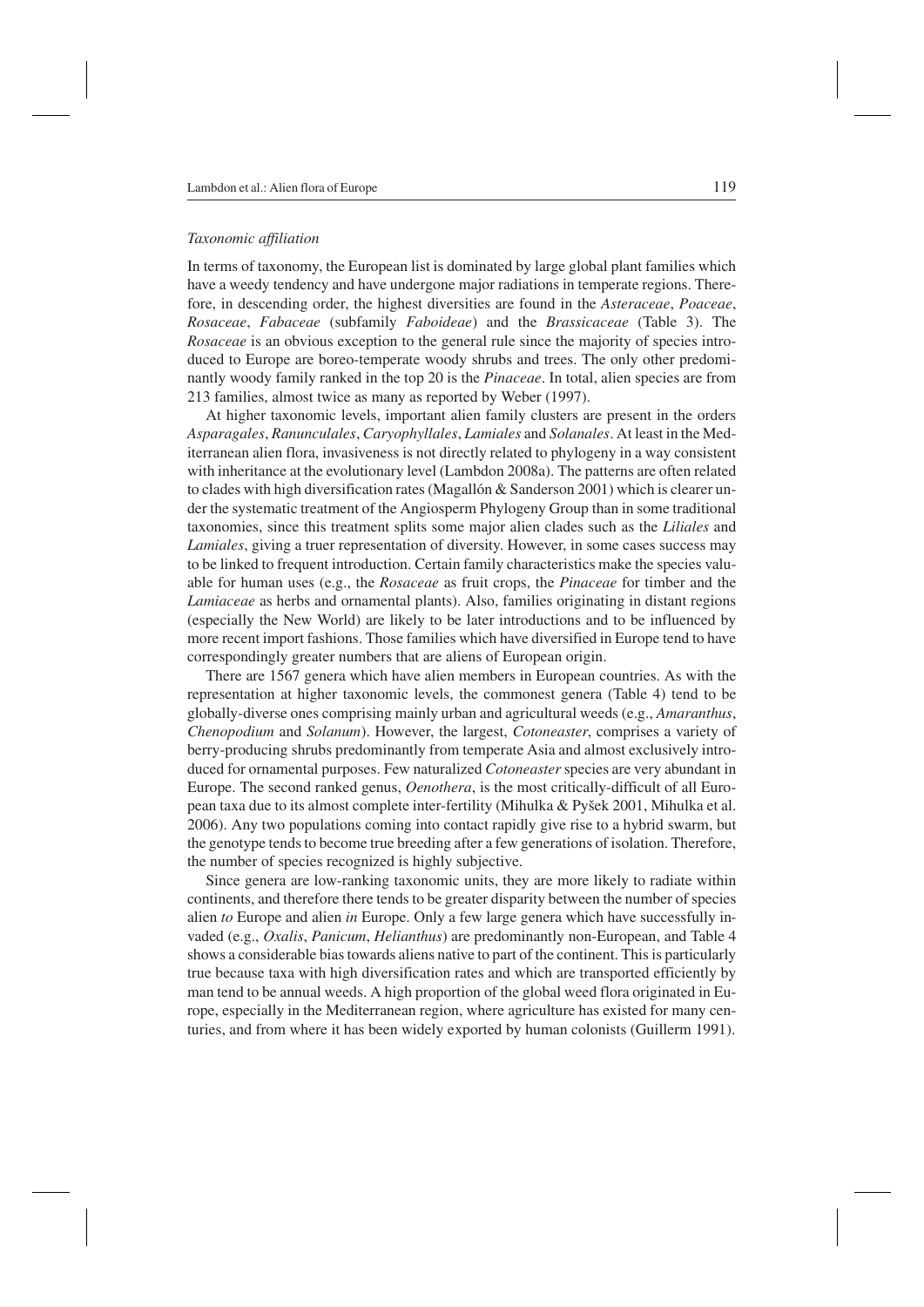Table 3. – Taxonomic composition of the alien flora of Europe, according to the Angiosperm Phylogeny Group (Stevens 2001 onwards) and Mabberley (1997). Three sets of statistics are given: (1) the total number of alien species recorded; (2) the number of species naturalized within the continent (Natlzd); (3) the number of species known to be both naturalized and neophytes within the continent (Neoph). These are presented separately for all alien species *in* Europe and two subgroups distinguished: aliens of European origin and aliens*to* Europe; note that the native distribution status could not be assigned to a small number of species, therefore the total number of aliens in Europe is in some cases higher than the sum of the two subgroups. Note that the rows can be read like a phylogenetic tree, and the evolutionary clusters with concentrations of alien species become obvious. Clades which display high incidences of aliens are highlighted in bold and shaded.

| Class/Order                           | Family           |                | Aliens in Europe |                  | Aliens of European origin |                  |                  | Aliens to Europe |                  |                  |
|---------------------------------------|------------------|----------------|------------------|------------------|---------------------------|------------------|------------------|------------------|------------------|------------------|
|                                       |                  | Total          | Natlzd           | Neoph            | Total                     | Natlzd           | Neoph            | Total            | Natlzd           | Neoph            |
| <b>LYCOPSIDA</b>                      |                  |                |                  |                  |                           |                  |                  |                  |                  |                  |
| Lycopodiales<br>Pteridopsida          | Selaginellaceae  | $\mathfrak{2}$ | $\mathfrak{2}$   | $\mathbf{1}$     | $\overline{0}$            | $\boldsymbol{0}$ | $\boldsymbol{0}$ | $\mathbf{1}$     | 1                | 1                |
| <b>Ophioglossales</b>                 | Ophioglossaceae  | 1              | $\overline{0}$   | $\mathbf{0}$     | $\boldsymbol{0}$          | $\overline{0}$   | $\boldsymbol{0}$ | $\overline{0}$   | $\overline{0}$   | $\overline{0}$   |
| <i><b>Osmundales</b></i>              | Osmundaceae      | 1              | $\overline{0}$   | $\mathbf{0}$     | 1                         | $\overline{0}$   | $\overline{0}$   | $\theta$         | $\overline{0}$   | $\overline{0}$   |
| <b>Filicales</b>                      | Aspleniaceae     | 3              | $\mathbf{1}$     | $\overline{0}$   | 3                         | $\mathbf{1}$     | $\boldsymbol{0}$ | $\overline{0}$   | $\overline{0}$   | $\boldsymbol{0}$ |
|                                       | Athyriaceae      | $\mathbf{1}$   | $\mathbf{1}$     | $\mathbf{1}$     | $\overline{0}$            | $\boldsymbol{0}$ | $\boldsymbol{0}$ | 1                | 1                | $\mathbf{1}$     |
|                                       | Blechnaceae      | 5              | $\overline{4}$   | $\overline{c}$   | $\mathbf{1}$              | 1                | $\boldsymbol{0}$ | 4                | 3                | $\overline{c}$   |
|                                       | Cytheaceae       | 1              | 1                | 1                | $\overline{0}$            | $\overline{0}$   | $\overline{0}$   | $\overline{0}$   | 0                | $\overline{0}$   |
|                                       | Davalliaceae     | $\overline{c}$ | $\mathbf{1}$     | 1                | $\overline{0}$            | $\overline{0}$   | $\overline{0}$   | $\overline{0}$   | 0                | $\overline{0}$   |
|                                       | Dennstaedtiaceae | $\overline{c}$ | $\overline{2}$   | $\overline{0}$   | $\overline{0}$            | $\overline{0}$   | $\overline{0}$   | $\overline{0}$   | $\overline{0}$   | $\overline{0}$   |
|                                       | Dicksoniaceae    | $\mathbf{1}$   | $\mathbf{1}$     | $\mathbf{1}$     | $\overline{0}$            | $\overline{0}$   | $\boldsymbol{0}$ | 1                | 1                | 1                |
|                                       | Hypolepidaceae   | $\mathbf{1}$   | $\boldsymbol{0}$ | $\mathbf{0}$     | $\mathbf{1}$              | $\overline{0}$   | $\boldsymbol{0}$ | $\overline{0}$   | $\boldsymbol{0}$ | $\boldsymbol{0}$ |
|                                       | Polypodiaceae    | $\overline{4}$ | 3                | $\mathbf{0}$     | $\overline{0}$            | $\overline{0}$   | $\overline{0}$   | $\overline{4}$   | 3                | $\overline{0}$   |
|                                       | Pteridaceae      | 7              | 7                | 3                | $\overline{c}$            | $\overline{c}$   | $\overline{2}$   | 5                | 5                | 1                |
|                                       | Thelypteridaceae | $\mathbf{1}$   | $\mathbf{1}$     | $\boldsymbol{0}$ | $\overline{0}$            | $\overline{0}$   | $\boldsymbol{0}$ | $\mathbf{1}$     | 1                | $\boldsymbol{0}$ |
|                                       | Woodsiaceae      | 3              | 3                | $\mathfrak{2}$   | $\mathbf{1}$              | $\mathbf{1}$     | $\mathbf{1}$     | $\mathfrak{2}$   | $\overline{c}$   | $\mathbf{1}$     |
|                                       | Dryopteridaceae  | 9              | 8                | $\sqrt{2}$       | $\overline{4}$            | $\overline{4}$   | $\boldsymbol{0}$ | 5                | $\overline{4}$   | $\overline{c}$   |
|                                       | Adiantaceae      | 5              | $\overline{4}$   | 3                | $\mathbf{1}$              | $\overline{0}$   | $\overline{0}$   | $\overline{4}$   | 4                | 3                |
| <b>Salviniales</b>                    | Azollaceae       | $\overline{c}$ | $\overline{2}$   | $\mathfrak{2}$   | $\overline{0}$            | $\overline{0}$   | $\overline{0}$   | $\overline{c}$   | 2                | $\overline{c}$   |
|                                       | Salviniaceae     | 3              | $\overline{c}$   | $\overline{2}$   | $\overline{0}$            | $\overline{0}$   | $\overline{0}$   | 3                | $\overline{c}$   | $\overline{c}$   |
| <b>EQUISETOPSIDA</b>                  |                  |                |                  |                  |                           |                  |                  |                  |                  |                  |
| Equisetales<br><b>CYCADOPSIDA</b>     | Equisetaceae     | $\overline{4}$ | 3                | 1                | 4                         | 3                | 1                | $\boldsymbol{0}$ | $\boldsymbol{0}$ | $\boldsymbol{0}$ |
| Cycadales                             | Zamiaceae        | $\overline{2}$ | $\overline{c}$   | $\boldsymbol{0}$ | $\overline{0}$            | $\boldsymbol{0}$ | $\boldsymbol{0}$ | $\mathfrak{2}$   | $\overline{c}$   | $\overline{0}$   |
|                                       | Cycadaceae       | $\overline{c}$ | $\overline{2}$   | $\overline{0}$   | $\overline{0}$            | $\overline{0}$   | $\overline{0}$   | $\overline{2}$   | $\overline{c}$   | $\Omega$         |
| <b>GINGKOPSIDA</b>                    |                  |                |                  |                  |                           |                  |                  |                  |                  |                  |
| Gingkoales<br><b>GYMNOSPERMOPSIDA</b> | Ginkgoaceae      | 1              | $\boldsymbol{0}$ | $\boldsymbol{0}$ | $\boldsymbol{0}$          | $\boldsymbol{0}$ | $\boldsymbol{0}$ | $\mathbf{1}$     | $\boldsymbol{0}$ | $\boldsymbol{0}$ |
| Pinales                               | Taxaceae         | 3              | 3                | $\overline{0}$   | 1                         | 1                | $\overline{0}$   | 2                | $\overline{c}$   | $\overline{0}$   |
|                                       | Cephalotaxaceae  | 1              | $\overline{0}$   | $\overline{0}$   | $\overline{0}$            | $\overline{0}$   | $\overline{0}$   | 1                | $\overline{0}$   | $\overline{0}$   |
|                                       | Cupressaceae     | 19             | 13               | 11               | $\overline{c}$            | $\mathbf{1}$     | $\mathbf{1}$     | 17               | 12               | 10               |
|                                       | Pinaceae         | 53             | 42               | 28               | 19                        | 17               | 13               | 34               | 25               | 15               |
|                                       | Taxodiaceae      | $\overline{4}$ | $\mathbf{1}$     | $\boldsymbol{0}$ | $\mathbf{0}$              | $\mathbf{0}$     | $\overline{0}$   | $\overline{4}$   | $\mathbf{1}$     | $\overline{0}$   |
|                                       | Araucariaceae    | $\overline{4}$ | $\overline{4}$   | $\overline{0}$   | $\theta$                  | $\overline{0}$   | $\overline{0}$   | $\overline{4}$   | 4                | $\Omega$         |
| <b>GNETOPSIDA</b>                     |                  |                |                  |                  |                           |                  |                  |                  |                  |                  |
| Gnetales                              | Ephedraceae      | $\overline{c}$ | $\mathbf{1}$     | $\boldsymbol{0}$ | $\mathbf{1}$              | $\boldsymbol{0}$ | $\boldsymbol{0}$ | $\mathbf{1}$     | 1                | $\overline{0}$   |
| PRO-DICOTYLEDONAE                     |                  |                |                  |                  |                           |                  |                  |                  |                  |                  |
| Nymphaeales                           | Nymphaeaceae     | 7              | 3                | 1                | 3                         | $\overline{2}$   | $\mathbf{1}$     | $\overline{4}$   | 1                | $\overline{0}$   |
|                                       | Cabombaceae      | $\mathbf{1}$   | $\mathbf{1}$     | 1                | $\overline{0}$            | $\overline{0}$   | $\overline{0}$   | 1                | 1                | 1                |
| Ceratophyllales                       | Ceratophyllaceae | 3              | 1                | 1                | $\overline{c}$            | 1                | 1                | 1                | $\overline{0}$   | $\overline{0}$   |
| <b>Magnoliales</b>                    | Magnoliaceae     | $\overline{4}$ | $\mathbf{1}$     | $\overline{0}$   | $\overline{0}$            | $\overline{0}$   | $\overline{0}$   | $\overline{4}$   | 1                | $\overline{0}$   |
| Laurales                              | Lauraceae        | 5              | 5                | $\mathfrak{2}$   | $\overline{c}$            | $\overline{c}$   | $\boldsymbol{0}$ | 3                | 3                | $\overline{c}$   |
|                                       | Calycanthaceae   | $\overline{2}$ | $\overline{0}$   | $\overline{0}$   | $\theta$                  | $\overline{0}$   | $\overline{0}$   | $\overline{c}$   | $\overline{0}$   | $\overline{0}$   |
| Canellales                            | Winteraceae      | 1              | $\Omega$         | $\Omega$         | $\theta$                  | $\theta$         | $\Omega$         | 1                | $\theta$         | $\Omega$         |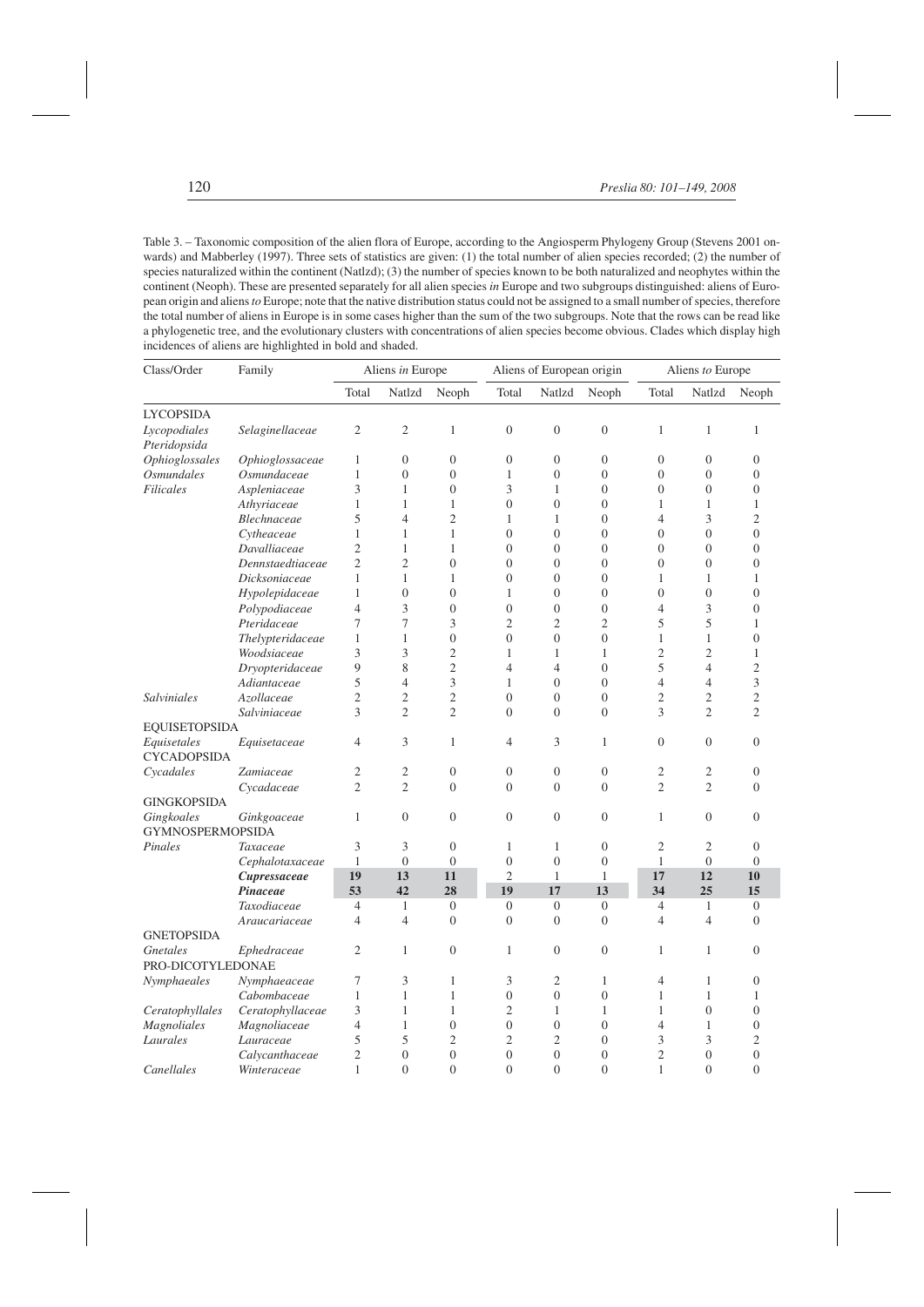| Class/Order                | Family                    |                      | Aliens in Europe               |                   |                      | Aliens of European origin      |                            | Aliens to Europe |                         |                                |
|----------------------------|---------------------------|----------------------|--------------------------------|-------------------|----------------------|--------------------------------|----------------------------|------------------|-------------------------|--------------------------------|
|                            |                           | Total                | Natlzd                         | Neoph             | Total                | Natlzd                         | Neoph                      | Total            | Natlzd                  | Neoph                          |
| Piperales                  | Aristolochiaceae          | 5                    | 3                              | 2                 | 4                    | 3                              | 2                          | 1                | 0                       | $\overline{0}$                 |
|                            | Saururaceae               | $\mathbf{1}$         | $\mathbf{1}$                   | $\mathbf{1}$      | $\overline{0}$       | $\boldsymbol{0}$               | $\overline{0}$             | $\mathbf{1}$     | 1                       | 1                              |
| MONOCOTYLEDONAE            |                           |                      |                                |                   |                      |                                |                            |                  |                         |                                |
| Acorales                   | Acoraceae                 | $\overline{2}$       | $\mathfrak{2}$                 | 2                 | $\overline{0}$       | $\boldsymbol{0}$               | $\boldsymbol{0}$           | $\mathfrak{2}$   | $\overline{c}$          | $\overline{c}$                 |
| <i>Alismatales</i>         | Juncaginaceae             | $\mathfrak{2}$       | $\mathfrak{2}$                 | $\overline{c}$    | $\boldsymbol{0}$     | $\boldsymbol{0}$               | $\boldsymbol{0}$           | $\overline{2}$   | $\overline{c}$          | $\overline{2}$                 |
|                            | Potamogetonaceae          | 5                    | $\overline{2}$                 | 1                 | 5                    | $\mathfrak{2}$                 | 1                          | $\overline{0}$   | $\overline{0}$          | $\overline{0}$                 |
|                            | Alismataceae              | 11                   | 6                              | 5                 | 5                    | $\overline{2}$                 | 1                          | 6                | 4                       | 4                              |
|                            | Aponogetonaceae           | 1                    | 1                              | 1                 | $\overline{0}$       | $\overline{0}$                 | $\overline{0}$             | 1                | 1                       | 1                              |
|                            | Araceae                   | 26                   | 22                             | 14                | 9                    | 8                              | 3                          | 17               | 14                      | 11                             |
|                            | <b>Butomaceae</b>         | $\mathbf{1}$         | $\boldsymbol{0}$               | $\boldsymbol{0}$  | 1                    | $\boldsymbol{0}$               | $\boldsymbol{0}$           | $\mathbf{0}$     | $\boldsymbol{0}$        | $\overline{0}$                 |
|                            | Hydrocharitaceae          | 18                   | 15                             | 10                | 6                    | 4                              | $\overline{c}$             | 12               | 11                      | 8                              |
| <i><u>Dioscoreales</u></i> | Dioscoreaceae             | $\mathbf{1}$         | 1                              | $\boldsymbol{0}$  | $\mathbf{1}$         | $\mathbf{1}$                   | $\overline{0}$             | $\overline{0}$   | $\overline{0}$          | $\overline{0}$                 |
| Liliales                   | Smilacaceae               | 3                    | $\overline{2}$                 | 1                 | 3                    | $\overline{2}$                 | 1                          | $\overline{0}$   | 0                       | $\overline{0}$                 |
|                            | Melanthiaceae             | $\mathbf{1}$         | $\mathbf{0}$                   | $\boldsymbol{0}$  | 1                    | $\mathbf{0}$                   | $\overline{0}$             | $\boldsymbol{0}$ | $\overline{0}$          | $\boldsymbol{0}$               |
|                            | Liliaceae                 | 21                   | 18                             | 14                | 13                   | 11                             | 7                          | 8                | 7                       | 7                              |
|                            | Colchicaceae              | 1                    | $\mathbf{1}$                   | 1                 | 1                    | $\mathbf{1}$                   | 1                          | $\overline{0}$   | $\overline{0}$          | $\overline{0}$                 |
|                            | Alstroemeriaceae          | $\overline{c}$       | $\overline{2}$                 | $\mathbf{1}$      | $\boldsymbol{0}$     | $\overline{0}$                 | $\overline{0}$             | $\overline{c}$   | $\overline{2}$          | $\mathbf{1}$                   |
| <i><b>Orchidales</b></i>   | Orchidaceae               | 9                    | $\overline{4}$                 | 1                 | 5                    | $\mathbf{1}$                   | 1                          | $\overline{4}$   | 3                       | $\overline{0}$                 |
| Asparagales                | Agavaceae                 | 23                   | 17                             | 9                 | $\overline{0}$       | $\mathbf{0}$                   | $\boldsymbol{0}$           | 23               | 17                      | $\boldsymbol{9}$               |
|                            | Ruscaceae                 | 15                   | 10                             | 3                 | 8                    | 6                              | 3                          | $7\phantom{.0}$  | $\overline{\mathbf{4}}$ | $\bf{0}$                       |
|                            | <b>Iridaceae</b>          | 92                   | 77                             | 32                | 36                   | 32                             | 13                         | 56               | 45                      | 19                             |
|                            | <i><b>Alliaceae</b></i>   | 34                   | 27                             | 13                | 22                   | 18                             | 10                         | 12               | 9                       | 3                              |
|                            | Amaryllidaceae            | 37                   | 30                             | 15                | 27                   | 22                             | 10                         | 10               | 8                       | 5                              |
|                            | Asphodelaceae             | 14                   | 8                              | 3                 | $\overline{2}$<br>29 | $\bf{0}$                       | $\bf{0}$                   | 12               | 8                       | 3                              |
|                            | Hyacinthaceae             | 35<br>$\overline{4}$ | 32                             | 21                |                      | 28                             | 20                         | 6<br>3           | 4<br>3                  | $\mathbf{1}$<br>$\overline{c}$ |
|                            | Asparagaceae              | $\mathbf{1}$         | $\overline{4}$<br>$\mathbf{1}$ | 2<br>$\mathbf{1}$ | 1<br>$\mathbf{0}$    | $\mathbf{1}$<br>$\overline{0}$ | $\theta$<br>$\overline{0}$ | $\mathbf{1}$     | $\mathbf{1}$            | $\mathbf{1}$                   |
|                            | Agapanthaceae             | 3                    | $\overline{2}$                 | $\overline{c}$    | $\overline{c}$       | 1                              | 1                          | 1                | 1                       | 1                              |
| Arecales                   | Hemerocallidaceae         | 14                   | 11                             | $\overline{4}$    | $\mathbf{1}$         | 1                              | $\boldsymbol{0}$           | 13               | 10                      | $\overline{4}$                 |
| Poales                     | Arecaceae                 | 84                   | 51                             | 20                | 31                   | 18                             | 5                          | 52               | 33                      | 15                             |
|                            | Cyperaceae<br>Poaceae     | 597                  | 295                            | 192               | 257                  | 159                            | 99                         | 340              | 136                     | 93                             |
|                            | Juncaceae                 | 29                   | 20                             | 10                | 17                   | 13                             | 5                          | 12               | $\overline{7}$          | 5                              |
|                            | <b>Bromeliaceae</b>       | 3                    | 3                              | 1                 | $\boldsymbol{0}$     | $\boldsymbol{0}$               | $\mathbf{0}$               | 3                | 3                       | 1                              |
|                            | Typhaceae                 | 3                    | $\overline{2}$                 | 1                 | $\overline{c}$       | $\mathbf{1}$                   | 1                          | 1                | 1                       | $\overline{0}$                 |
| Commelinales               | Commelinaceae             | 15                   | 12                             | 7                 | $\boldsymbol{0}$     | $\boldsymbol{0}$               | $\boldsymbol{0}$           | 15               | 12                      | 7                              |
|                            | Pontederiaceae            | 9                    | 8                              | 6                 | $\overline{0}$       | $\overline{0}$                 | $\overline{0}$             | 9                | 8                       | 6                              |
| Zingiberales               | Musaceae                  | $\overline{2}$       | $\mathbf{1}$                   | $\boldsymbol{0}$  | $\overline{0}$       | $\boldsymbol{0}$               | $\boldsymbol{0}$           | $\mathfrak{2}$   | $\mathbf{1}$            | $\overline{0}$                 |
|                            | Zingiberaceae             | 3                    | 3                              | 1                 | $\overline{0}$       | $\boldsymbol{0}$               | $\boldsymbol{0}$           | 3                | 3                       | 1                              |
|                            | Cannaceae                 | $\overline{4}$       | $\mathfrak{2}$                 | 1                 | $\theta$             | $\overline{0}$                 | $\overline{0}$             | 4                | $\overline{c}$          | $\mathbf{1}$                   |
| EU-DICOTYLEDONAE           |                           |                      |                                |                   |                      |                                |                            |                  |                         |                                |
| Ranunculales               | Lardizabalaceae           | 1                    | 1                              | $\overline{0}$    | $\overline{0}$       | $\overline{0}$                 | $\theta$                   | 1                | 1                       | $\theta$                       |
|                            | Papaveraceae              | 29                   | 18                             | 8                 | 17                   | 12                             | 5                          | 12               | 6                       | 3                              |
|                            | Ranunculaceae             | 85                   | 65                             | 38                | 65                   | 52                             | 32                         | 20               | 13                      | 6                              |
|                            | <i><b>Fumariaceae</b></i> | 29                   | 22                             |                   | 21                   | 16                             | 5                          | 8                | 6                       | 2                              |
|                            | <b>Berberidaceae</b>      | 16                   | 12                             | 6                 | $\mathfrak{2}$       | 1                              | 1                          | 14               | 11                      | 5                              |
| Proteales                  | Proteaceae                | 5                    | 5                              | 3                 | $\overline{0}$       | $\boldsymbol{0}$               | $\boldsymbol{0}$           | 5                | 5                       | 3                              |
|                            | Platanaceae               | 3                    | 3                              | $\overline{c}$    | $\mathbf{1}$         | 1                              | 1                          | $\mathfrak{2}$   | $\overline{c}$          | $\mathbf{1}$                   |
|                            | Nelumbonaceae             | $\mathbf{1}$         | $\mathbf{1}$                   | 1                 | $\boldsymbol{0}$     | $\boldsymbol{0}$               | $\boldsymbol{0}$           | 1                | 1                       | 1                              |
| <b>Buxales</b>             | Buxaceae                  | $\overline{2}$       | $\overline{2}$                 | $\mathfrak{2}$    | 1                    | 1                              | 1                          | 1                | $\mathbf{1}$            | $\mathbf{1}$                   |
| Gunnerales                 | Gunneraceae               | $\mathfrak{2}$       | $\overline{c}$                 | $\mathbf{1}$      | $\boldsymbol{0}$     | $\boldsymbol{0}$               | $\boldsymbol{0}$           | $\overline{c}$   | $\overline{c}$          | $\mathbf{1}$                   |
| Caryophyllales             | <b>Droseraceae</b>        | $\overline{2}$       | $\mathbf{1}$                   | $\boldsymbol{0}$  | $\overline{0}$       | $\mathbf{0}$                   | $\mathbf{0}$               | 2                | 1                       | $\theta$                       |
|                            | Polygonaceae              | 106                  | 63                             | 36                | 46                   | 28                             | 16                         | 45               | 30                      | 18                             |
|                            | Plumbaginaceae            | 10                   | 8                              | 3                 | 7                    | 6                              | 2                          | 3                | $\mathbf{2}$            | $\mathbf{1}$                   |
|                            | Phytolaccaceae            | $\,$ 8 $\,$          | 8                              | 6                 | $\boldsymbol{0}$     | $\mathbf{0}$                   | $\boldsymbol{0}$           | 8                | 8                       | 6                              |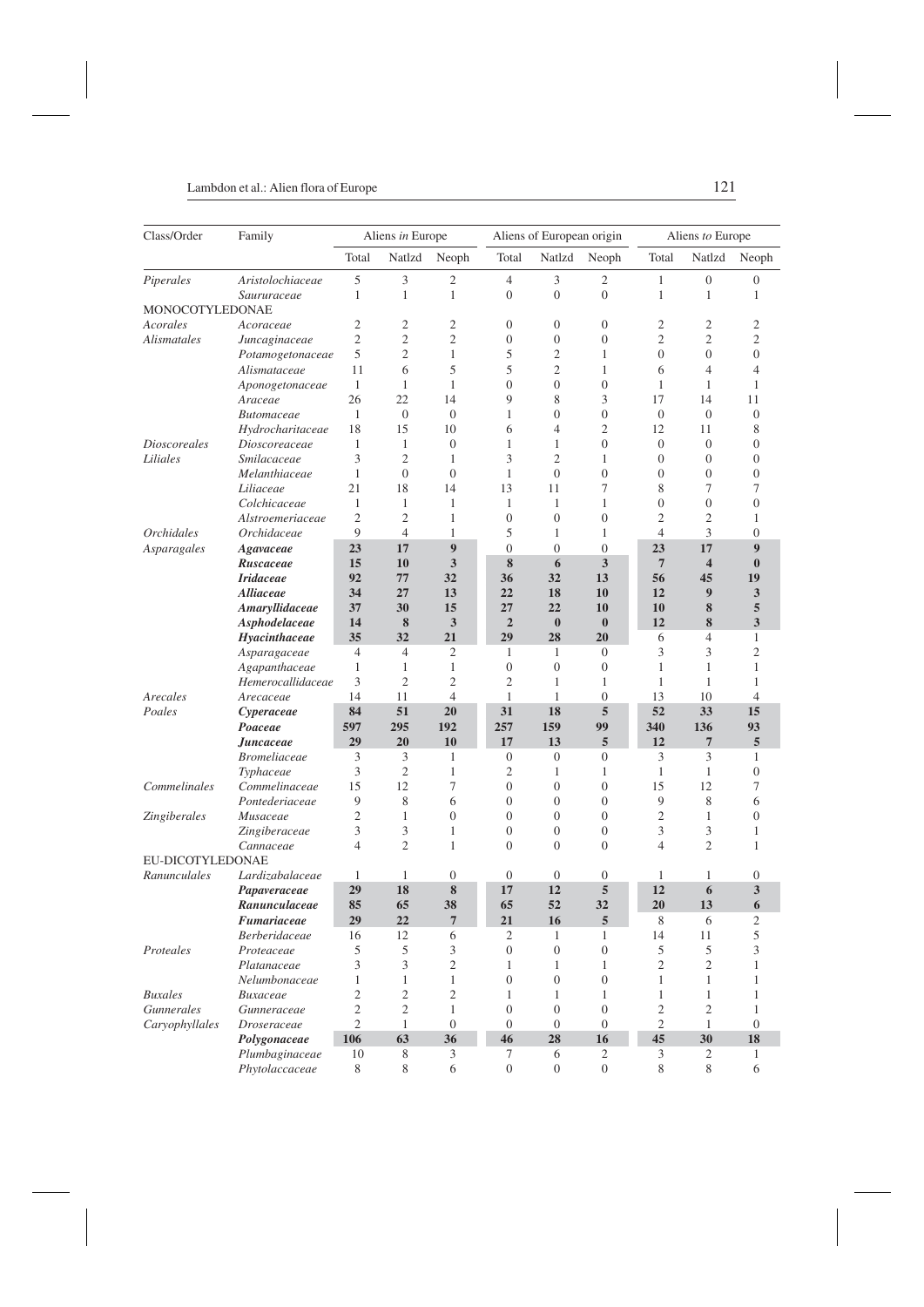| Class/Order                  | Family                         |                | Aliens in Europe |                   |                  | Aliens of European origin          |                                    |                   | Aliens to Europe |                      |  |
|------------------------------|--------------------------------|----------------|------------------|-------------------|------------------|------------------------------------|------------------------------------|-------------------|------------------|----------------------|--|
|                              |                                | Total          | Natlzd           | Neoph             | Total            | Natlzd                             | Neoph                              | Total             | Natlzd           | Neoph                |  |
|                              | Nyctaginaceae                  | 8              | 4                | 2                 | $\boldsymbol{0}$ | $\boldsymbol{0}$                   | $\boldsymbol{0}$                   | 8                 | 4                | 2                    |  |
|                              | Molluginaceae                  | $\mathfrak{2}$ | 2                | 1                 | 1                | 1                                  | $\boldsymbol{0}$                   | 1                 | 1                | 1                    |  |
|                              | Frankeniaceae                  | $\overline{2}$ | $\mathbf{1}$     | $\overline{0}$    | $\overline{c}$   | $\mathbf{1}$                       | $\overline{0}$                     | $\overline{0}$    | $\overline{0}$   | $\overline{0}$       |  |
|                              | Caryophyllaceae                | 156            | 80               | 39                | 141              | 74                                 | 37                                 | 13                | 5                | $\overline{2}$       |  |
|                              | Amaranthaceae                  | 185            | 91               | 72                | 56               | 40                                 | 27                                 | 128               | 51               | 45                   |  |
|                              | Cactaceae                      | 28             | 23               | 14                | $\mathbf{0}$     | $\mathbf{0}$                       | $\boldsymbol{0}$                   | 28                | 23               | 14                   |  |
|                              | Aizoaceae                      | 28             | 22               | 10                | $\overline{2}$   | 2                                  | 1                                  | 26                | 20               | 9                    |  |
|                              | <b>Basellaceae</b>             | $\mathfrak{2}$ | 1                | 1                 | $\mathbf{0}$     | $\overline{0}$                     | $\overline{0}$                     | 2                 | 1                | 1                    |  |
|                              | Portulacaceae                  | 10             | 6                | 3                 | $\overline{2}$   | 1                                  | $\boldsymbol{0}$                   | 8                 | 5                | 3                    |  |
|                              | Tetragoniaceae                 | 1              | 1                | $\mathbf{1}$      | $\mathbf{0}$     | $\boldsymbol{0}$                   | $\boldsymbol{0}$                   | 1                 | $\mathbf{1}$     | 1                    |  |
|                              | Simmondsiaceae                 | 1              | $\overline{0}$   | $\mathbf{0}$      | $\mathbf{0}$     | $\overline{0}$                     | $\boldsymbol{0}$                   | 1                 | $\overline{0}$   | $\boldsymbol{0}$     |  |
|                              | Tamaricaceae                   | 9              | 3                | $\mathfrak{2}$    | 7                | 3                                  | $\overline{2}$                     | $\overline{2}$    | $\overline{0}$   | $\overline{0}$       |  |
| <b>Santalales</b>            | Santalaceae                    | $\overline{c}$ | $\mathbf{1}$     | 1                 | 1                | 1                                  | $\mathbf{1}$                       | $\mathbf{1}$      | $\boldsymbol{0}$ | $\overline{0}$       |  |
| Saxifragales                 | Hamamelidaceae                 | $\overline{2}$ | 1                | 1                 | $\theta$         | $\mathbf{0}$                       | $\boldsymbol{0}$                   | $\overline{2}$    | 1                | 1                    |  |
|                              | Crassulaceae                   | 74             | 57               | 36                | 31               | 28                                 | 19                                 | 35                | 23               | 15                   |  |
|                              | Saxifragaceae                  | 31             | 24               | 14                | 12               | 12                                 | 8                                  | 17                | 12               | 6                    |  |
|                              | Grossulariaceae                | 12             | 12               | 8                 | 5                | 5                                  | 5                                  | 6                 | 6                | 3                    |  |
|                              | Haloragaceae                   | 3              | 3                | $\overline{c}$    | $\mathbf{0}$     | $\boldsymbol{0}$                   | $\boldsymbol{0}$                   | 3                 | 3                | $\overline{c}$       |  |
|                              | Paeoniaceae                    | $\overline{2}$ | $\overline{2}$   | 1                 | $\overline{c}$   | $\overline{c}$                     | 1                                  | $\boldsymbol{0}$  | $\overline{0}$   | $\boldsymbol{0}$     |  |
| <b>Vitales</b>               | Vitaceae                       | 11             | 9                | 5                 | $\mathbf{1}$     | $\mathbf{1}$                       | $\overline{0}$                     | 10                | 8                | 5                    |  |
| Crossosmatales               | Staphyleaceae                  | 1              | 1                | 1<br>25           | 1<br>30          | $\mathbf{1}$<br>21                 | 1                                  | $\theta$          | $\boldsymbol{0}$ | $\overline{0}$<br>10 |  |
| <b>Geraniales</b>            | Geraniaceae                    | 66             | 43               |                   |                  |                                    | 15                                 | 34                | 21               |                      |  |
| <b>Myrtales</b>              | <b>Onagraceae</b>              | 112            | 68               | 43                | 10               | 8                                  | $\overline{\mathbf{4}}$            | 80                | 45               | 36                   |  |
|                              | <b>Myrtaceae</b>               | 25<br>25       | 23<br>14         | 11                | 1<br>6           | 1                                  | $\boldsymbol{0}$                   | 24<br>14          | 22               | 11<br>$\overline{2}$ |  |
|                              | Lythraceae                     |                |                  | 5                 | $\mathbf{0}$     | 3                                  | $\mathfrak{2}$                     |                   | 8                |                      |  |
|                              | Melastomataceae                | 1<br>1         | 1<br>1           | 1<br>$\mathbf{0}$ | $\mathbf{0}$     | $\boldsymbol{0}$<br>$\overline{0}$ | $\boldsymbol{0}$<br>$\overline{0}$ | 1<br>1            | 1<br>1           | 1<br>$\overline{0}$  |  |
|                              | Combretaceae                   | $\mathbf{1}$   | $\mathbf{1}$     | $\mathbf{1}$      | $\mathbf{0}$     | $\overline{0}$                     | $\overline{0}$                     | 1                 | $\mathbf{1}$     | 1                    |  |
|                              | Punicaceae                     | 3              | 3                | $\overline{2}$    | $\mathfrak{2}$   | 2                                  | $\overline{2}$                     |                   | $\overline{0}$   | $\boldsymbol{0}$     |  |
| Zygophyllales<br>Celastrales | Zygophyllaceae<br>Celastraceae | 9              | 7                | $\overline{4}$    | 3                | 3                                  | 1                                  | $\mathbf{0}$<br>5 | 4                | 3                    |  |
|                              | Hypericaceae                   | 20             | 16               | $\overline{7}$    | 12               | 10                                 | $\overline{\mathbf{4}}$            | 6                 | 6                | 3                    |  |
| Malpighiales                 | Euphorbiaceae                  | 70             | 50               | 29                | 34               | 27                                 | 16                                 | 26                | 20               | 12                   |  |
|                              | <b>Salicaceae</b>              | 54             | 42               | 18                | 24               | 21                                 | 6                                  | 22                | 17               | 11                   |  |
|                              | <b>Violaceae</b>               | 22             | 12               | $\overline{2}$    | 7                | 4                                  | $\mathbf{1}$                       | 15                | 8                | $\mathbf{1}$         |  |
|                              | Linaceae                       | 9              | 6                | 5                 | 7                | 5                                  | $\overline{4}$                     | $\overline{2}$    | $\mathbf{1}$     | 1                    |  |
|                              | Ochnaceae                      | $\overline{2}$ | 2                | 1                 | $\mathbf{0}$     | $\boldsymbol{0}$                   | $\boldsymbol{0}$                   | $\overline{c}$    | $\overline{c}$   | 1                    |  |
|                              | Passifloraceae                 | 7              | 5                | $\overline{4}$    | $\mathbf{0}$     | $\overline{0}$                     | $\overline{0}$                     | 7                 | 5                | 4                    |  |
|                              | Elatinaceae                    | 5              | 3                | 1                 | 1                | $\mathbf{0}$                       | $\overline{0}$                     | $\overline{c}$    | $\overline{c}$   | 1                    |  |
| <i>Oxalidales</i>            | <i><b>Oxalidaceae</b></i>      | 20             | 16               | 10                | 1                | 1                                  | 1                                  | 16                | 13               | $\boldsymbol{9}$     |  |
| Fabales                      | Fabaceae:                      |                |                  |                   |                  |                                    |                                    |                   |                  |                      |  |
|                              | Cercideae                      | $\theta$       | $\boldsymbol{0}$ | $\mathbf{0}$      | 1                | 1                                  | 1                                  | $\overline{0}$    | $\overline{0}$   | $\boldsymbol{0}$     |  |
|                              | Fabaceae:                      |                |                  |                   |                  |                                    |                                    |                   |                  |                      |  |
|                              | Caesalpinioideae               | 30             | 21               | 6                 | 1                | 1                                  | $\mathbf{1}$                       | 28                | 19               | 4                    |  |
|                              | Fabaceae:                      |                |                  |                   |                  |                                    |                                    |                   |                  |                      |  |
|                              | Mimosoideae                    | 29             | 21               | 16                | $\boldsymbol{0}$ | $\mathbf{0}$                       | $\boldsymbol{0}$                   | 29                | 21               | 16                   |  |
|                              | Fabaceae:                      |                |                  |                   |                  |                                    |                                    |                   |                  |                      |  |
|                              | Faboideae                      | 323            | 181              | 124               | 233              | 138                                | 101                                | 82                | 40               | $\bf{22}$            |  |
|                              | Polygalaceae                   | $\overline{2}$ | $\mathbf{2}$     | $\mathbf{1}$      | $\overline{0}$   | $\boldsymbol{0}$                   | $\overline{0}$                     | 2                 | $\mathfrak{2}$   | $\mathbf{1}$         |  |
| Rosales                      | <b>Urticaceae</b>              | 19             | 12               | 5                 | 12               | 10                                 | $\overline{4}$                     | 5                 | $\overline{c}$   | $\mathbf{1}$         |  |
|                              | Elaeagnaceae                   | 8              | 7                | 5                 | $\overline{c}$   | 2                                  | $\overline{2}$                     | 5                 | $\overline{4}$   | $\overline{2}$       |  |
|                              | Moraceae                       | 14             | 9                | $\overline{4}$    | $\mathbf{1}$     | $\mathbf{1}$                       | $\boldsymbol{0}$                   | 13                | 8                | $\overline{4}$       |  |
|                              | <b>Ulmaceae</b>                | 9              | 6                | 5                 | 6                | 5                                  | $\overline{4}$                     | $\mathfrak{Z}$    | $\mathbf{1}$     | $\mathbf{1}$         |  |
|                              | Cannabaceae                    | 5              | 4                | $\mathbf{2}$      | $\boldsymbol{0}$ | $\boldsymbol{0}$                   | $\boldsymbol{0}$                   | 5                 | $\overline{4}$   | $\sqrt{2}$           |  |
|                              | Rhamnaceae                     | $\overline{4}$ | $\overline{3}$   | $\mathbf{1}$      | $\overline{2}$   | $\overline{2}$                     | $\mathbf{1}$                       | $\overline{2}$    | $\mathbf{1}$     | $\boldsymbol{0}$     |  |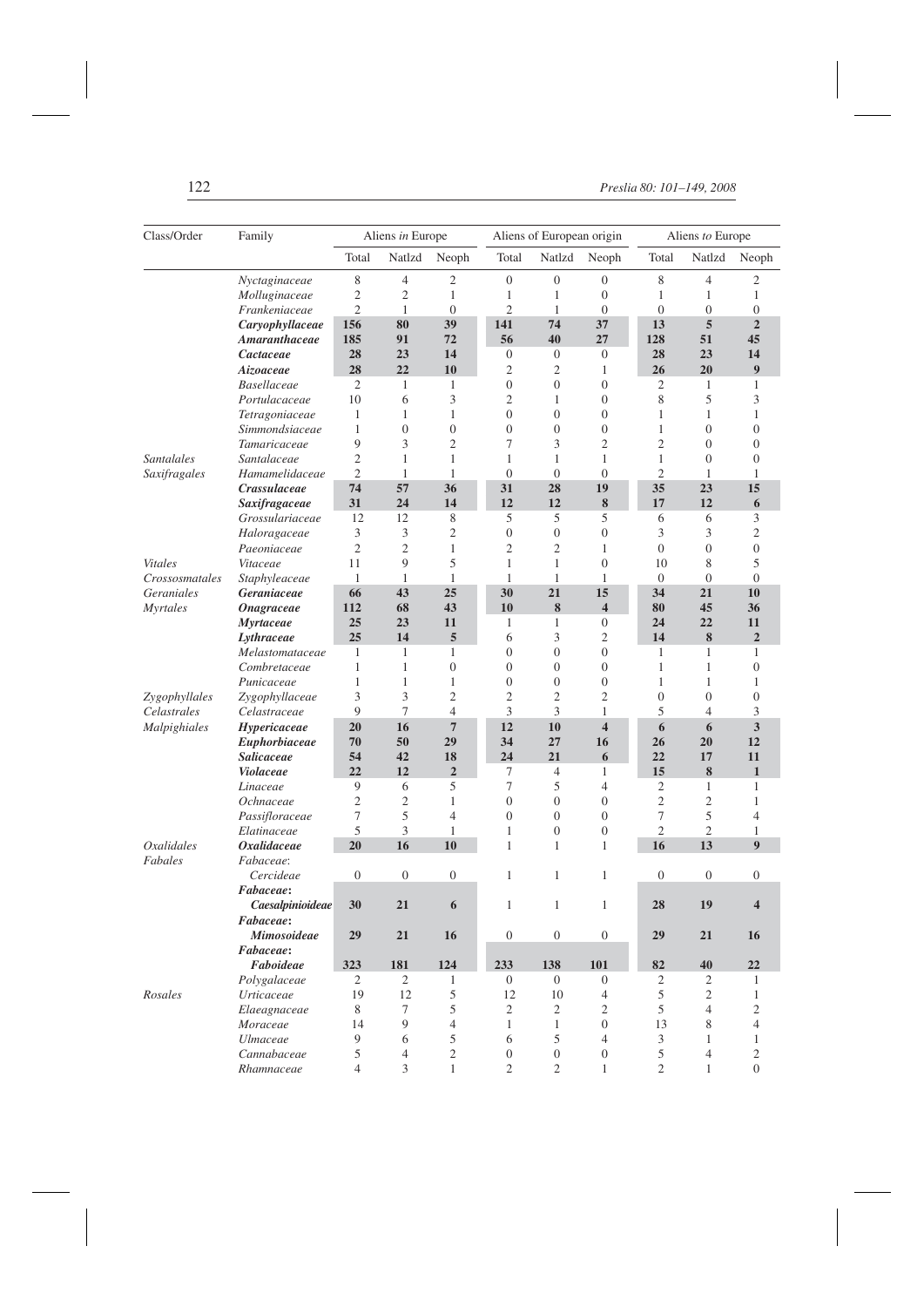| Class/Order        | Family                               | Aliens in Europe      |                  |                     |                  | Aliens of European origin |                      |                  | Aliens to Europe |                  |  |
|--------------------|--------------------------------------|-----------------------|------------------|---------------------|------------------|---------------------------|----------------------|------------------|------------------|------------------|--|
|                    |                                      | Total                 | Natlzd           | Neoph               | Total            | Natlzd                    | Neoph                | Total            | Natlzd           | Neoph            |  |
|                    | Rosaceae                             | 363                   | 274              | 120                 | 134              | 93                        | 44                   | 212              | 176              | 76               |  |
| Cucurbitales       | Cucurbitaceae                        | 23                    | 16               | 13                  | 5                | 4                         | $\overline{4}$       | 18               | 12               | 9                |  |
|                    | Begoniaceae                          | 3                     | $\overline{c}$   | $\boldsymbol{0}$    | $\boldsymbol{0}$ | $\boldsymbol{0}$          | $\overline{0}$       | 3                | $\overline{c}$   | $\overline{0}$   |  |
|                    | Datiscaceae                          | 1                     | $\overline{0}$   | $\boldsymbol{0}$    | $\overline{0}$   | $\boldsymbol{0}$          | $\boldsymbol{0}$     | 1                | $\mathbf{0}$     | $\overline{0}$   |  |
|                    | Coriariaceae                         | 1                     | $\overline{0}$   | $\boldsymbol{0}$    | $\mathbf{1}$     | $\overline{0}$            | $\mathbf{0}$         | $\boldsymbol{0}$ | 0                | $\overline{0}$   |  |
|                    | Corynocarpaceae                      | $\mathbf{1}$          | 1                | $\mathbf{0}$        | $\overline{0}$   | $\overline{0}$            | $\overline{0}$       | 1                | 1                | $\overline{0}$   |  |
| Fagales            | Myricaceae                           | 3                     | 3                | 1                   | $\overline{0}$   | $\boldsymbol{0}$          | $\overline{0}$       | $\mathfrak{2}$   | $\overline{c}$   | 1                |  |
|                    | Betulaceae                           | 16                    | 12               | 6                   | 12               | 11                        | 6                    | 3                | 1                | $\boldsymbol{0}$ |  |
|                    | Casuarinaceae                        | $\overline{2}$        | 1                | 1                   | $\boldsymbol{0}$ | $\boldsymbol{0}$          | $\mathbf{0}$         | $\overline{2}$   | 1                | 1                |  |
|                    | Juglandaceae                         | 9                     | 8                | 5                   | $\overline{2}$   | $\mathfrak{2}$            | 1                    | 7                | 6                | $\overline{4}$   |  |
|                    | Nothofagaceae                        | 3                     | 2                | $\boldsymbol{0}$    | $\boldsymbol{0}$ | $\mathbf{0}$              | $\overline{0}$       | 3                | $\overline{c}$   | $\overline{0}$   |  |
|                    | Fagaceae                             | 17                    | 14               | 6                   | 11               | 10                        | 4                    | 6                | 4                | $\overline{2}$   |  |
| <b>Brassicales</b> | Tropaeolaceae                        | $\overline{4}$        | 3                | 1                   | $\boldsymbol{0}$ | $\boldsymbol{0}$          | $\overline{0}$       | $\overline{4}$   | 3                | $\mathbf{1}$     |  |
|                    | Resedaceae                           | 8                     | 6                | 4                   | 6                | 5                         | 3                    | $\overline{0}$   | $\overline{0}$   | $\overline{0}$   |  |
|                    | Caricaceae                           | 1                     | 1                | $\overline{0}$      | $\overline{0}$   | $\mathbf{0}$              | $\overline{0}$       | 1                | 1                | $\overline{0}$   |  |
|                    | Capparaceae                          | 7                     | $\overline{c}$   | 1                   | $\overline{2}$   | 1                         | 1                    | $\overline{4}$   | 1                | $\overline{0}$   |  |
| <b>Malvales</b>    | <b>Brassicaceae</b><br>Thymelaeaceae | 247<br>$\overline{4}$ | 146<br>3         | 102<br>$\mathbf{1}$ | 174<br>3         | 127<br>$\overline{2}$     | 87<br>$\overline{0}$ | 50<br>1          | 17<br>1          | 14<br>1          |  |
|                    | Malvaceae                            | 69                    | 41               | 20                  | 25               | 17                        | 12                   | 39               | 21               | 8                |  |
|                    | <i>Cistaceae</i>                     | 9                     | 7                | 3                   | 6                | $\overline{4}$            | $\overline{2}$       | $\boldsymbol{0}$ | $\overline{0}$   | $\overline{0}$   |  |
|                    | Tiliaceae                            | 7                     | 3                | $\overline{c}$      | 3                | $\mathfrak{2}$            | $\overline{c}$       | 3                | 1                | $\overline{0}$   |  |
| Sapindales         | Anacardiaceae                        | 10                    | 7                | 6                   | $\mathbf{1}$     | $\mathbf{1}$              | 1                    | 9                | 6                | 5                |  |
|                    | Meliaceae                            | $\mathbf{1}$          | 1                | 1                   | $\boldsymbol{0}$ | $\boldsymbol{0}$          | $\overline{0}$       | $\mathbf{1}$     | $\mathbf{1}$     | $\mathbf{1}$     |  |
|                    | Rutaceae                             | 17                    | 12               | 4                   | $\overline{2}$   | $\mathfrak{2}$            | 1                    | 12               | 7                | 3                |  |
|                    | Sapindaceae                          | 23                    | 15               | 14                  | 7                | 6                         | 6                    | 15               | 9                | 8                |  |
|                    | Simaroubaceae                        | 1                     | 1                | 1                   | $\boldsymbol{0}$ | $\mathbf{0}$              | $\overline{0}$       | 1                | 1                | 1                |  |
| Cornales           | Cornaceae                            | 7                     | 5                | 3                   | $\overline{2}$   | $\overline{2}$            | 1                    | 5                | 3                | $\overline{2}$   |  |
|                    | Hydrangeaceae                        | 8                     | $\overline{4}$   | 3                   | $\mathbf{1}$     | $\mathbf{1}$              | 1                    | 7                | 3                | $\overline{2}$   |  |
|                    | Loasaceae                            | $\overline{2}$        | $\overline{0}$   | $\boldsymbol{0}$    | $\overline{0}$   | $\overline{0}$            | $\overline{0}$       | $\overline{2}$   | $\overline{0}$   | $\overline{0}$   |  |
| Ericales           | Myrsinaceae                          | 1                     | 1                | $\overline{0}$      | $\overline{0}$   | $\overline{0}$            | $\mathbf{0}$         | $\mathbf{1}$     | 1                | $\overline{0}$   |  |
|                    | Sarraceniaceae                       | 1                     | 1                | $\overline{0}$      | $\overline{0}$   | $\overline{0}$            | $\overline{0}$       | 1                | 1                | $\mathbf{0}$     |  |
|                    | Ebenaceae                            | 3                     | $\overline{c}$   | 1                   | $\overline{0}$   | $\boldsymbol{0}$          | $\overline{0}$       | 3                | $\overline{2}$   | 1                |  |
|                    | Styracaceae                          | $\mathbf{1}$          | 1                | 1                   | $\mathbf{1}$     | $\mathbf{1}$              | 1                    | $\boldsymbol{0}$ | $\overline{0}$   | $\overline{0}$   |  |
|                    | Sapotaceae                           | 1                     | 1                | $\overline{0}$      | $\overline{0}$   | $\overline{0}$            | $\overline{0}$       | 1                | 1                | $\mathbf{0}$     |  |
|                    | Polemoniaceae                        | 10                    | 5                | 5                   | $\mathbf{1}$     | 1                         | 1                    | 9                | 4                | $\overline{4}$   |  |
|                    | Primulaceae                          | 29                    | 18               | 8                   | 18               | 11                        | 5                    | 9                | $\overline{7}$   | 3                |  |
|                    | <b>Ericaceae</b>                     | 42                    | 36               | 17                  | 20               | 17                        | 11                   | 20               | 18               | 6                |  |
|                    | Balsaminaceae                        | 9                     | 6                | 6                   | 1                | $\mathbf{0}$              | $\mathbf{0}$         | 8                | 6                | 6                |  |
|                    | Actinidiaceae                        | $\overline{2}$        | 1                | $\boldsymbol{0}$    | $\mathbf{0}$     | $\mathbf{0}$              | $\boldsymbol{0}$     | $\overline{2}$   | $\mathbf{1}$     | $\mathbf{0}$     |  |
|                    | <i>Theaceae</i>                      | $\mathfrak{2}$        | 1                | $\mathbf{0}$        | $\overline{0}$   | $\mathbf{0}$              | $\boldsymbol{0}$     | $\mathfrak{2}$   | 1                | $\overline{0}$   |  |
|                    | Clethraceae                          | $\overline{2}$        | $\overline{c}$   | $\mathfrak{2}$      | $\overline{0}$   | $\overline{0}$            | $\mathbf{0}$         | $\mathfrak{2}$   | $\overline{c}$   | $\mathfrak{2}$   |  |
| <b>Gentianales</b> | Apocynaceae                          | 20                    | 16               | 10                  | 8                | 7                         | 4                    | 12               | $\boldsymbol{9}$ | 6                |  |
|                    | Rubiaceae                            | 39                    | 21               | 10                  | 27               | 16                        | 8                    | 5                | 3                | $\overline{2}$   |  |
|                    | <i><b>Gentianaceae</b></i>           | 11                    | 8                | 2                   | 8                | 6                         | 2                    | 2                | 2                | $\mathbf{0}$     |  |
| Lamiales           | Gesneriaceae                         | $\mathbf{1}$          | $\boldsymbol{0}$ | $\boldsymbol{0}$    | $\mathbf{1}$     | $\mathbf{0}$              | $\boldsymbol{0}$     | $\boldsymbol{0}$ | $\boldsymbol{0}$ | $\boldsymbol{0}$ |  |
|                    | <b>Bignoniaceae</b>                  | 15                    | 15               | 6                   | $\mathbf{0}$     | $\boldsymbol{0}$          | $\boldsymbol{0}$     | 15               | 15               | 6                |  |
|                    | Verbenaceae                          | 25                    | 14               | $\overline{7}$      | $\overline{3}$   | 2                         | $\mathbf{1}$         | 22               | 12               | 6                |  |
|                    | <b>Boraginaceae</b>                  | 105                   | 69               | 41                  | 63               | 47                        | 30                   | 26               | 18               | 10               |  |
|                    | Lamiaceae                            | 165                   | 102              | 52                  | 97               | 69                        | 34                   | 55               | 29               | 17               |  |
|                    | Plantaginaceae                       | 132                   | 84               | 31                  | 82               | 58                        | 23                   | 38               | 21               | 7                |  |
|                    | Scrophulariaceae                     | 45                    | 26               | 16                  | 24               | 14                        | <b>10</b>            | 14               | 10               | $\overline{5}$   |  |
|                    | Orobanchaceae                        | 34                    | 24               | $\overline{7}$      | 26               | 18                        | 5                    | 5                | 5                | 2                |  |
|                    | Phrymaceae                           | 12                    | 10               | $\overline{4}$      | $\overline{0}$   | $\mathbf{0}$              | $\boldsymbol{0}$     | 11               | $10\,$           | $\overline{4}$   |  |
|                    | Pedaliaceae                          | $\mathbf{1}$          | $\mathbf{1}$     | $\mathbf{1}$        | $\overline{0}$   | $\mathbf{0}$              | $\overline{0}$       | $\mathbf{1}$     | 1                | $\mathbf{1}$     |  |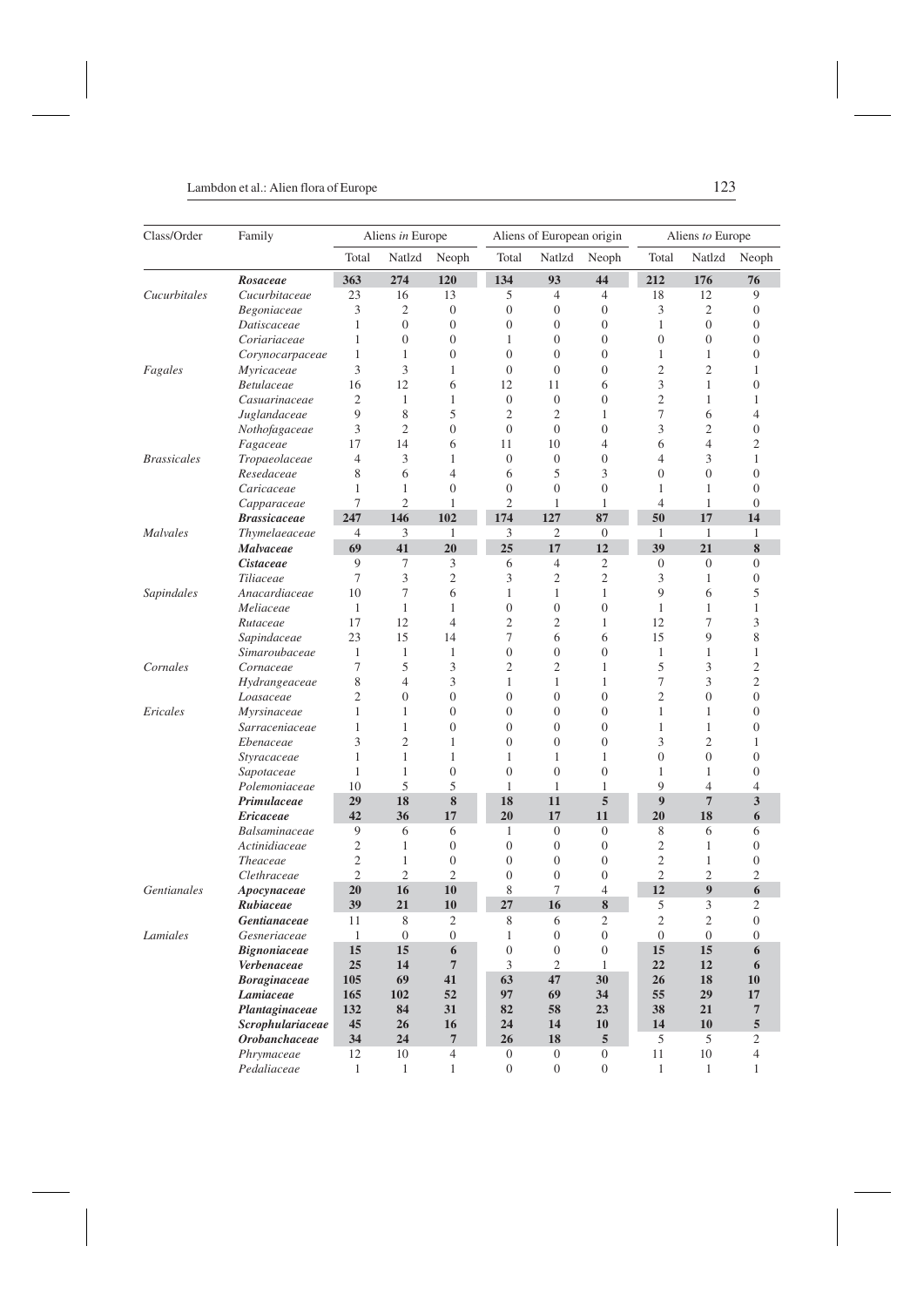| Class/Order       | Family             |                | Aliens in Europe |                |       | Aliens of European origin |                | Aliens to Europe |          |          |  |
|-------------------|--------------------|----------------|------------------|----------------|-------|---------------------------|----------------|------------------|----------|----------|--|
|                   |                    | Total          | Natlzd           | Neoph          | Total | Natlzd                    | Neoph          | Total            | Natlzd   | Neoph    |  |
|                   | Oleaceae           | 25             | 20               | 15             | 6     | 5                         | 5              | 19               | 15       | 10       |  |
|                   | Martyniaceae       | 2              | 1                | 1              | 0     | 0                         | $\Omega$       | 2                | 1        |          |  |
|                   | Linderniaceae      | 3              | $\overline{2}$   |                |       | 0                         | $\Omega$       | 2                | 2        |          |  |
|                   | Hydrophyllaceae    | 8              | $\overline{2}$   | $\overline{2}$ | 0     | 0                         | $\Omega$       | 8                | 2        |          |  |
|                   | Calceolariaceae    | 3              |                  |                | 0     | 0                         | $\Omega$       | 3                |          |          |  |
|                   | Acanthaceae        | 12             | 9                | 4              |       | 2                         |                | 10               |          |          |  |
|                   | Lentibulariaceae   | 4              |                  | 0              |       |                           | $\theta$       | $\Omega$         | 0        |          |  |
| <b>Solanales</b>  | <b>Solanaceae</b>  | 107            | 66               | 45             | 12    | 11                        | 6              | 88               | 53       | 39       |  |
|                   | Convolvulaceae     | 45             | 29               | 18             | 16    | 13                        | $\overline{7}$ | 24               | 14       | 11       |  |
| Aquifoliales      | Aquifoliaceae      | $\overline{c}$ |                  | $\overline{0}$ |       | $\Omega$                  | $\overline{0}$ |                  |          | $\Omega$ |  |
| Apiales           | Apiaceae           | 143            | 87               | 44             | 103   | 64                        | 33             | 31               | 20       | 10       |  |
|                   | Araliaceae         | 9              | 9                | 5              | 3     | 3                         | $\overline{c}$ | 6                | 6        | 3        |  |
|                   | Pittosporaceae     | 6              | 6                | 4              | 0     | 0                         | $\Omega$       | 6                | 6        |          |  |
| Asterales         | Menyanthaceae      |                |                  |                |       |                           |                |                  | $\Omega$ | 0        |  |
|                   | Asteraceae         | 692            | 424              | 283            | 334   | 225                       | 144            | 334              | 193      | 138      |  |
|                   | Campanulaceae      | 41             | 31               | 23             | 30    | 26                        | 20             | 9                | 5        | 3        |  |
| <i>Dipsacales</i> | Adoxaceae          |                | $\Omega$         | $\overline{0}$ |       | $\Omega$                  | $\overline{0}$ | $\Omega$         | 0        |          |  |
|                   | Valerianaceae      | 17             | 12               | 4              | 15    | 11                        | 4              |                  | $\Omega$ | 0        |  |
|                   | Caprifoliaceae     | 35             | 29               | 23             | 14    | 14                        | 10             | 20               | 15       | 13       |  |
|                   | <i>Dipsacaceae</i> | 21             | 12               | 9              | 15    | 10                        | 8              | 2                |          |          |  |

Table 4. – Most represented genera in the alien flora of Europe. Genera with at least 10 species are shown, listed alphabetically. Three sets of statistics are given: (1) the total number of alien species recorded; (2) the number of species naturalized within the continent (Natlzd); (3) the number of species known to be both naturalized and neophytes within the continent (Neoph). These are presented separately for all alien species *in* Europe and two subgroups distinguished: aliens of European origin and aliens *to* Europe; note that the native distribution status could not be assigned to a small number of species, therefore the total number of aliens in Europe is in some cases higher than the sum of the two subgroups.

| Genus             | Family                 |       | Aliens in Europe |       |          | Aliens of European origin |              | Aliens to Europe |                |          |
|-------------------|------------------------|-------|------------------|-------|----------|---------------------------|--------------|------------------|----------------|----------|
|                   |                        | Total | Natlzd           | Neoph | Total    |                           | Natlzd Neoph | Total            | Natlzd         | Neoph    |
| Abies             | Pinaceae               | 13    | 10               | 6     | 4        | 3                         | 3            | 9                | $\overline{7}$ | 3        |
| Acacia            | Fabaceae (Mimosoideae) | 20    | 15               | 13    | 0        | $\Omega$                  | $\Omega$     | 20               | 15             | 13       |
| Acer              | Sapindaceae            | 12    | 8                | 8     | 6        | 5                         | 5            | 5                | 3              |          |
| Achillea          | Asteraceae             | 17    | 8                |       | 15       |                           | 6            |                  |                |          |
| Aegilops          | Poaceae                | 10    | 3                | 3     |          | 3                         | 3            | 3                | 0              |          |
| Agrostis          | Poaceae                | 15    |                  | 4     | 8        | 5                         | 2            |                  | 2              |          |
| Alchemilla        | Rosaceae               | 24    | 15               | 4     | 22       | 14                        | 4            | 2                |                |          |
| Allium            | Alliaceae              | 29    | 23               | 11    | 21       | 17                        | 10           | 8                | 6              |          |
| Aloë              | Asphodelaceae          | 10    | 6                | 3     | $\theta$ | $\Omega$                  | $\Omega$     | 10               | 6              |          |
| Alyssum           | <b>Brassicaceae</b>    | 15    | 5                | 3     | 10       | 4                         | 3            | 3                |                |          |
| <b>Amaranthus</b> | Amaranthaceae          | 39    | 21               | 21    | 2        | 2                         | 2            | 37               | 19             | 19       |
| Anchusa           | Boraginaceae           | 11    | 6                | 4     |          | 5                         | 3            | 0                | 0              | $\Omega$ |
| Anemone           | Ranunculaceae          | 10    | 8                | 4     |          | 7                         | 3            | 3                |                |          |
| Anthemis          | Asteraceae             | 10    | 6                | 3     | 9        | 5                         | 2            |                  |                |          |
| Artemisia         | Asteraceae             | 30    | 18               | 12    | 14       | 11                        | 6            | 14               | 7              | h        |
| Aster             | Asteraceae             | 24    | 15               | 13    | 3        | 2                         | 2            | 21               | 13             | 11       |
| Astragalus        | Fabaceae (Mimosoideae) | 16    | 4                | 3     | 10       | 4                         | 3            | 5                | 0              | $\Omega$ |
| Atriplex          | Amaranthaceae          | 31    | 13               | 9     |          |                           | 4            | 24               | 6              |          |
| Avena             | Poaceae                | 12    | 8                | 6     | 11       |                           | 5            |                  |                |          |
| <b>Berberis</b>   | <b>Berberidaceae</b>   | 10    | 9                | 4     |          |                           |              | 9                | 8              |          |
| <b>Bidens</b>     | Asteraceae             | 11    | 9                | 8     |          |                           |              | 10               | 8              |          |
| <i>Brassica</i>   | <b>Brassicaceae</b>    | 11    |                  | 5     | 7        | 6                         | 4            | 3                |                |          |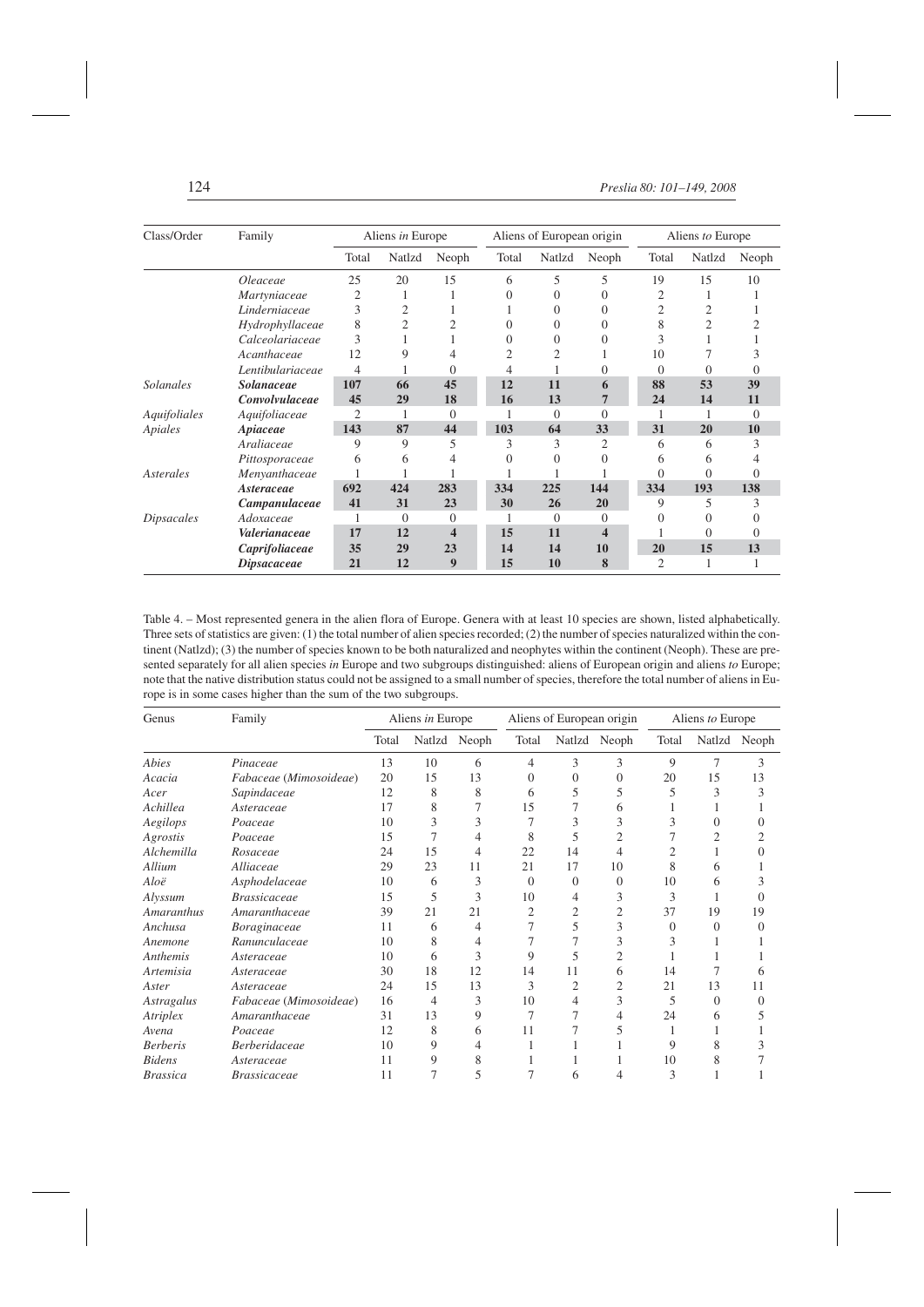| Genus               | Family                              |          | Aliens in Europe |                | Aliens of European origin |                  |                  | Aliens to Europe |                     |                                      |  |
|---------------------|-------------------------------------|----------|------------------|----------------|---------------------------|------------------|------------------|------------------|---------------------|--------------------------------------|--|
|                     |                                     | Total    |                  | Natlzd Neoph   | Total                     |                  | Natlzd Neoph     | Total            |                     | Natlzd Neoph                         |  |
| <b>Bromus</b>       | Poaceae                             | 37       | 22               | 11             | 24                        | 15               | 8                | 13               | 7                   | 3                                    |  |
| <b>Bupleurum</b>    | Apiaceae                            | 11       | 5                | $\mathfrak{2}$ | 9                         | $\overline{4}$   | $\mathfrak{2}$   | $\mathbf{1}$     | $\boldsymbol{0}$    | $\mathbf{0}$                         |  |
| Campanula           | Campanulaceae                       | 22       | 18               | 16             | 20                        | 18               | 16               | $\overline{2}$   | $\overline{0}$      | $\boldsymbol{0}$                     |  |
| Cardamine           | Brassicaceae                        | 11       | 9                | 3              | 7                         | 6                | $\mathbf{1}$     | $\overline{4}$   | 3                   | $\mathfrak{2}$                       |  |
| Carduus             | Asteraceae                          | 16       | $\tau$           | $\overline{4}$ | 8                         | $\overline{4}$   | $\overline{4}$   | 6                | $\overline{2}$      | $\boldsymbol{0}$                     |  |
| Carex               | Cyperaceae                          | 25       | 17               | $\overline{4}$ | 13                        | 9                | 1                | 12               | 8                   | 3                                    |  |
| Centaurea           | Asteraceae                          | 51       | 25               | 20             | 42                        | 22               | 18               | 7                | 3                   | $\mathfrak{2}$                       |  |
| Cerastium           | Caryophyllaceae                     | 14       | 9                | 6              | 13                        | 8                | 6                | 1                | 1                   | $\overline{0}$                       |  |
| Chenopodium         | Amaranthaceae                       | 52       | 27               | 19             | 22                        | 17               | 9                | 29               | 10                  | 10                                   |  |
| Cirsium             | Asteraceae                          | 24       | 9                | $\overline{2}$ | 9                         | 7                | 2                | 14               | 2                   | $\mathbf{0}$                         |  |
| Conyza              | Asteraceae                          | 11       | 8                | 6              | $\Omega$                  | $\overline{0}$   | $\overline{0}$   | 11               | 8                   | 6                                    |  |
| Cotoneaster         | Rosaceae                            | 75       | 65               | 17             | $\overline{4}$            | 3                | $\mathbf{1}$     | 70               | 62                  | 16                                   |  |
| Crassula            | Crassulaceae                        | 15       | 12               | 8              | 3                         | 3                | $\mathfrak{2}$   | 9                | 6                   | $\overline{4}$                       |  |
| Crataegus           | Rosaceae                            | 19       | 16               | 7              | 9                         | 7                | 3                | 9                | 8                   | 4                                    |  |
| Crepis              | Asteraceae                          | 17       | 14               | 9              | 15                        | 12               | $\tau$           | $\mathfrak{2}$   | $\overline{2}$      | $\mathfrak{2}$                       |  |
| Crocus              | <b>Iridaceae</b>                    | 18       | 16               | 3              | 16                        | 14               | $\overline{2}$   | $\overline{c}$   | $\overline{2}$      | 1                                    |  |
| Cuscuta             | Convolvulaceae                      | 12       | 10               | 6              | 7                         | 5                | $\overline{4}$   | $\overline{4}$   | $\overline{4}$      | $\overline{c}$                       |  |
| Cyperus             | Cyperaceae                          | 35       | 20               | 9              | 9                         | $\overline{4}$   | 3                | 26               | 16                  | 6                                    |  |
| Dianthus            | Caryophyllaceae                     | 22       | 10               | 7              | 21                        | 10               | 7                | 1                | $\boldsymbol{0}$    | $\mathbf{0}$                         |  |
| <i>Elymus</i>       | Poaceae                             | 10       | 3                | 2              | 5                         | 3                | $\mathfrak{2}$   | 5                | $\overline{0}$      | $\boldsymbol{0}$                     |  |
| Epilobium           | Onagraceae                          | 30       | 13               | $\overline{4}$ | 6                         | 5                | $\mathbf{1}$     | 20               | 8                   | 3                                    |  |
| Eragrostis          | Poaceae                             | 45       | 10               | 9              | 7                         | 5                | 5                | 38               | 5                   | $\overline{4}$                       |  |
| Erica               | Ericaceae                           | 10       | 8                | $\overline{4}$ | 9                         | 7                | $\overline{4}$   | 1                | 1                   | $\mathbf{0}$                         |  |
| Erodium             | Geraniaceae                         | 19       | 5                | 1              | 10                        | $\overline{c}$   | $\mathbf{1}$     | $\tau$           | $\overline{2}$      | $\boldsymbol{0}$                     |  |
| Erysimum            | <b>Brassicaceae</b>                 | 12       | $\tau$           | 5              | 9                         | 7                | 5                | 3                | $\overline{0}$      | $\boldsymbol{0}$                     |  |
| Eucalyptus          | Myrtaceae                           | 11       | 9                | 5              | $\Omega$                  | $\overline{0}$   | $\overline{0}$   | 11               | 9                   | 5                                    |  |
| Euphorbia           | Euphorbiaceae                       | 47       | 33               | 17             | 29                        | 23               | 14               | 10               | 7                   | $\mathfrak{2}$                       |  |
| Festuca             | Poaceae                             | 10       | 9                | 5              | 10                        | 9                | 5                | $\overline{0}$   | $\overline{0}$      | $\overline{0}$                       |  |
| Fumaria             | Fumariaceae                         | 19       | 14               | 3<br>3         | 16<br>9                   | 11               | 3<br>3           | 3<br>1           | 3<br>$\overline{0}$ | $\boldsymbol{0}$<br>$\boldsymbol{0}$ |  |
| Galanthus<br>Galium | Amaryllidaceae                      | 10<br>21 | 6<br>11          | $\overline{c}$ | 15                        | 6<br>9           | $\overline{2}$   | $\overline{0}$   | $\overline{0}$      | $\overline{0}$                       |  |
| Genista             | Rubiaceae<br>Fabaceae (Mimosoideae) | 10       | 7                | $\mathfrak{2}$ | 8                         | 6                | $\overline{c}$   | $\mathbf{1}$     | $\boldsymbol{0}$    | $\boldsymbol{0}$                     |  |
| Geranium            | Geraniaceae                         | 32       | 29               | 18             | 20                        | 19               | 14               | 12               | 10                  | $\overline{4}$                       |  |
| Gypsophila          | Caryophyllaceae                     | 11       | 6                | 6              | 8                         | 5                | 5                | 3                | 1                   | 1                                    |  |
| Helianthus          | Asteraceae                          | 16       | 9                | 9              | $\mathbf{0}$              | $\overline{0}$   | $\boldsymbol{0}$ | 16               | 9                   | 9                                    |  |
| Hieracium           | Asteraceae                          | 18       | 11               | 5              | 14                        | 11               | 5                | 1                | $\overline{0}$      | $\overline{0}$                       |  |
| Hordeum             | Poaceae                             | 12       | 6                | 5              | $\overline{4}$            | 3                | $\overline{c}$   | 8                | 3                   | 3                                    |  |
| Hypericum           | Hypericaceae                        | 20       | 16               | 7              | 12                        | 10               | $\overline{4}$   | 6                | 6                   | 3                                    |  |
| <i>Ipomoea</i>      | Convolvulaceae                      | 16       | 7                | 6              | $\boldsymbol{0}$          | $\boldsymbol{0}$ | $\boldsymbol{0}$ | 16               | 7                   | 6                                    |  |
| Iris                | Iridaceae                           | 23       | 20               | 10             | 12                        | 11               | 7                | 11               | 9                   | 3                                    |  |
| Juncus              | Juncaceae                           | 22       | 14               | 9              | 11                        | 8                | $\overline{4}$   | 11               | 6                   | 5                                    |  |
| Lathyrus            | Fabaceae (Mimosoideae)              | 26       | 17               | 13             | 23                        | 14               | 10               | 3                | 3                   | 3                                    |  |
| Lepidium            | Brassicaceae                        | 19       | 12               | 8              | 8                         | 8                | 4                | 7                | 4                   | 4                                    |  |
| Linaria             | Plantaginaceae                      | 21       | 11               | 5              | 13                        | 7                | 5                | 2                | 2                   | $\theta$                             |  |
| Lonicera            | Caprifoliaceae                      | 17       | 14               | 11             | $\,$ 8 $\,$               | 8                | 6                | $\,$ 8 $\,$      | 6                   | 5                                    |  |
| Lotus               | Fabaceae (Mimosoideae)              | 11       | 10               | 6              | 9                         | 9                | 5                | 1                | $\boldsymbol{0}$    | $\mathbf{0}$                         |  |
| Lupinus             | Fabaceae (Mimosoideae)              | 13       | 9                | 5              | 5                         | 3                | 3                | $\tau$           | 5                   | $\mathfrak{2}$                       |  |
| Malva               | Malvaceae                           | 12       | $\,$ 8 $\,$      | $\overline{4}$ | 10                        | $\,$ 8 $\,$      | $\overline{4}$   | $\mathfrak{2}$   | $\overline{0}$      | $\mathbf{0}$                         |  |
| Medicago            | Fabaceae (Mimosoideae)              | 32       | 13               | 11             | 27                        | 11               | 10               | $\overline{4}$   | $\overline{c}$      | $\mathbf{1}$                         |  |
| Melilotus           | Fabaceae (Mimosoideae)              | 14       | 10               | 7              | 13                        | 10               | 7                | $\mathbf{1}$     | $\overline{0}$      | $\mathbf{0}$                         |  |
| Mentha              | Lamiaceae                           | 17       | 15               | 9              | 10                        | 9                | 7                | 6                | 5                   | 1                                    |  |
| <b>Myosotis</b>     | Boraginaceae                        | 12       | 8                | 5              | 10                        | 8                | 5                | $\overline{c}$   | $\overline{0}$      | $\mathbf{0}$                         |  |
| <b>Narcissus</b>    | Amaryllidaceae                      | 16       | 14               | 7              | 14                        | 12               | 5                | $\overline{c}$   | $\mathbf{2}$        | $\sqrt{2}$                           |  |
| Nicotiana           | Solanaceae                          | 12       | $\overline{4}$   | 3              | $\mathbf{0}$              | $\boldsymbol{0}$ | $\boldsymbol{0}$ | 12               | $\overline{4}$      | $\mathfrak{Z}$                       |  |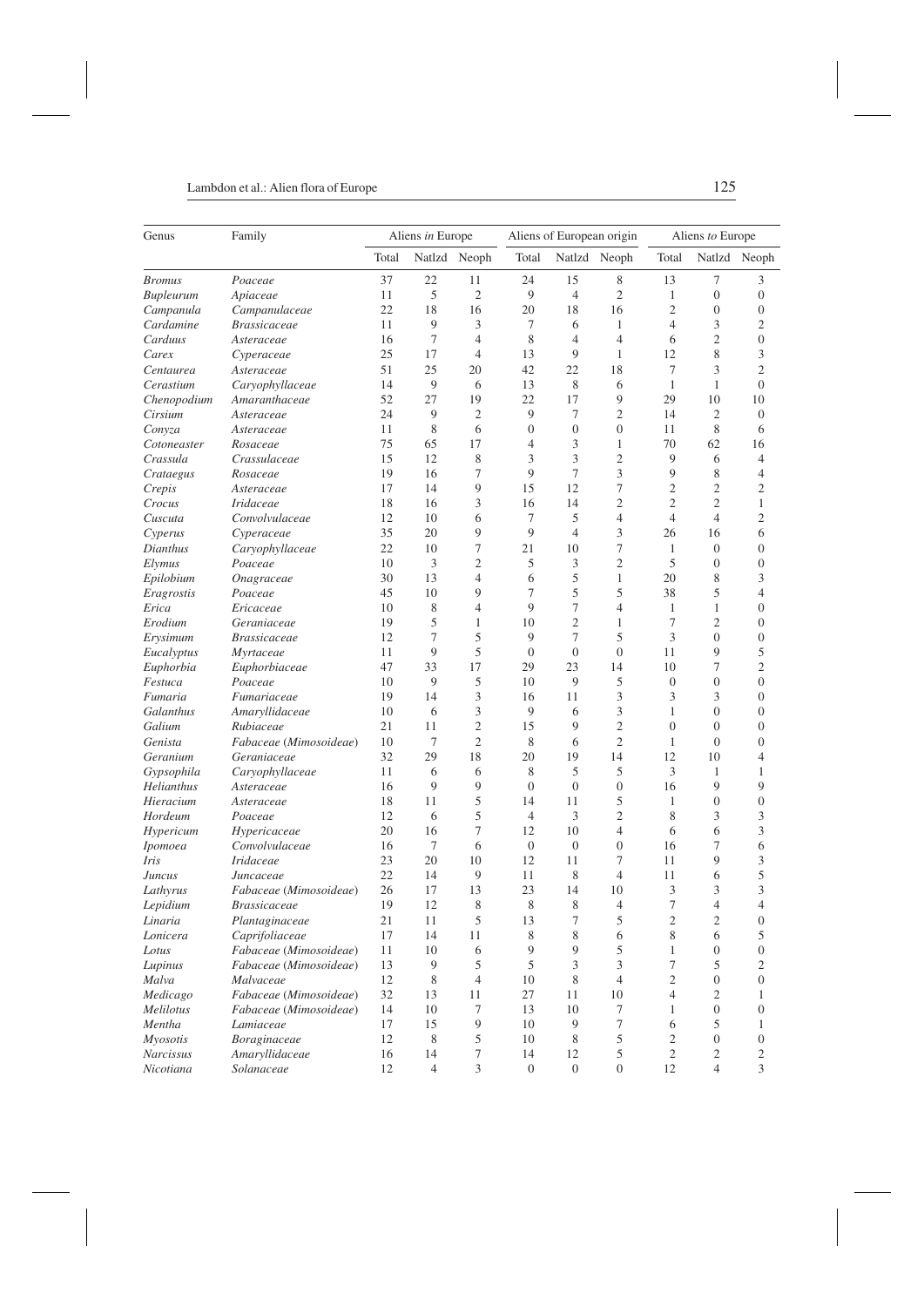| Genus          | Family               |       | Aliens in Europe            |                             | Aliens of European origin |                  |                             | Aliens to Europe |                  |                  |  |
|----------------|----------------------|-------|-----------------------------|-----------------------------|---------------------------|------------------|-----------------------------|------------------|------------------|------------------|--|
|                |                      | Total |                             | Natlzd Neoph                | Total                     |                  | Natlzd Neoph                | Total            |                  | Natlzd Neoph     |  |
| Oenothera      | Onagraceae           | 64    | 49                          | 33                          | 3                         | 2                | 2                           | 43               | 32               | 28               |  |
| Opuntia        | Cactaceae            | 22    | 17                          | 10                          | $\boldsymbol{0}$          | $\boldsymbol{0}$ | $\boldsymbol{0}$            | 22               | 17               | 10               |  |
| Orobanche      | Orobanchaceae        | 16    | 10                          | 3                           | 10                        | 6                | $\mathfrak{2}$              | $\overline{4}$   | $\overline{4}$   | $\mathbf{1}$     |  |
| Oxalis         | Oxalidaceae          | 20    | 16                          | 10                          | 1                         | 1                | 1                           | 16               | 13               | 9                |  |
| Panicum        | Poaceae              | 22    | 9                           | 5                           | 1                         | $\mathbf{1}$     | $\boldsymbol{0}$            | 21               | 8                | 5                |  |
| Papaver        | Papaveraceae         | 14    | 8                           | $\mathfrak{2}$              | 10                        | 8                | $\overline{c}$              | $\overline{4}$   | $\overline{0}$   | $\boldsymbol{0}$ |  |
| Paspalum       | Poaceae              | 10    | 7                           | $\overline{4}$              | $\boldsymbol{0}$          | $\mathbf{0}$     | $\boldsymbol{0}$            | 10               | 7                | $\overline{4}$   |  |
| Pelargonium    | Geraniaceae          | 13    | 9                           | 6                           | $\overline{0}$            | $\boldsymbol{0}$ | $\boldsymbol{0}$            | 13               | 9                | 6                |  |
| Persicaria     | Polygonaceae         | 24    | 19                          | 8                           | 7                         | $\overline{4}$   | 1                           | 16               | 14               | 7                |  |
| Phleum         | Poaceae              | 10    | $\overline{4}$              | 3                           | 10                        | $\overline{4}$   | 3                           | $\mathbf{0}$     | $\overline{0}$   | $\boldsymbol{0}$ |  |
| Physalis       | Solanaceae           | 14    | $\overline{4}$              | $\overline{4}$              | 1                         | 1                | 1                           | 13               | 3                | 3                |  |
| Pinus          | Pinaceae             | 18    | 15                          | 12                          | 10                        | 9                | 8                           | 8                | 6                | $\overline{4}$   |  |
| Plantago       | Plantaginaceae       | 22    | 12                          | 9                           | 13                        | 9                | 6                           | 7                | $\overline{2}$   | 2                |  |
| Poa            | Poaceae              | 17    | 9                           | $\overline{4}$              | 14                        | 9                | $\overline{4}$              | 3                | $\overline{0}$   | $\boldsymbol{0}$ |  |
| Polygonum      | Polygonaceae         | 18    | 9                           | 3                           | 9                         | $\overline{4}$   | 1                           | $\overline{4}$   | $\overline{2}$   | $\boldsymbol{0}$ |  |
| Populus        | Salicaceae           | 21    | 16                          | 10                          | 5                         | $\overline{4}$   | 3                           | 16               | 12               | 7                |  |
| Potentilla     | Rosaceae             | 25    | 16                          | 11                          | 20                        | 15               | 10                          | $\overline{4}$   | 1                | 1                |  |
| Prunus         | Rosaceae             | 24    | 21                          | 9                           | 11                        | 10               | 5                           | 11               | 11               | $\overline{4}$   |  |
| Quercus        | Fagaceae             | 14    | 11                          | 5                           | 9                         | 8                | 3                           | 5                | 3                | 2                |  |
| Ranunculus     | Ranunculaceae        | 23    | 18                          | 8                           | 22                        | 17               | 8                           | $\mathbf{1}$     | 1                | $\boldsymbol{0}$ |  |
| Rhododendron   | Ericaceae            | 10    | 8                           | 3                           | 3                         | 3                | 3                           | 5                | $\overline{4}$   | $\boldsymbol{0}$ |  |
| <b>Ribes</b>   | Grossulariaceae      | 10    | 10                          | 8                           | 5                         | 5                | 5                           | $\overline{4}$   | 4                | 3                |  |
| Rorippa        | <b>Brassicaceae</b>  | 11    | $\overline{4}$              | $\overline{4}$              | 9                         | $\overline{4}$   | $\overline{4}$              | $\mathbf{1}$     | $\boldsymbol{0}$ | $\boldsymbol{0}$ |  |
| Rosa           | Rosaceae             | 34    | 24                          | 17                          | 17                        | 11               | 8                           | 14               | 12               | 9                |  |
| Rubus          | Rosaceae             | 35    | 27                          | 11                          | 10                        | 7                | $\overline{c}$              | 21               | 18               | 9                |  |
| Rumex          | Polygonaceae         | 45    | 20                          | 14                          | 26                        | 16               | 12                          | 11               | 3                | 2                |  |
| Salix          | Salicaceae           | 33    | 26                          | 8                           | 19                        | 17               | 3                           | 6                | 5                | $\overline{4}$   |  |
| Salvia         | Lamiaceae            | 27    | 14                          | 12                          | 16                        | 8                | 8                           | 9                | 5                | $\overline{4}$   |  |
| Saxifraga      | Saxifragaceae        | 16    | 15                          | 9                           | 12                        | 12               | 8                           | 3                | 3                | 1                |  |
| Sedum          | Crassulaceae         | 36    | 29                          | 18                          | 18                        | 18               | 12                          | 15               | 10               | 6                |  |
| Senecio        | Asteraceae           | 44    | 27                          | 16                          | 15                        | 11               | 8                           | 22               | 14               | 7                |  |
| Senna          | Fabaceae             | 10    | 6                           | $\overline{2}$              | $\overline{0}$            | $\mathbf{0}$     | $\boldsymbol{0}$            | 9                | 5                | 1                |  |
|                | (Caesalpinioideae)   |       |                             |                             |                           |                  |                             |                  |                  |                  |  |
| Setaria        | Poaceae              | 13    | 9                           | 5                           | 3                         | 3                | 1                           | 10               | 6                | 4                |  |
| Silene         | Caryophyllaceae      | 47    | 21                          | 9                           | 40                        | 18               | 8                           | 5                | $\mathfrak{2}$   | 1                |  |
| Sisymbrium     | <b>Brassicaceae</b>  | 17    | 10                          | 8                           | 13                        | 9                | 7                           | $\mathfrak{2}$   | $\mathbf{1}$     | 1                |  |
| Solanum        | Solanaceae           | 45    | 29                          | 20                          | 3                         | $\mathfrak{2}$   | 1                           | 35               | 25               | 19               |  |
| Sorbus         | Rosaceae             | 14    | 9                           | $\overline{4}$              | 12                        | 7                | 3                           | $\mathfrak{2}$   | $\overline{2}$   | $\mathbf{1}$     |  |
| Spiraea        | Rosaceae             | 21    | 18                          | 12                          | 5                         | 5                | 3                           | 16               | 13               | 9                |  |
| Sporobolus     | Poaceae              | 11    | 6                           | 5                           | $\overline{0}$            | $\boldsymbol{0}$ | $\boldsymbol{0}$            | 11               | 6                | 5                |  |
| <b>Stachys</b> | Lamiaceae            | 11    | 7                           | 1                           | 8                         | 6                | 1                           | $\mathfrak{2}$   | 1                | $\boldsymbol{0}$ |  |
| Stipa          | Poaceae              | 15    | 4                           | $\mathbf{0}$                | 7                         | $\overline{2}$   | $\boldsymbol{0}$            | 8                | $\overline{c}$   | $\boldsymbol{0}$ |  |
| Symphytum      | Boraginaceae         | 12    | 12                          | 5                           | 8                         | 8                | 4                           | 3                | 3                | 1                |  |
| Trifolium      | Fabaceae (Faboideae) | 49    | 29                          | 17                          | 42                        | 25               | 15                          | 7                | 4                | 2                |  |
| Trigonella     | Fabaceae (Faboideae) | 17    | $\ensuremath{\mathfrak{Z}}$ | $\ensuremath{\mathfrak{Z}}$ | $\,$ 8 $\,$               | $\sqrt{2}$       | $\sqrt{2}$                  | $\boldsymbol{9}$ | $\mathbf{1}$     | $\mathbf{1}$     |  |
| Triticum       | Poaceae              | 10    | 5                           | $\sqrt{5}$                  | 6                         | $\overline{4}$   | $\overline{\mathcal{L}}$    | $\overline{4}$   | $\mathbf{1}$     | 1                |  |
| Valerianella   | Valerianaceae        | 10    | 8                           | $\sqrt{2}$                  | 9                         | $\tau$           | $\sqrt{2}$                  | $\mathbf{0}$     | $\overline{0}$   | $\mathbf{0}$     |  |
| Verbascum      | Scrophulariaceae     | 27    | 13                          | $\,$ 8 $\,$                 | 19                        | 11               | $\boldsymbol{7}$            | $\mathbf{1}$     | $\overline{0}$   | $\boldsymbol{0}$ |  |
| Verbena        | Verbenaceae          | 13    | 6                           | $\overline{4}$              | 2                         | 2                | 1                           | 11               | $\overline{4}$   | 3                |  |
| Veronica       | Plantaginaceae       | 35    | 25                          | 9                           | 25                        | 19               | 5                           | $\,$ 8 $\,$      | 5                | $\overline{4}$   |  |
| Vicia          | Fabaceae (Faboideae) | 33    | 20                          | 13                          | 29                        | 19               | 13                          | $\mathfrak{Z}$   | $\mathbf{1}$     | $\mathbf{0}$     |  |
| Viola          | Violaceae            | 22    | 12                          | $\overline{2}$              | 7                         | $\overline{4}$   | $\mathbf{1}$                | 15               | 8                | $\mathbf{1}$     |  |
| Vulpia         | Poaceae              | 11    | 6                           | $\mathfrak{Z}$              | $\tau$                    | 5                | $\ensuremath{\mathfrak{Z}}$ | $\overline{4}$   | $\mathbf{1}$     | $\boldsymbol{0}$ |  |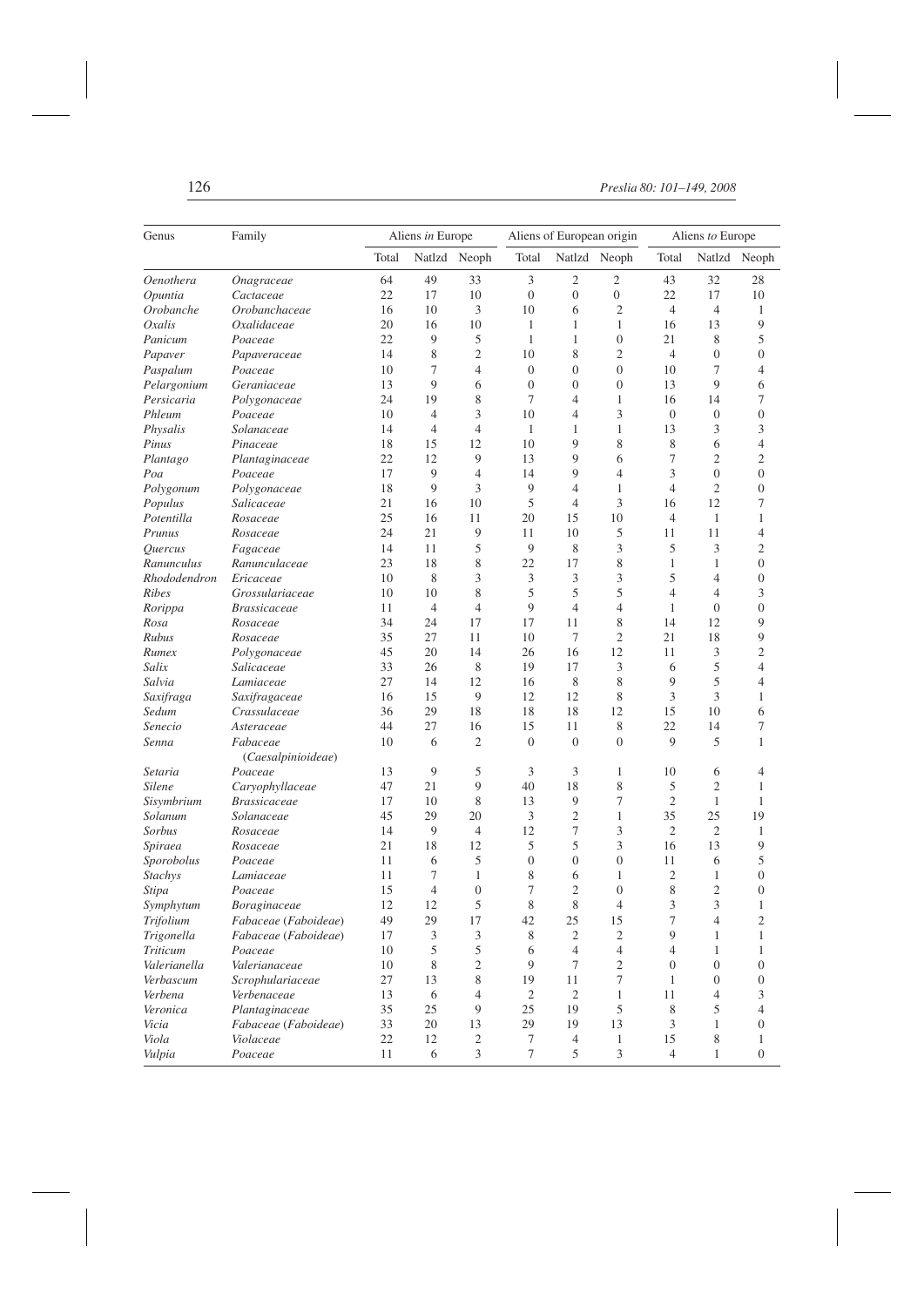### *Temporal trends*

Using the minimum residence time approach, we obtained approximate European introduction dates for 1883 naturalized neophyte species, of which 954 were of European origin and 929 were alien *to* Europe. When the cumulative number of alien arrivals was plotted against time, the trend suggests a strongly exponential increase in the rate at which species capable of naturalization are being imported (Fig. 3). Of the naturalized neophytes alien to Europe, 50% arrived after 1899, 25% arrived after 1962 and 10% arrived after 1989. At present, approximately 6.2 such species are arriving each year. Aliens of European origin tended to start their spread historically earlier but the overall slope is very similar. In this case, 50% had first been detected in a non-native European country by 1876, and the most recent 10% had started to appear by 1969. Today there are approximately 5.3 European species, capable of naturalization, newly found in parts of the continent outside their native range each year. The slopes of the curves are likely to be exaggerated by the methodology's inherent tendency to underestimate true first appearances. This effect is likely to be greatest if the initial import was to a region where we have no records. Even al-



Fig. 3. – The number of species recorded as alien to at least one European country, in relation to their introduction date. Introduction dates are estimated from the minimum residence time, and species where this could not be evaluated with a reasonable degree of accuracy were excluded. Cumulative data are shown separately for species with native distribution area outside Europe:  $T(p) = 0.0134y - 26.9$ ,  $r^2 = 0.97$ , n = 929; and those of European origin, but occurring as alien in other parts of the continent:  $T(p) = 0.0113y - 22.40$ ,  $r^2 = 0.95$ , n = 954. Both relationships are approximately hyperbolic, and the following semi-logit transformation was applied to linearize the data: T(p)  $=$  –ln(p/(2–p)), where p is the proportion of the total number of species introduced since 1500 AD and y is the year.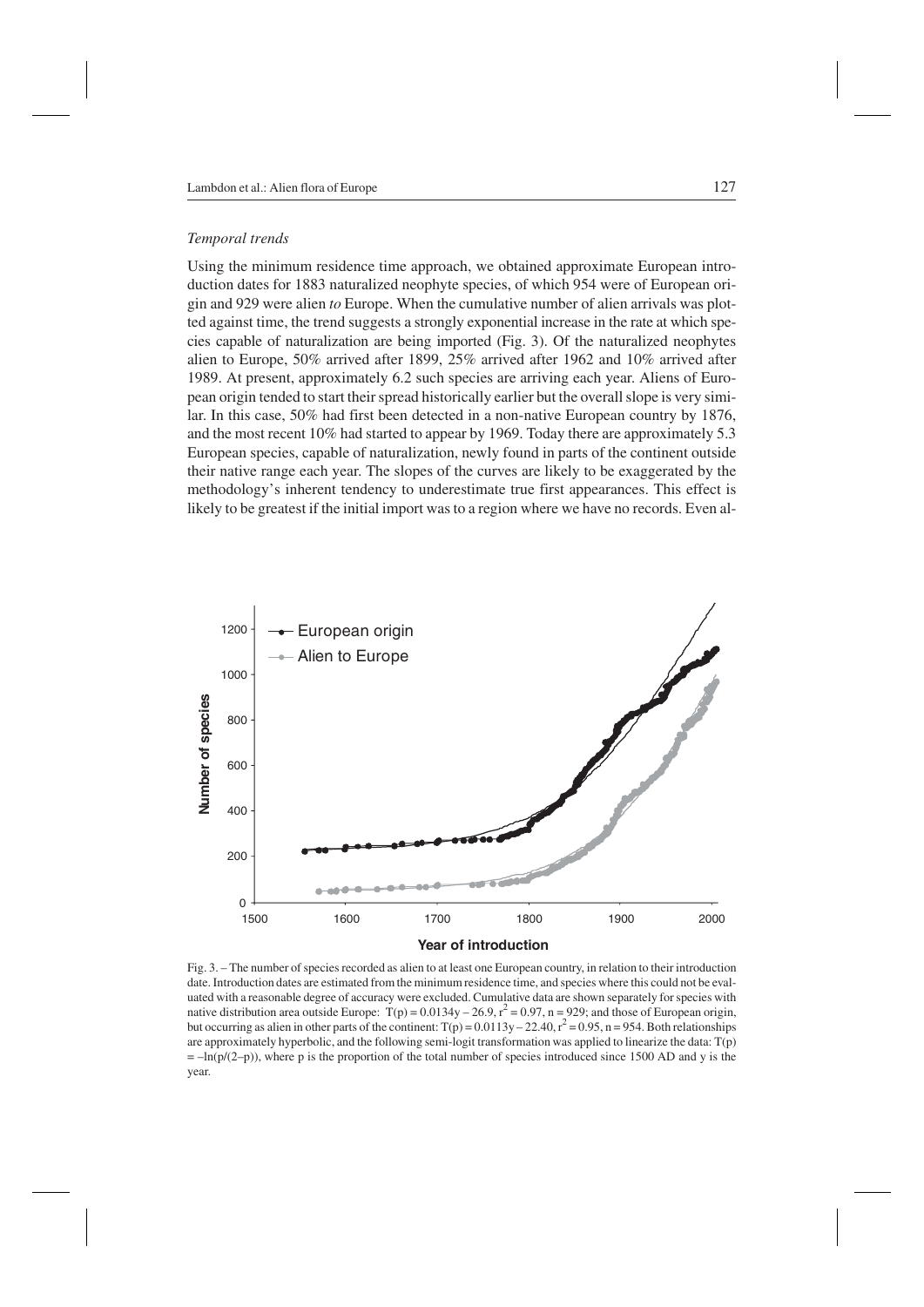lowing for bias, it seems that the rate of new import has increased sharply throughout the two past centuries and is showing little sign of slowing down. This type of increase is consistent with the rate of accumulation of alien species in national floras, as documented by the pattern of arrival of neophytes to the Czech Republic (Pyšek et al. 2003b) and the United Kingdom (Walker 2007).

# *Distribution of alien species in European habitats*

Information on habitat affinities is available for 30 countries/regions, although in some of them only a small proportion of naturalized aliens has been assigned to particular habitats. For Europe as a whole, 56.6% of recorded naturalized aliens *in* Europe and 57.7% *to* Europe, representing 2122 and 1027 species, respectively, were classified with respect to the occurrence in habitats. This provides a solid basis for evaluating distributions of alien plants in European habitats.



Fig. 4. – Distribution of European naturalized aliens in EUNIS habitats (see text for details on habitat classification). Aliens *to* Europe (n = 1059) are those originating outside Europe, aliens of European origin (n = 1027) are species native to some parts of the continent but alien to others, and aliens  $in$  Europe ( $n = 2122$ ) comprises both categories, including those of undetermined provenance. See Table 5 for species numbers in habitats in individual regions. The sums of percentages across habitats do not equal 100% because some species were assigned to more than one habitat type. Habitats are ranked according to the percentage of the total number of naturalized aliens in Europe they harbour.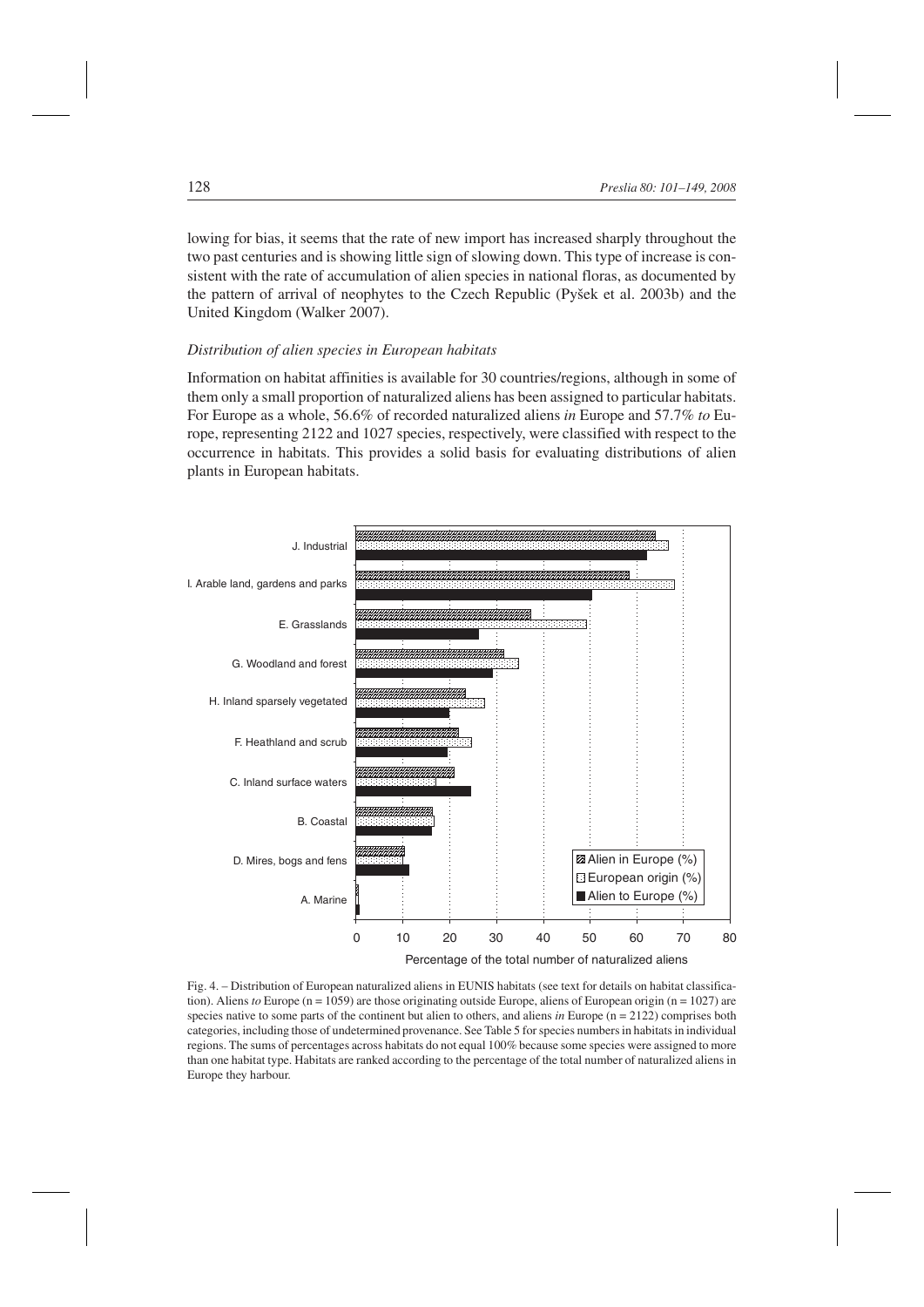Table 5. – Distribution of naturalized alien plant species in European regions in EUNIS habitats (see text for details on habitat classification). Number of species for which habitat affinity was assigned and their percentage contribution to the total number of naturalized aliens is shown. Habitats not present in a country are indicated (-). Note that sums of species across habitats exceed the total number of species because some species were assigned to more than one habitat type.

| Region                  | Number<br>of species<br>classified | % classified<br>of the total | A. Marine                | <b>B.</b> Coastal        | C. Inland surface waters | D. Mires, bogs and fens | Grasslands<br>Ξi | F. Heathland and scrub | G. woodland and forest | H. Inland sparsely vegetated | Arable land, gardens and parks | J. Industrial  |
|-------------------------|------------------------------------|------------------------------|--------------------------|--------------------------|--------------------------|-------------------------|------------------|------------------------|------------------------|------------------------------|--------------------------------|----------------|
| Alien in Europe (total) | 2122                               | 56.6                         | 12                       | 343                      | 444                      | 220                     | 793              | 462                    | 668                    | 497                          | 1241 1361                      |                |
| European origin (total) | 1027                               | 56.8                         | 5                        | 171                      | 174                      | 102                     | 508              | 254                    | 357                    | 283                          | 701                            | 686            |
| Alien to Europe (total) | 1059                               | 57.7                         | 7                        | 170                      | 260                      | 118                     | 276              | 206                    | 310                    | 211                          | 533                            | 658            |
| Andorra                 | 31                                 | 93.9                         | $\overline{0}$           | $\overline{2}$           | $\overline{0}$           | $\overline{0}$          | $\mathbf{1}$     | $\mathbf{1}$           | 1                      | 3                            | 6                              | 17             |
| Austria                 | 67                                 | 100.0                        | $\overline{a}$           | $\overline{a}$           | 16                       | 3                       | 20               | $\overline{0}$         | 20                     | 3                            | 9                              | 37             |
| Azores                  | 138                                | 17.8                         | 1                        | 14                       | 13                       | 1                       | 40               | 3                      | 15                     | 8                            | 45                             | 62             |
| <b>Baleares</b>         | 59                                 | 27.3                         | $\overline{0}$           | 3                        | $\overline{0}$           | 3                       | $\overline{2}$   | $\overline{0}$         | $\overline{2}$         | 6                            | 5                              | 68             |
| Canary Islands          | 58                                 | 87.9                         | $\overline{0}$           | 6                        | $\overline{0}$           | $\overline{2}$          | $\mathbf{1}$     | $\overline{2}$         | $\overline{4}$         | 5                            | 6                              | 33             |
| Cyprus                  | 138                                | 96.5                         | 3                        | 18                       | 43                       | $\overline{4}$          | 10               | 26                     | 100                    | 3                            | 134                            | 153            |
| Czech Republic          | 387                                | 82.5                         | $\overline{a}$           | $\overline{\phantom{a}}$ | 122                      | 93                      | 743              | 158                    | 464                    | 227                          | 174                            | $\overline{0}$ |
| Denmark                 | 148                                | 37.1                         | $\boldsymbol{0}$         | 53                       | 13                       | 32                      | 73               | 49                     | 84                     | 25                           | 191                            | 130            |
| Estonia                 | 125                                | 100.0                        | $\overline{0}$           | 15                       | 11                       | $\tau$                  | 28               | $\mathbf{0}$           | 42                     | $\overline{0}$               | 125                            | 114            |
| Finland                 | 38                                 | 32.2                         | $\Omega$                 | 18                       | 1                        | 10                      | 19               | 15                     | 21                     | 5                            | 56                             | 34             |
| Germany                 | 587                                | 91.0                         | $\overline{0}$           | 6                        | 89                       | 7                       | 423              | $\mathbf{1}$           | 86                     | 21                           | 236                            | 233            |
| Greece                  | 124                                | 92.5                         | 6                        | 68                       | 46                       | 1                       | 46               | 30                     | 58                     | 14                           | 83                             | 157            |
| Iceland                 | $\overline{2}$                     | 6.3                          | $\overline{0}$           | $\overline{0}$           | 1                        | 1                       | $\mathbf{1}$     | $\overline{2}$         | $\overline{0}$         | $\overline{0}$               | $\mathbf{1}$                   | $\mathbf{1}$   |
| Italy                   | 433                                | 99.8                         | $\overline{0}$           | 20                       | 127                      | 21                      | 13               | 9                      | 43                     | 13                           | 127                            | 253            |
| Latvia                  | 195                                | 64.4                         | $\overline{0}$           | 8                        | 40                       | 6                       | 15               | 34                     | 37                     | $\mathbf{0}$                 | 333                            | 201            |
| Liechtenstein           | 84                                 | 94.4                         | $\overline{\phantom{0}}$ | $\overline{\phantom{0}}$ | $\overline{0}$           | $\overline{2}$          | 13               | 26                     | 23                     | 17                           | 19                             | 53             |
| Lithuania               | 257                                | 99.6                         | $\mathbf{0}$             | 46                       | 25                       | 18                      | 80               | $\boldsymbol{0}$       | 146                    | 109                          | 249                            | 235            |
| Luxembourg              | 105                                | 100.0                        |                          | $\overline{a}$           | 20                       | $\overline{2}$          | $\overline{c}$   | $\overline{0}$         | 17                     | $\overline{7}$               | 57                             | 54             |
| Madeira                 | 368                                | 57.5                         | $\theta$                 | 22                       | 23                       | 3                       | 23               | 5                      | 18                     | 28                           | 175                            | 158            |
| Malta                   | 61                                 | 52.1                         | $\overline{0}$           | $\overline{2}$           | $\overline{0}$           | $\overline{0}$          | $\mathbf{0}$     | $\overline{2}$         | $\overline{0}$         | 22                           | 33                             | 24             |
| Norway                  | 157                                | 27.3                         | $\Omega$                 | 61                       | 22                       | 32                      | 82               | 64                     | 86                     | 25                           | 203                            | 140            |
| Poland                  | 131                                | 48.0                         | $\overline{0}$           | 3                        | $\overline{0}$           | $\overline{2}$          | 40               | 43                     | 27                     | 40                           | 54                             | 77             |
| Portugal                | 245                                | 93.9                         | 6                        | 57                       | 47                       | 23                      | 11               | 75                     | 29                     | 35                           | 128                            | 156            |
| Republic of Ireland     | 352                                | 96.7                         | 3                        | 48                       | 28                       | 14                      | 41               | 123                    | 85                     | 18                           | 89                             | 192            |
| Romania                 | 108                                | 99.1                         | $\Omega$                 | $\mathbf{1}$             | 6                        | 3                       | 11               | $\overline{0}$         | $\overline{4}$         | $\tau$                       | 18                             | 67             |
| Spain                   | 441                                | 89.1                         | $\mathbf{0}$             | 30                       | 13                       | 42                      | $\tau$           | $\overline{4}$         | 26                     | 38                           | 95                             | 327            |
| Sweden                  | 265                                | 32.7                         | 3                        | 83                       | 30                       | 49                      | 117              | 85                     | 128                    | 48                           | 323                            | 232            |
| Switzerland             | 98                                 | 100.0                        | $\overline{\phantom{0}}$ | $\overline{a}$           | 21                       | 11                      | 18               | 4                      | 26                     | 22                           | 9                              | 46             |
| Turkey                  | 73                                 | 76.8                         | $\overline{0}$           | 10                       | 9                        | $\overline{0}$          | 5                | 5                      | 9                      | 21                           | 34                             | 38             |
| United Kingdom          | 420                                | 32.7                         | $\overline{4}$           | 54                       | 40                       | $\overline{2}$          | 37               | 91                     | 79                     | 49                           | 284                            | 213            |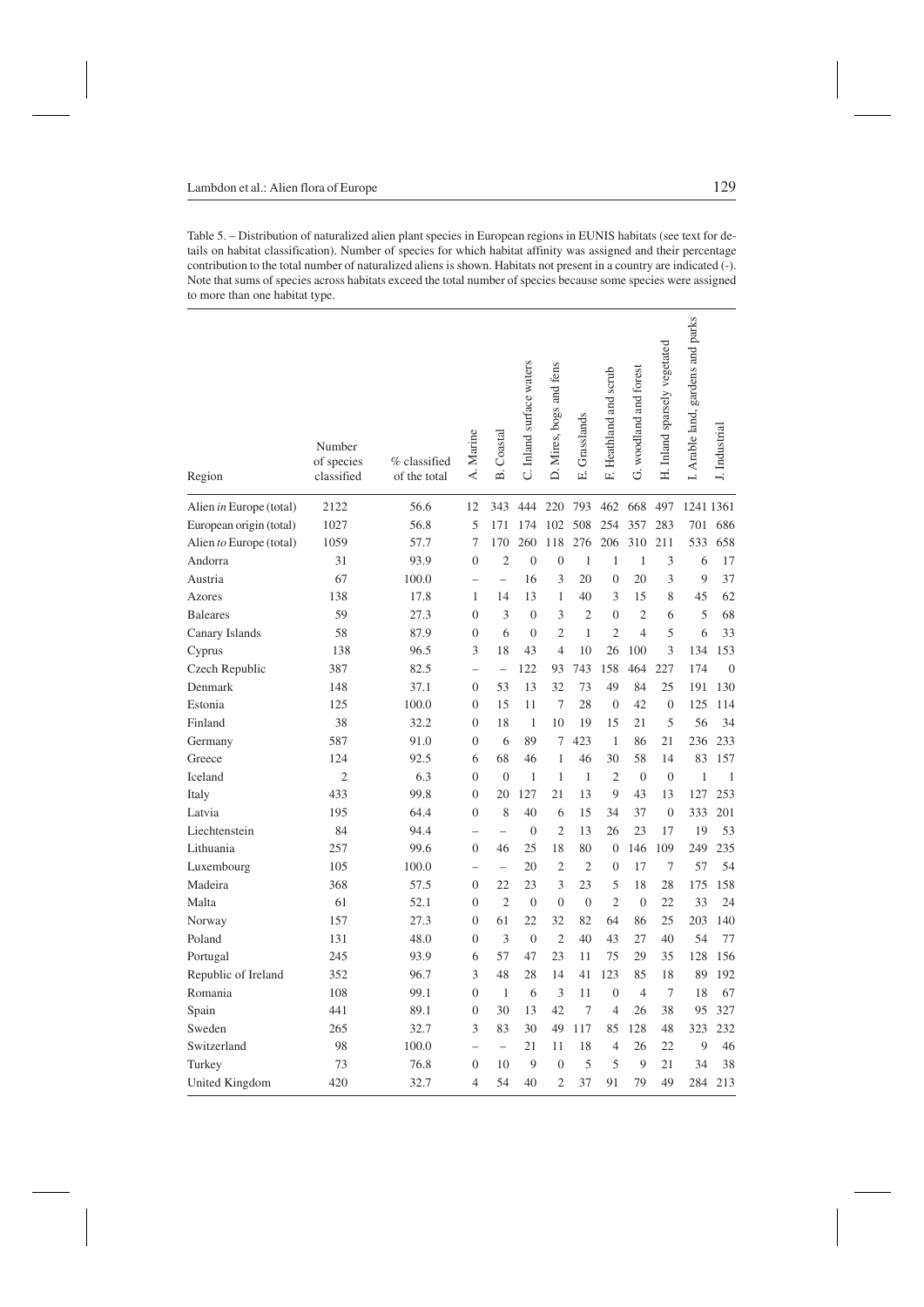All European regions display fairly consistent patterns of habitat occupancy (Table 5.). Human made habitats (industrial habitats and arable land, parks and gardens) harbour most alien species, which accords with available national and continental analyses of the representation of alien species in vegetation (Chytrý et al. 2005, 2008a, b, Sádlo et al. 2007). Of all naturalized aliens present *in* Europe, 64.1% occur in industrial habitats and 58.5% on arable land and in parks and gardens. Grasslands and woodlands are also highly invaded, with 37.4 and 31.5%, respectively, of all naturalized aliens *in* Europe present in these habitats. Mires, bogs and fens are least invaded of terrestrial habitats; only approximately 10% of aliens *in* Europe occur there. In marine habitats, only 12 vascular plant species were recorded (7 of them alien *to* Europe), representing 0.5% of all species (Fig. 4), the only truly marine species being *Halophila stipulacea*; others are saltmarsh species with only three of these specialized to the habitat (*Spartina anglica*, *S.* ×*townsendii*, *Cochlearia officinalis*).

Aliens *in* Europe on average occur in more habitat types than aliens *to* Europe, as indicated by taller bars on Fig. 4. The mean number of habitat types for aliens which have part of their native range in Europe is 2.4 ( $\pm$  1.6 standard error), compared with 2.1 ( $\pm$  1.7 standard error) for those which are alien *to* Europe. This difference is significant,  $P = 0.03$ , based on a generalized linear model (procedure Genmod, SAS Institute inc.), which assumed a Poisson distribution (log link function), and where European native status (native or non-native) was nested within country/region to control for artefacts caused by range size. It has been shown that widespread species tend to occur in more habitats because they are (by definition) exposed to a greater variety of environments (Kühn et al. 2004, Lambdon 2008b), but since our analysis only looked for an effect operating within individual regions, this mechanistic bias is much reduced. The small effect of origin on the number of habitats may therefore be better interpreted in terms of greater preadaptation of aliens originating in other parts of Europe to a wider range of European habitats – these species seem to profit from a better habitat match compared to extra-European aliens, which need to adapt to the character of European habitats during the invasion process. Earlier invasion, and hence longer residence times of species with native distribution in Europe (Pyšek et al. 2003b) is also likely to have contributed to this pattern since species with longer residence times tend to be more widespread (Rejmánek 2000, Pyšek & Jarošík 2005).

# *Pathways of introduction of alien plants to Europe*

Intentional introductions to Europe (68.2% of the total number of naturalized aliens) prevail over unintentional (37.2%) and both groups of aliens, *in* Europe and *to* Europe do not differ in their proportional contribution of individual pathways (Table 6). Ornamental and horticultural introductions escaped from cultivation account for the highest number of species, 52.2% of the total. Ornamentals constitute by far the largest and most diverse group of plant species entering Europe (Lambdon & Hulme 2006; P. Lambdon, unpublished) and elsewhere (Bell et al. 2003), so it is unlikely that they represent a greater risk "per import" than species introduced via other pathways. However, this does not reduce the importance of the management issues raised by the sheer number of naturalized species involved. Interestingly, contaminants on ornamental plants also constitute the most important pathway of entry to Europe for alien terrestrial invertebrates (Roques et al. 2008) and mosses and liverworts (Essl & Lambdon 2008). Only 11 species can, with certainty, be attributed to intentional releases in the wild. Among unintentional introductions in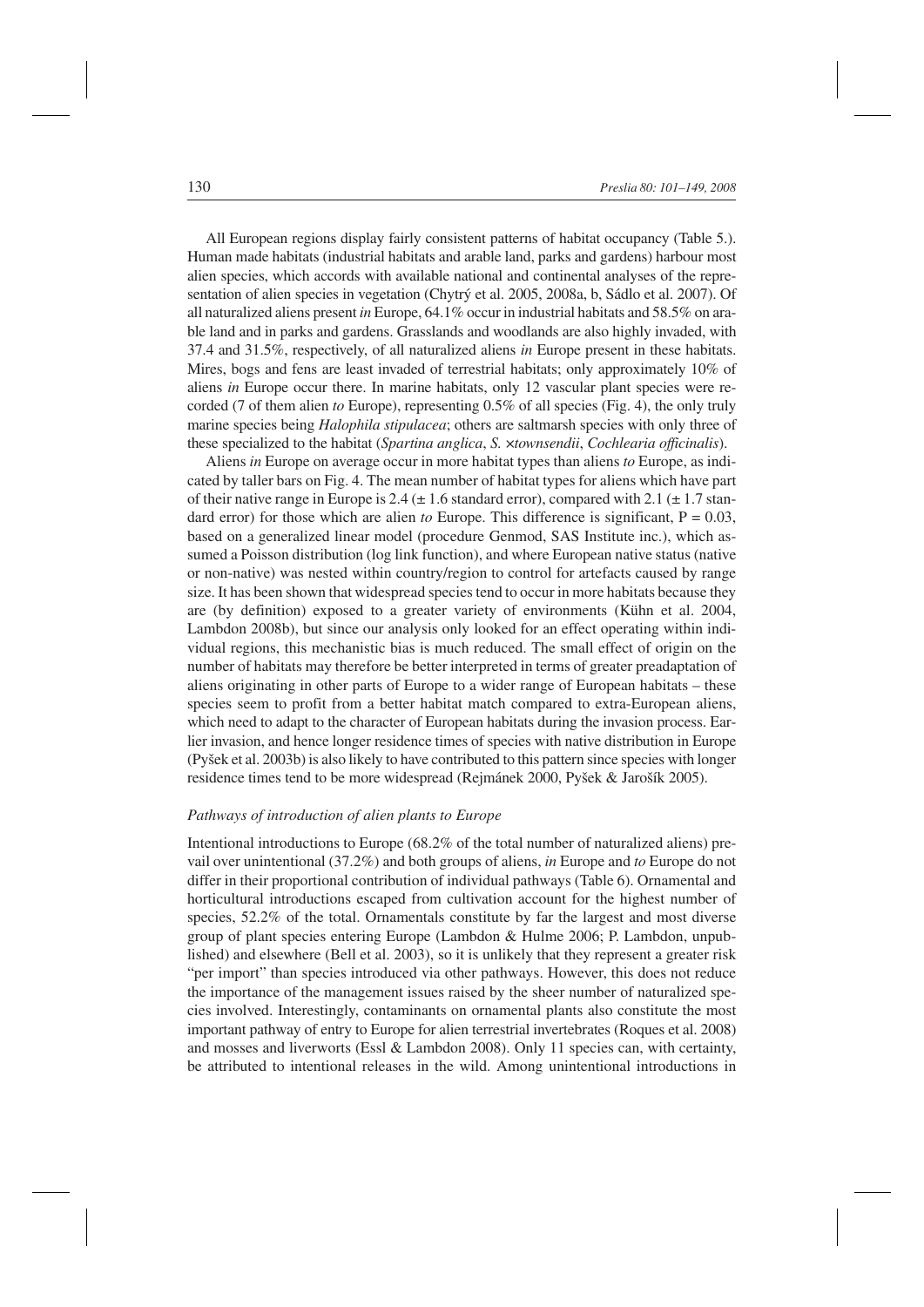| Pathway                     | Alien in Europe | European origin | Alien to Europe |
|-----------------------------|-----------------|-----------------|-----------------|
| Forestry                    | 80              | 39              | 38              |
| Amenity                     | 248             | 119             | 119             |
| Ornamental                  | 1661            | 668             | 946             |
| Agricultural                | 488             | 318             | 156             |
| Horticultural               | 1018            | 589             | 415             |
| <b>Total escaped</b>        | 2371            | 1140            | 1211            |
| <b>Released</b>             | 23              | 12              | 11              |
| TOTAL INTENTIONAL           | 2407            | 1160            | 1232            |
| Seed contaminant            | 675             | 454             | 215             |
| Mineral contaminant         | 129             | 83              | 43              |
| Other commodity contaminant | 287             | 151             | 145             |
| Stowaway                    | 363             | 118             | 235             |
| <b>Total transported</b>    | 1082            | 644             | 433             |
| <b>Unaided</b>              | 157             | 107             | 45              |
| TOTAL UNINTENTIONAL         | 1425            | 846             | 565             |

Table 6. – Pathways of introduction for naturalized alien flora of Europe (see Appendix 1 for delimitation of the categories of aliens and definition of pathways). Note that summary numbers exceed the sums of individual pathways since some species are introduced by more than one pathway. Based on the classification system of Hulme et al. (2008a).

Europe, contaminants of seed, mineral materials and other commodities are responsible for 1091 alien species introductions (76.6% of all species introduced unintentionally) and 363 species are assumed to have arrived as stowaways (directly associated with human transport but arriving independently of commodity, see Hulme et al. 2008a). It should be noted that the number of stowaways might be underestimated, because systematic recording is technically more difficult than inspecting commodities, such as seed admixtures (Mack 2000). Underestimation of the species number is likely to be even more pronounced in unaided species, which are assumed to arrive by means independent of man from a neighbouring region where they are not native (Hulme et al. 2008a); this group was poorly-recorded in most national datasets, but is likely to be a reasonably important source of colonization at a national level, except in island regions.

# *Native ranges of European aliens*

Data on native ranges are based on the subset of 2271 naturalized species alien *in* Europe from the limited number of nine countries/regions with most reliable information. To get reasonable coverage of as many species as possible these countries were selected so as to cover the latitudinal gradient, including both northern (Austria, Estonia, Czech Republic, Poland, UK) and southern European countries/regions (Cyprus, France, Corsica, Greece). For 177 species (7.8%) the origin is obscure (i.e., truly wild populations have never been found), and the statistics are therefore based on 2094 species. These are somewhat biased towards species with a native range in part of Europe – 28.6% of all donor region records (attributing species that originate from more than one region to each of these regions) are from another part of Europe (Fig. 5). In terms of species numbers, this contribution is much higher (1113 species of the 2094 assessed in total, or 53.2%), because many species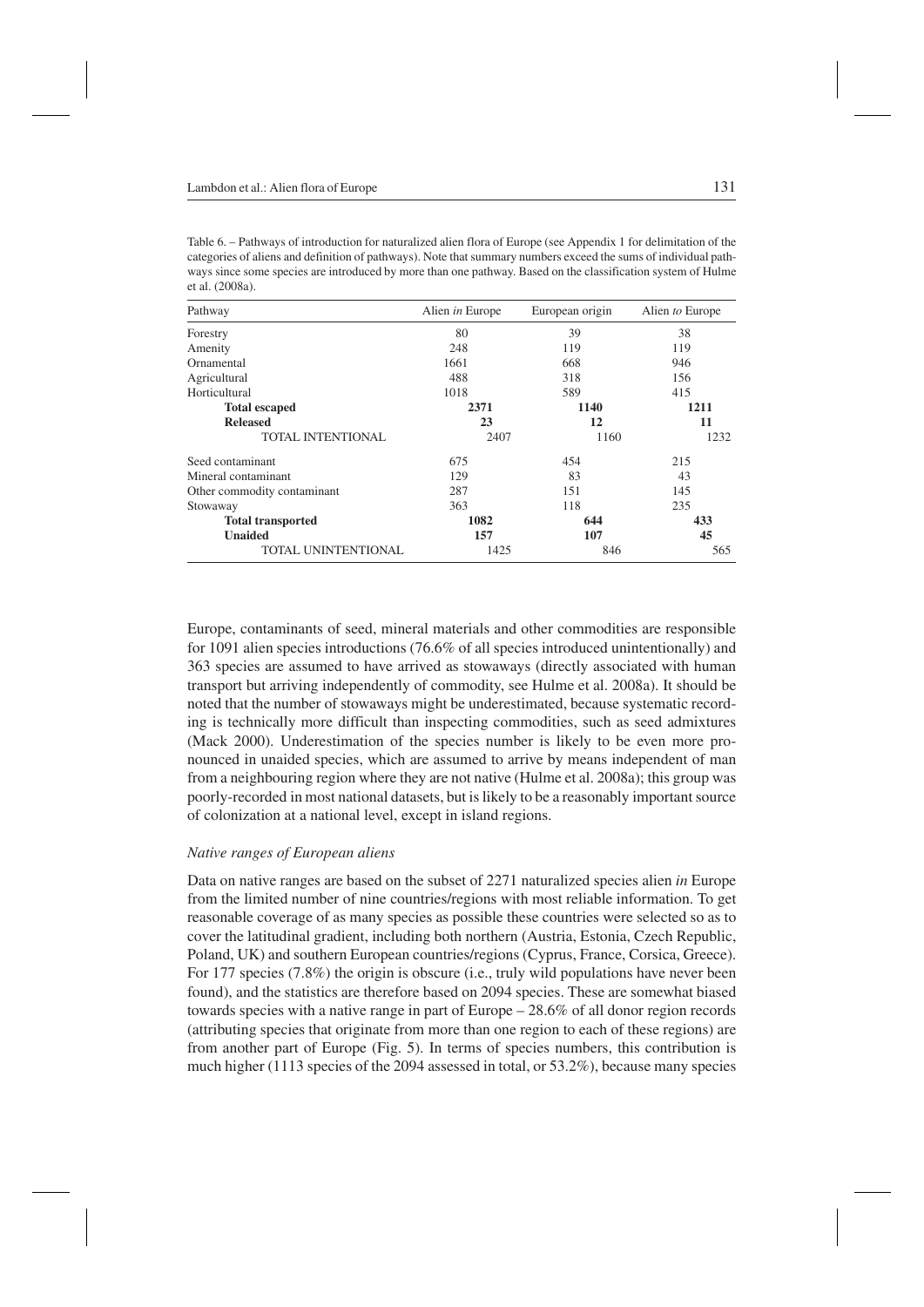

■Africa 36.1% Asia (temperate) 34.0% Asia (tropical) 24.6% Australasia 2.9% North America 18.4% South America 16.4%

Fig. 5. – Donor regions of the alien flora of Europe. Based on 2271 naturalized aliens for which the region of origin was classified, including aliens with region of origin in Europe but alien to other parts of the continent. Species numbers are given in the pie-chart (those with native distribution in more than one continent were assigned to each of the continents), percentage contributions of regions to the total number of species follow their names.

originate in more than one continent. This is very much true for species of European origin: 648 of this group are trans-continental (i.e., also native to other major global regions). They mostly overlap their range with adjacent territories and especially the Eurasian super-continent: 65.2% are also native to Asia, 46.5% to Africa, only 3.9% to the Americas and 4.9% elsewhere. Considering aliens *to* Europe separately, 45.8% originate from North and South America, 45.9% are of Asian origin, 20.7% African and 5.3% are from Australasia. Therefore, long-distance human movements have lead to considerable increase in the representation of southern hemisphere species to Europe. This influx is particularly important because aliens with remote origins are more likely to interact differently with native communities. They are more likely to be taxonomically distant, share few specialist herbivores or pathogens and to have evolved new competitive strategies. The data are fairly consistent with the distribution of origins found previously in national floras: among aliens of the Czech Republic, 43.1% arrived from other parts of Europe, and 30.0% from Asia, although there is some regional variation as only 17.7% were from the Americas (Pyšek et al. 2002b).

One hundred and forty two aliens*in* Europe are a product of spontaneous hybridization involving one or both alien parents. This proportion is lower than recorded in thoroughly studied national floras; available data indicate hybrid origin in 184 taxa (13.3% of all aliens) in the flora of the Czech Republic, of which 15% are assumed to have immigrated but the majority (156 taxa) to have originated through hybridization in the country (Pyšek et al. 2002b). Stace (1991) reports the following numbers for the flora of British Isles: 69 crosses of alien species with native and 21 between two aliens (out of 1779 species covered). In a similar vein, 14.8% of the alien species (including archaeophytes and casual neophytes) of Germany are considered having evolved in Germany under human influence, many of them being hybrids (Kühn & Klotz 2003); considering naturalized neophytes only, the proportion would be higher.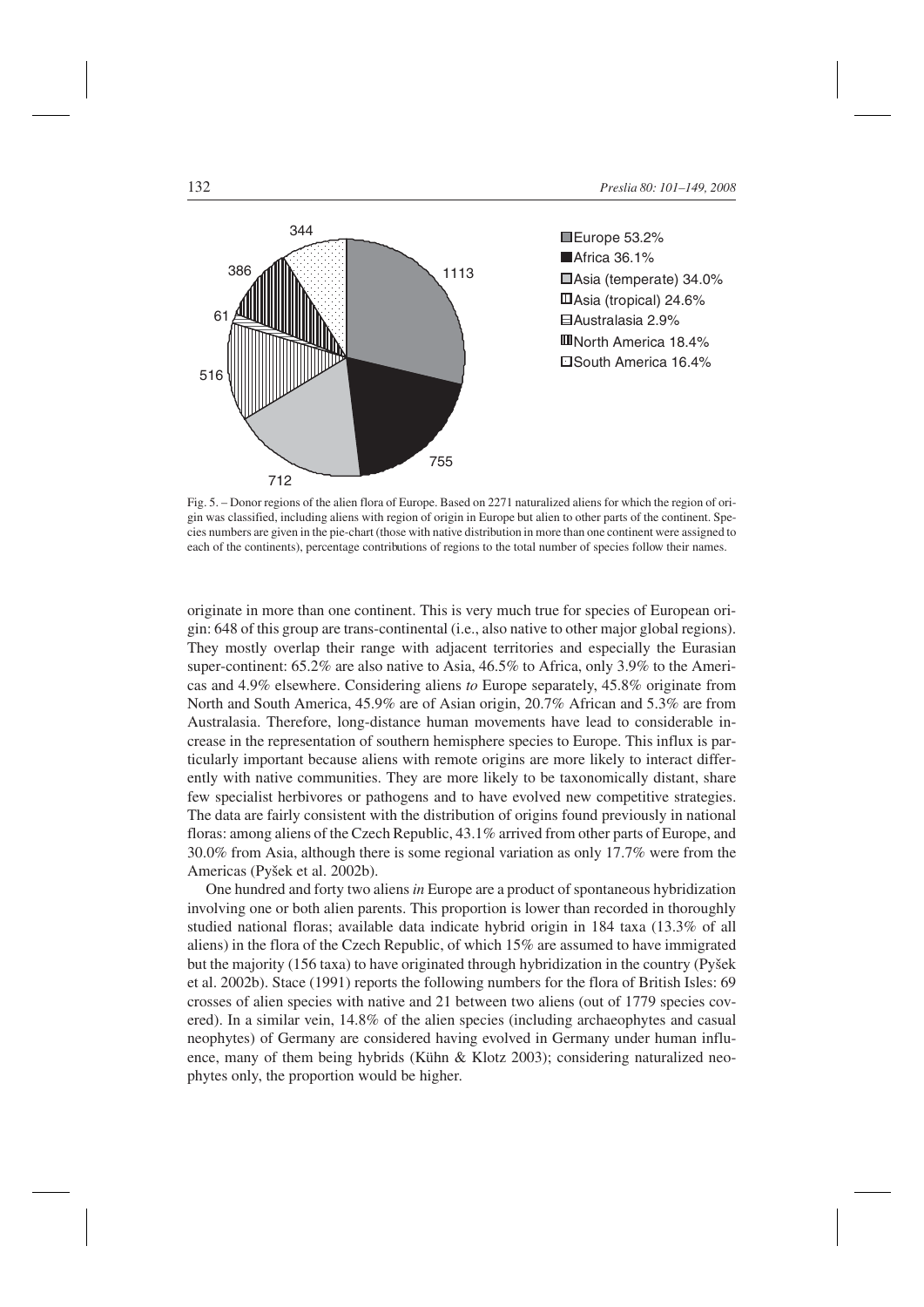

Fig. 6. – Species-area relationship for alien plants in Europe. Data for countries where the information on the number of naturalized neophytes is available  $(n = 19)$  are plotted separately from those where current state of knowledge precludes from reliable distinguishing from the total number of naturalized aliens  $(n = 22)$ . Number of naturalized aliens = -203.9 5.1 + 1262.73 log(Area); F = 64.94; df = 1, 4339; P = 0.012;  $r^2$  = 0.14. Based on the total numbers of aliens *in* Europe (see Methods). Note the semilog scale; numbers are square rooted for the statistical analysis but back transformed for the figure. See Table 1 for species numbers and data coverage.

### **Determinants of the level of invasion**

The species-area relationship for naturalized alien plants *in* Europe indicates a linear increase of species numbers with increasing log area (Fig. 6), with no statistical difference between naturalized neophytes and all naturalized aliens (deletion test on common slope and intercept for square rooted numbers:  $F = 10.05$ ; df = 2, 4339; P = 0.3646). This confirms that the effect of area needs to be held constant when comparing the effects of large-scale determinants of the level of invasion in countries/regions.

To obtain an insight into robust major factors determining the numbers of alien species in Europe, we analysed the effect of major geographical, climatic and economic factors on the number of naturalized neophytes in countries/regions. The minimal adequate model for naturalized neophytes explained 79.5% of the variability. There was a strong, direct positive effect of increasing precipitation on the number of naturalized aliens, and a weaker one of increasing area. In addition, the effect of precipitation significantly interacted with temperature, and the same held for area (Table 7). The effect of the interaction of precipitation with temperature was strongest at high mean annual temperature, weaker at intermediate and non-significant at low temperature. The effect of the interaction of area with temperature appeared significant only at the moderate annual temperature (Table 8). The numbers of naturalized neophytes thus appeared significantly affected by climatic and geographic, but not by economic factors. How temperature interacts with area is difficult to interpret, but the more important of the two interactions involving temperature, the one with precipitation, indicates that precipitation limits invasions by alien neophytes in warm regions.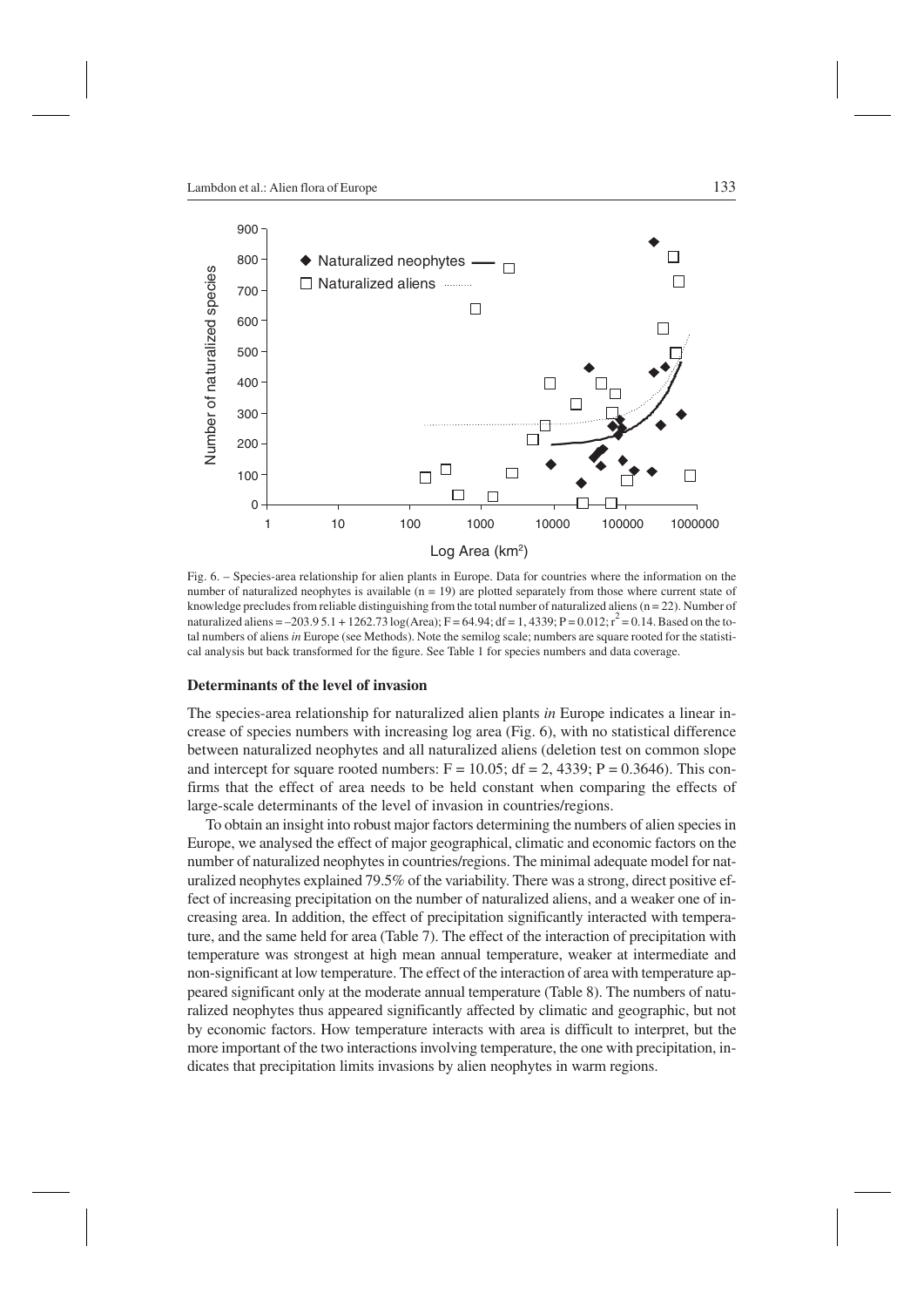Table 7. – Factors determining the number of naturalized neophytes in European regions. Minimal adequate model with standardized estimates, their standard errors (SE), t-tests (t), and significances (P) for the number of all naturalized neophytes (F = 10.06; df = 5, 13; P = 0.0004;  $R^2$  = 0.79) is presented. Alien species numbers are square root transformed, latitude and longitude centered, and area and human population density log transformed. The groups of factors are in bold.

|                                     | Estimate | <b>SE</b> | t       | P      |
|-------------------------------------|----------|-----------|---------|--------|
| Intercept                           | 15.76    | 0.67      | 23.39   | 0.0000 |
| <b>Climatic factors:</b>            |          |           |         |        |
| Precipitation                       | 6.34     | 1.10      | 5.78    | 0.0001 |
| Temperature                         | $-1.18$  | 0.85      | $-1.39$ | 0.2    |
| Temperature difference July-January |          |           |         |        |
| <b>Geographical factors:</b>        |          |           |         |        |
| Area                                | 1.78     | 0.76      | 2.34    | 0.04   |
| Latitude                            |          |           |         |        |
| Latitude $^2$                       |          |           |         |        |
| Longitude                           |          |           |         |        |
| Longitude <sup>2</sup>              |          |           |         |        |
| <b>Economic factors:</b>            |          |           |         |        |
| Human density                       |          |           |         |        |
| <b>GPD</b>                          |          |           |         |        |
| Road density                        |          |           |         |        |
| <b>Interactions:</b>                |          |           |         |        |
| Precipitation × Temperature         | 4.58     | 1.09      | 4.21    | 0.001  |
| $Area \times Temperature$           | $-4.30$  | 0.97      | $-4.45$ | 0.0007 |

Table 8. – Factors determining the number of naturalized neophytes in European regions, interacting with mean annual temperature (°C). Simple slopes (estimates, standard errors SE, t-tests t and significances P) of the number of all naturalized neophytes on mean annual precipitation (mm) and area of region/country ( $km^2$ ) for different values of temperature (mean, and mean plus and minus its sample standard deviation). Neophytes are square root, and area log transformed. All calculations are on centered values.

| Interacting           | Mean temperature $5.9^{\circ}$ C |      |      |              | Mean temperature $9.5^{\circ}$ C |                                    |              |              | Mean temperature $13.1 \text{ }^{\circ}C$ |                                   |      |              |
|-----------------------|----------------------------------|------|------|--------------|----------------------------------|------------------------------------|--------------|--------------|-------------------------------------------|-----------------------------------|------|--------------|
| variable              | Esti-<br>mate                    | SE.  |      | P            | Esti-<br>mate                    | -SE                                | $^{\dagger}$ | P            | Esti-<br>mate                             | -SE                               |      |              |
| Precipitation<br>Area | 0.0058 0.0056 1.04<br>6.79       | 4.12 | 1.65 | 0.30<br>0.12 |                                  | 0.017 0.0062 2.68<br>$6.51$ $2.31$ | 2.82         | 0.02<br>0.01 |                                           | $0.028$ $0.010$ 2.68<br>3.75 3.14 | 1.19 | 0.02<br>0.25 |

Although repeatedly reported that alien species richness varies with geographical latitude or longitude (e.g., Sax 2001), the geographical coordinates did not play a role in determining the richness of neophytes. However, the geographical coordinates, which represent surrogates for environmental variables, are not particularly useful for explaining the observed patterns. Although many biological patterns are geographically structured, this is not because they are responding to geographical position but to environmental factors, which are themselves geographically structured. Therefore, including latitude and longitude in models introduces potential source of error: if they are highly correlated with some ecologically important environmental variables, as was the case in our study, they can corrupt the influence of environmental variables due to collinearity in the model. However, the presence of geographical variables did not affect our models, as the geographical coor-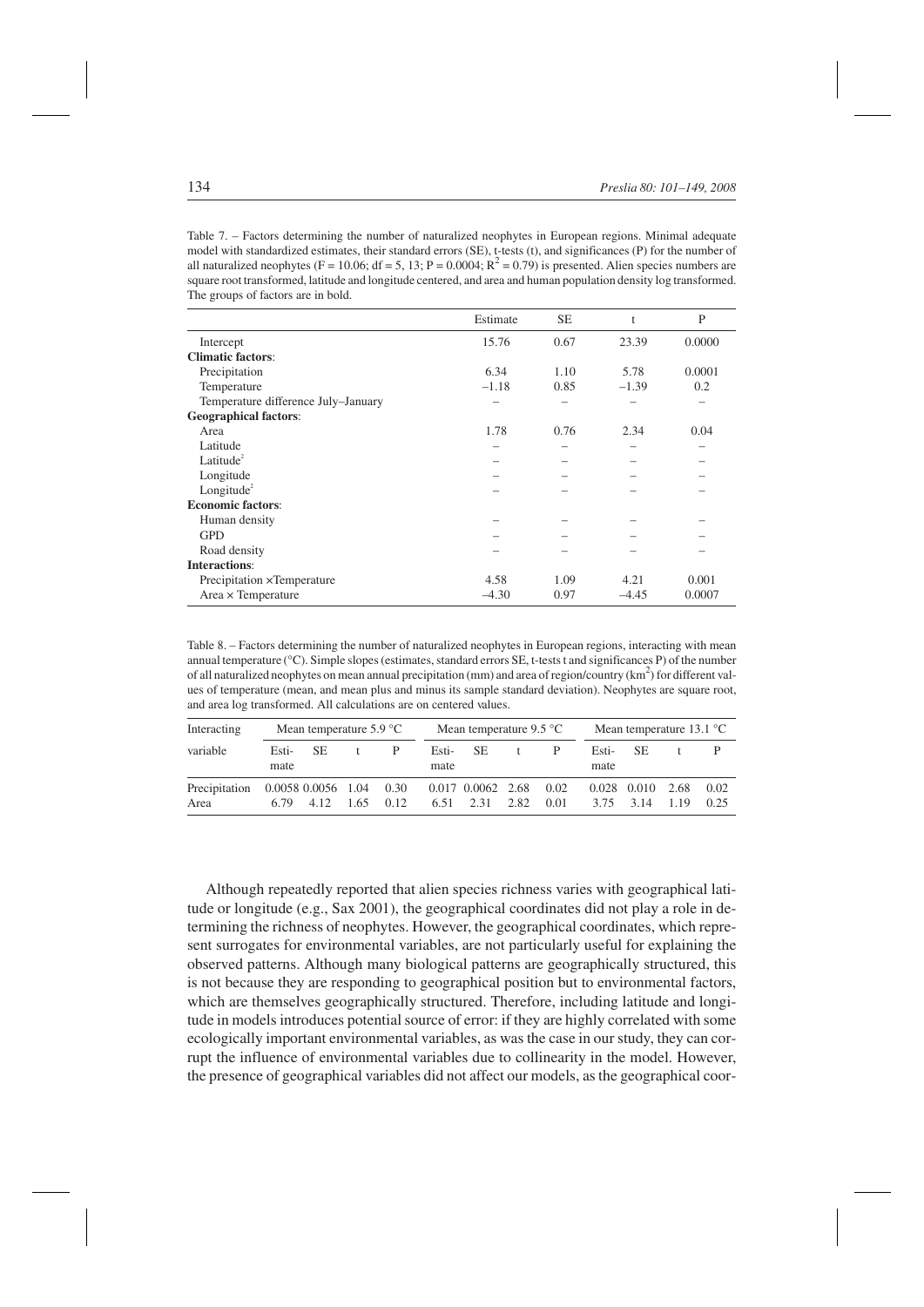

Fig. 7. – Results of a DCA to describe the major component of variation in the naturalized species assemblages of European regions. Centroids of the regions are plotted in relation to the first 2 ordination axes. Correlations between the axis scores and 6 major passive environmental variables are also represented (r coefficients). Region codes are as follows:  $\triangle$  Group 1 (north-western): DEN = Denmark, FIN = Finland, ICE = Iceland, IRE = Ireland, NOR = Norway, SWE = Sweden, UK = United Kingdom; × Group 2 (west-central): BLG = Belgium, GER = Germany, LIE = Liechtenstein, NET = Netherlands, SWI = Switzerland;  $\Diamond$  Group 3 (Baltic) = EST = Estonia, LAT = Latvia, LIT = Lithuania;  $\Box$  Group 4 (east-central): AUS = Austria, CZE = Czech Republic, HUN = Hungary, POL = Poland, ROM = Romania, SLK = Slovakia, UKR = Ukraine; Group 5 (southern): AZO = Azores, BAL  $=$  Balearics, CYP = Cyprus, GRE = Greece, FRA = France, ITA = Italy, MAL = Malta, POR = Portugal, SAR = Sardinia, SPA = Spain, TUR = Turkey (European part).

dinates did not appear in the final MAM. Surprisingly, unlike in other studies (e.g., Vilà  $\&$ Pujadas 2001, Pyšek et al. 2002a, Taylor & Irwin 2004), economic factors did not contribute to the explained variation.

# **Geographical distribution patterns of alien plant species in Europe**

A DCA on the species assemblages showed only limited consistency between the national regions. The first ordination axis explained 11.7% of the total data set variance and the second explained 6.1%. All subsequent axes explained < 3.5% of the variance and were not given further consideration. However, although the joint variation component was relatively modest, it displayed a strong relationship with several basic variables (Fig. 7). Alien floras exhibited clear spatial trends, correlating strongly with both latitude and longitude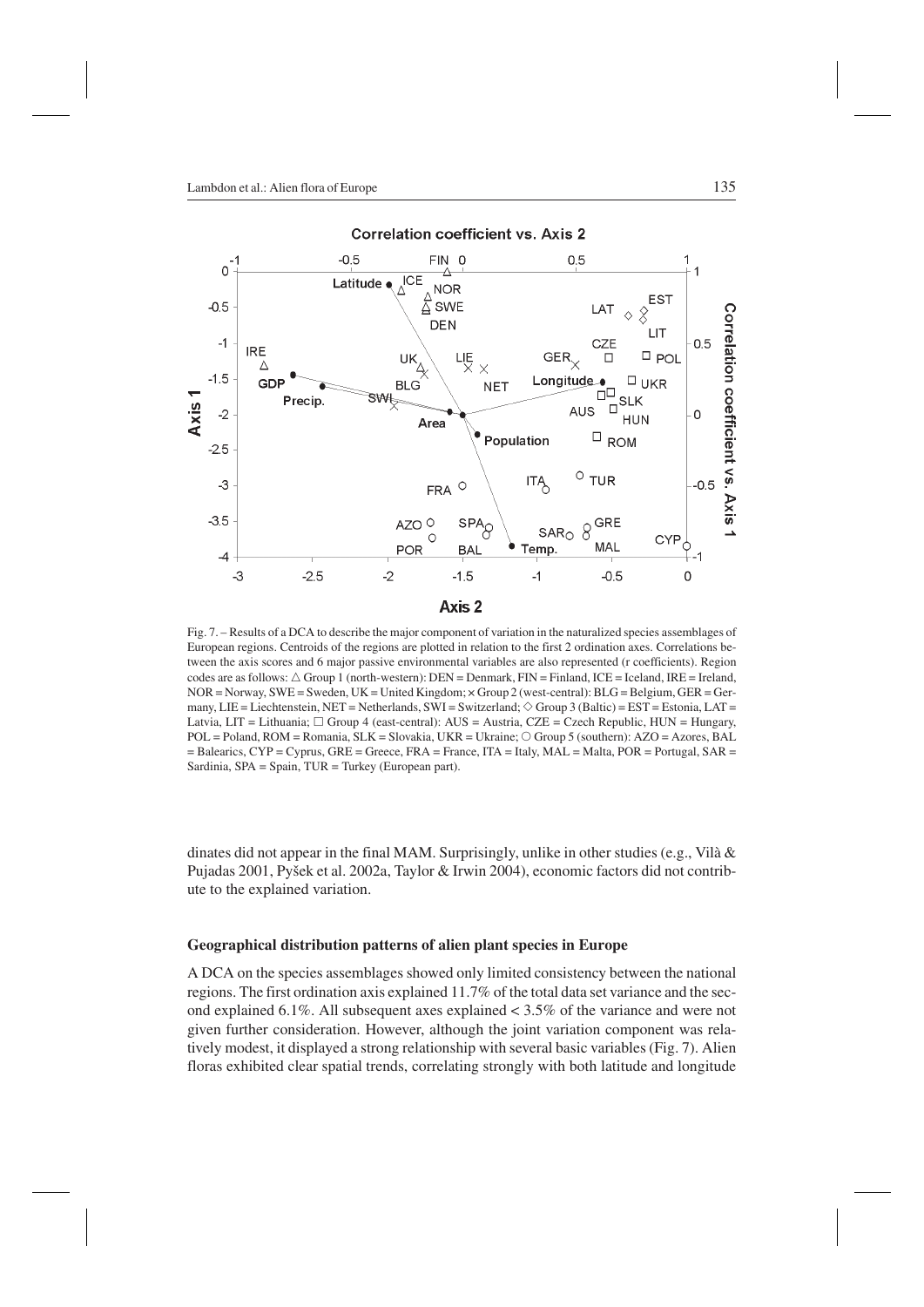

Fig. 8. – Distribution of *Prunus serotina* in Europe (example of the north-western distribution type, see text for the delimitation). The distribution is mapped using Common European Chorological Grid Reference System (CGRS) with the size of the mapping grid ca  $50 \times 50$  km. Triangles indicate regions where the species is present but exact distribution data are not available. Based on distribution data collected by DAISIE (www.europe-aliens.org, DAISIE 2008).



Fig. 9. – Distribution of *Rhododendron ponticum* in Europe, with western distribution type. The distribution is mapped using Common European Chorological Grid Reference System (CGRS) with the size of the mapping grid ca  $50 \times 50$  km. Triangles indicate regions where the species is present but exact distribution data are not available. Native distribution in the east is in green. Based on distribution data collected by DAISIE (www.europealiens.org, DAISIE 2008).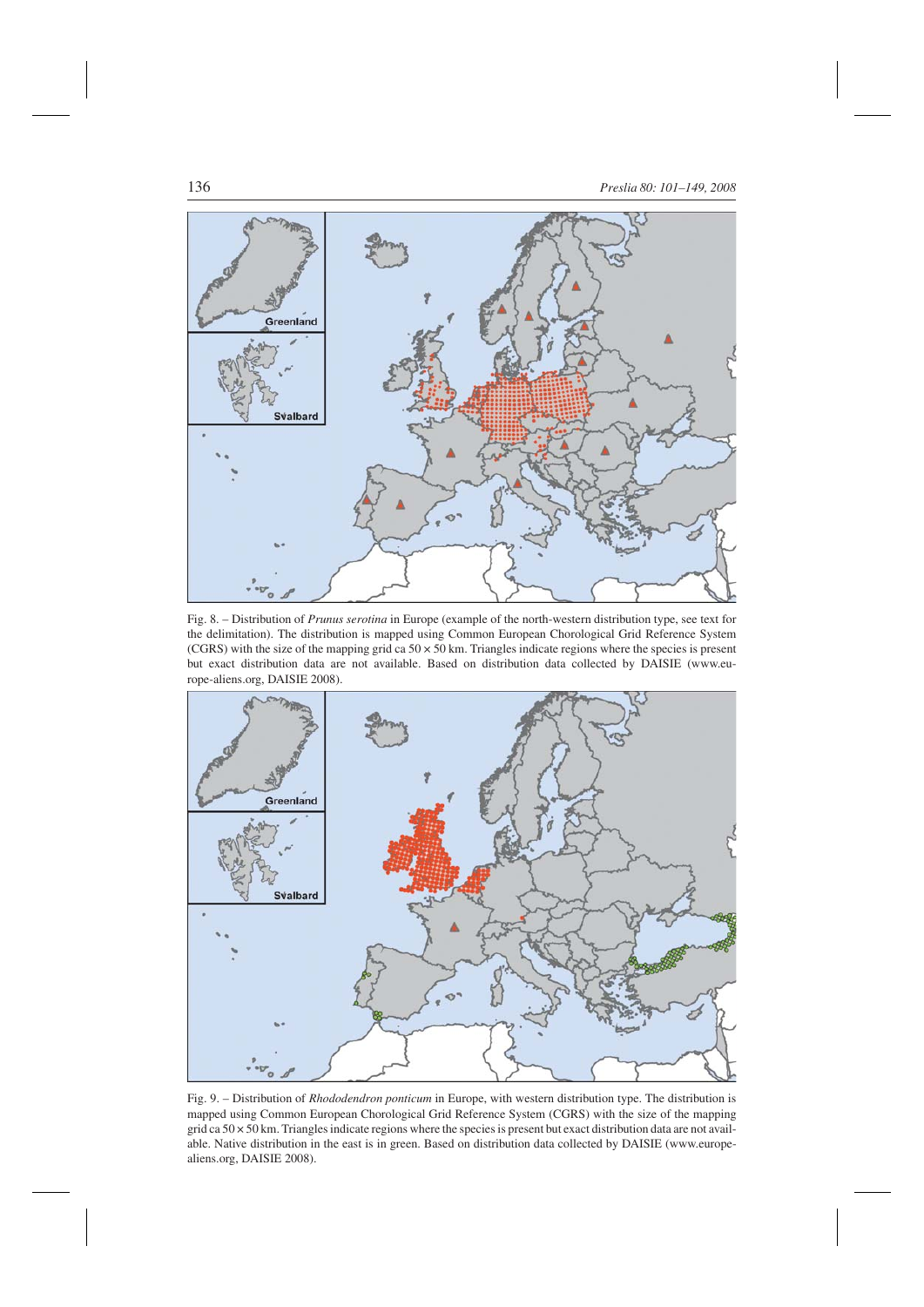

Fig. 10. – Distribution of *Heracleum sosnowskyi* in Europe (example of the Baltic distribution type, see text for the delimitation). The distribution is mapped using Common European Chorological Grid Reference System (CGRS) with the size of the mapping grid ca  $50 \times 50$  km. Triangles indicate regions where the species is present but exact distribution data are not available. Based on data from Jahodová et al. 2007.



Fig. 11. – Distribution of *Echinocystis lobata* in Europe (example of the east-central distribution type, see text for the delimitation). The distribution is mapped using Common European Chorological Grid Reference System (CGRS) with the size of the mapping grid ca  $50 \times 50$  km. Triangles indicate regions where the species is present but exact distribution data are not available. Native distribution is in green. Based on distribution data collected by DAISIE (www.europe-aliens.org, DAISIE 2008).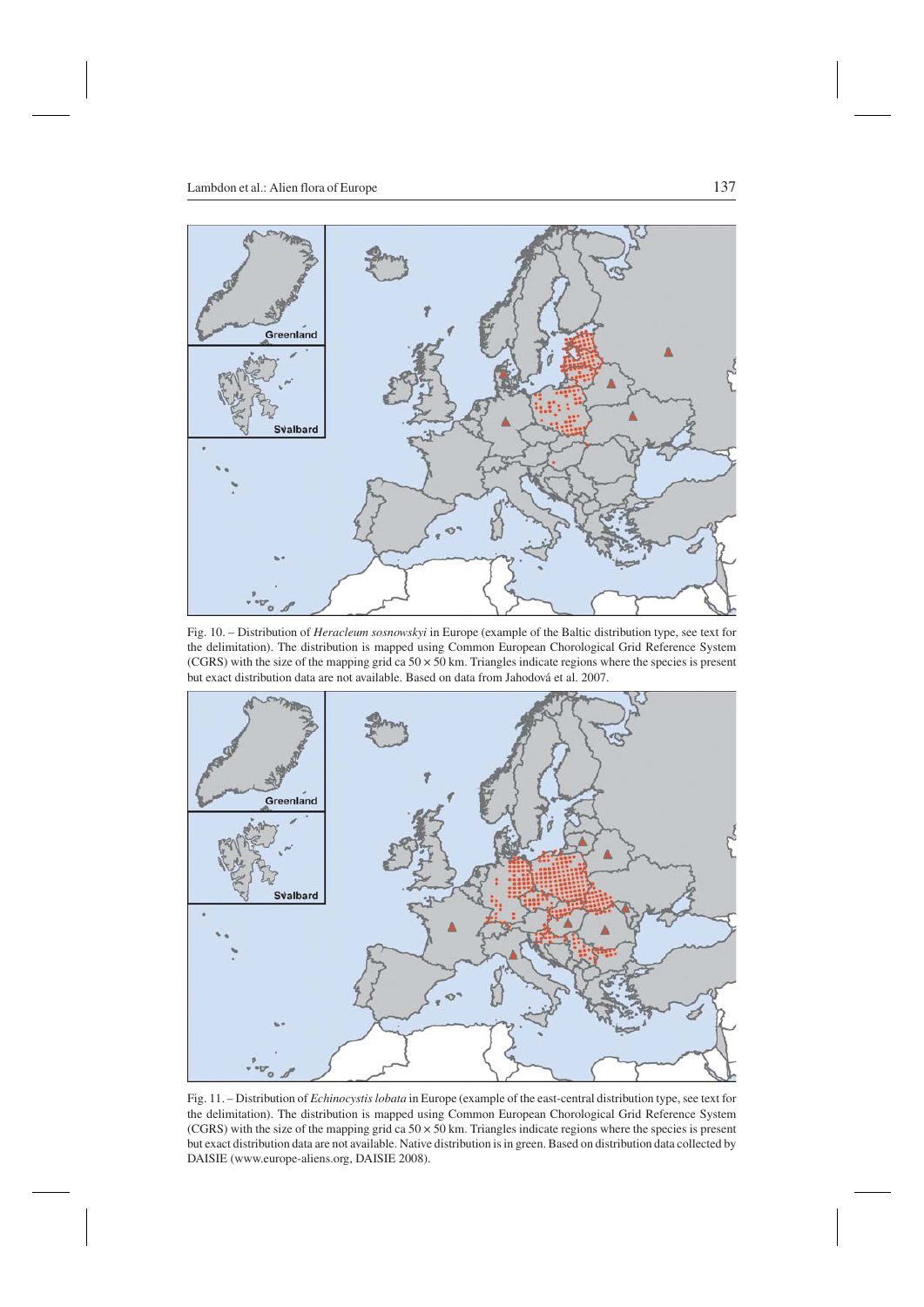

Fig. 12. – Distribution of *Opuntia ficus-indica* in Europe (example of the southern distribution type, see text for the delimitation). The distribution is mapped using Common European Chorological Grid Reference System (CGRS) with the size of the mapping grid ca  $50 \times 50$  km. Triangles indicate regions where the species is present but exact distribution data are not available. Native distribution is in green. Based on distribution data collected by DAISIE (www.europe-aliens.org, DAISIE 2008).

 $(r > 0.9)$  so that the plotted centroids were remarkably similar to the relative map positions of the countries. Using a cluster analysis to classify the assemblages, five major groups were identified, accounting for 40% of the explainable variation. These can be characterized as (1) north-western, comprising Scandinavia and the UK; (2) west-central, extending from Belgium and the Netherlands to Germany and Switzerland; (3) Baltic, including only the former Soviet Baltic states; (4) east-central, comprising the remainder of central and eastern Europe; (5) southern, covering the entire Mediterranean region. Some prominent European alien invaders can be used to illustrate the outlined biogeographical zones: *Prunus serotina* as a representative of the north-western (Fig. 8), *Rhododendron ponticum* of its western part (Fig. 9), *Heracleum sosnowskyi* of the Baltic (Fig. 10), *Echinocystis lobata* of the east-central (Fig. 11) and *Opuntia ficus-indica* of the southern distribution type (Fig. 12).

The main drivers behind this biogeographical segregation are less easy to unravel. It is likely that the patterns arise partly for scientific reasons, due to regional differences in the approach to botanical recording, but there are almost certainly strong cultural and climatic influences. GDP, and mean annual rainfall and temperature were also correlated strongly with one of the ordination axes  $(r > 0.6)$ , but each of these factors is highly confounded with either latitudinal or longitudinal gradients. Country area and human population had poor ex-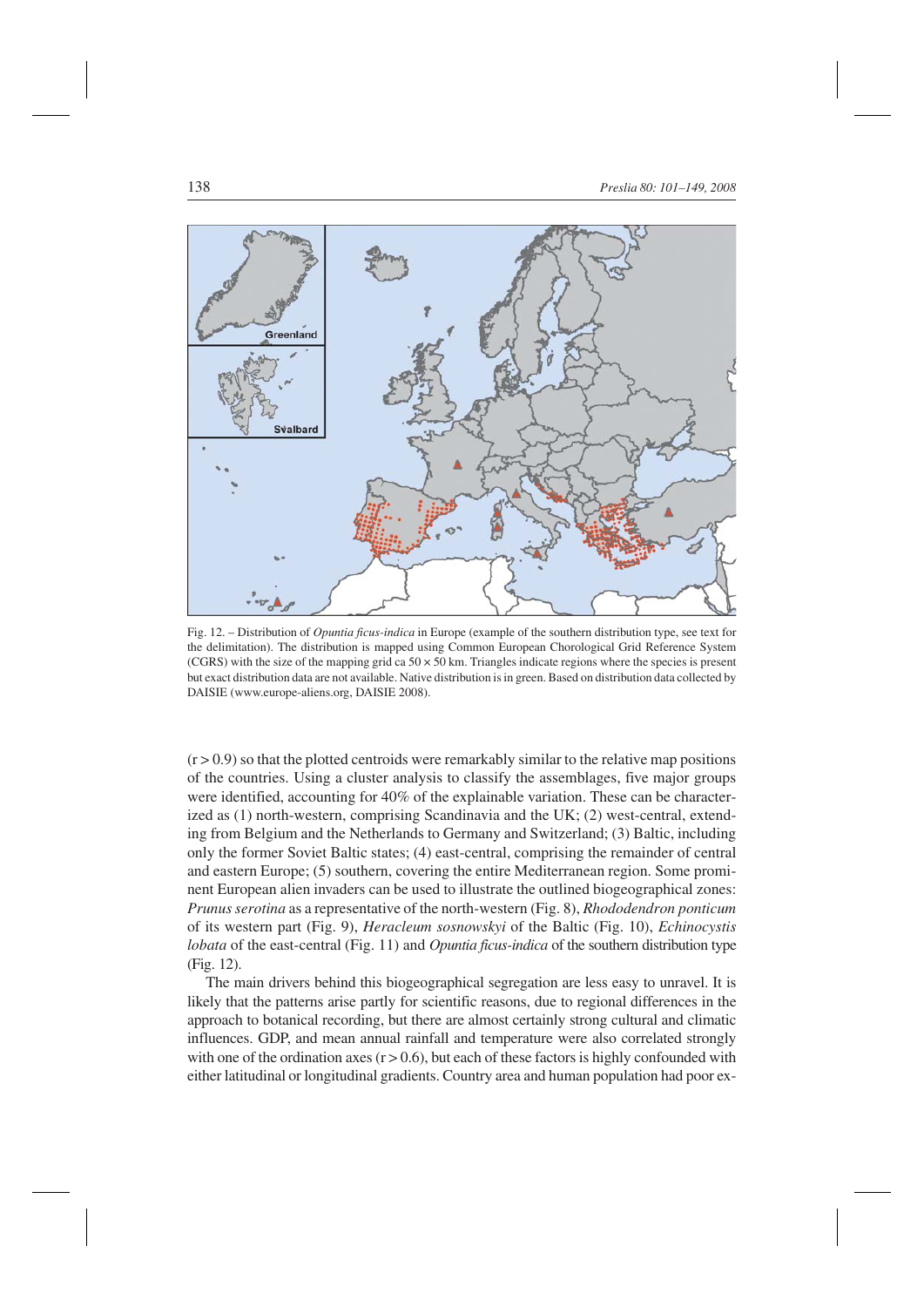|    | Rank North-western               | <b>West-central</b> | <b>Baltic</b>      | <b>East-central</b>          | <b>Southern</b> |
|----|----------------------------------|---------------------|--------------------|------------------------------|-----------------|
|    | Oenothera (64)                   | Chenopodium (39)    | Chenopodium (17)   | Cotoneaster (66)             | Oenothera (23)  |
| 2  | <i>Eragrostis</i> (48)           | Oenothera (36)      | Atriplex (15)      | Salix(27)                    | Solanum (21)    |
| 3  | Chenopodium (56) Amaranthus (32) |                     | <i>Bromus</i> (14) | Senecio (25)                 | Amaranthus (20) |
| 4  | Amaranthus (49)                  | Runex(24)           | Artemisia (13)     | Chenopodium (25) Acacia (14) |                 |
| 5  | Trifolium (57)                   | <i>Bromus</i> (23)  | Vicia $(12)$       | <i>Bromus</i> (22)           | Opuntia (13)    |
| 6  | Centaurea (55)                   | Solanum (23)        | Silene(11)         | Runex(20)                    | Silene(12)      |
| 7  | <i>Bromus</i> (41)               | Centaurea (22)      | Amaranthus (11)    | Allium (18)                  | Cvperus(12)     |
| 8  | Geranium (34)                    | Silene(22)          | Potentilla (11)    | Amaranthus (17)              | Persicaria (11) |
| 9  | Vicia $(45)$                     | Euphorbia (21)      | Sedum(10)          | Epilobium (17)               | Trifolium (11)  |
| 10 | Silene (52)                      | Trifolium (21)      | Salvia (10)        | Euphorbia (16)               | Aster(10)       |

Table 9. The ten largest alien genera in each of five biogeographic zones identified by cluster analysis of the regional species assemblages. The number of alien species present is indicated in parentheses.

planatory power, suggesting that factors associated with population density (e.g., urbanization) are minor determinants. Bioclimatic constraints, dictating the suitability of species to the physical environment, may be of primary importance. The clustering patterns cut across some European bioclimatic zones such as those identified by European Topic Centre on Biological Diversity (http://dataservice.eea.europa.eu/dataservice/metadetails.asp?id=839), although this is partly because our level of detail is restricted to national boundaries. Cultural factors such as regional trade links and traditional local preferences for crop, forestry and ornamental species, may also be important by influencing the introduced species pool.

Despite these regional differences, it is perhaps more striking to note the high level of uniformity across the alien floras of the continent. More detailed analyses show few distinctions between the alien species assemblages of the five biogeographical zones. For all five assemblages, the dominant families and geographical regions of origin were not substantially different from those displayed for the whole of Europe. The dominant genera were also similar across the zones (Table 9), although the southern assemblage was most distinct. It contained lower numbers of species in the temperate weedy genera such as *Chenopodium* and a stronger representation of genera with a tropical or New World bias (e.g., *Acacia*, *Opuntia*). This assemblage coincides with the Mediterranean region, which has a particularly contrasting climate compared with the rest of Europe, showing an inverted stress period (summer drought rather than winter frost and snow) and is generally warmer and/or drier than elsewhere (Blondel & Aronson 1999). Many of the common weeds alien within Europe are also native to the Mediterranean, and therefore are excluded from the alien assemblage. The east-central zone was most influenced by temperate genera (e.g., *Cotoneaster*, *Salix*), whilst the remaining three assemblages were very similar in taxonomic composition.

This uniformity implies either a high degree of homogeneity (the same species represented everywhere) or idiosyncracy (entirely different species represented everywhere). Floristic homogenization is a trend increasing globally, prompting widespread concerns over degradation of regional distinctiveness and threats to local biodiversity (McKinney 2004, Olden et al. 2004, Kühn & Klotz 2006, Castro et al. 2007). So, to what extent is the European alien flora affected by homogenization? Formally, the distribution patterns of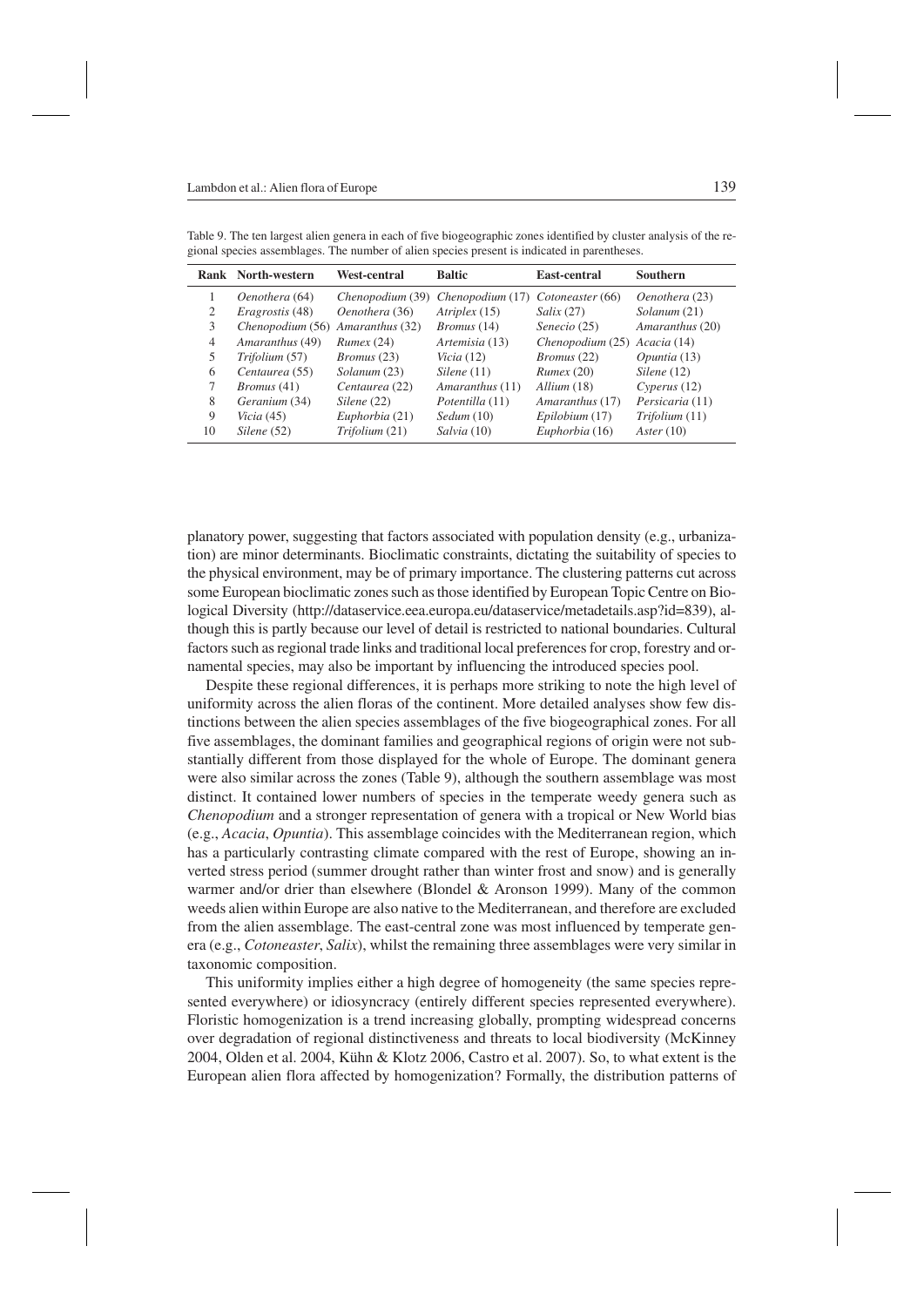alien species in Europe can be classified into four groups: (1) widespread: naturalized across much of the continent; (2) regionally-common: naturalized consistently across a major biogeographical zone; (3) sporadic: occurring rarely and inconsistently across several biogeographic zones; (4) local: naturalized in only a small part of Europe. A more detailed level of regional distribution data would be required to correctly assign species to these, although some approximate statistics can be inferred. Given that some countries and species were excluded from the ordination analysis due to insufficient information on status, the total number of naturalized taxa assessed was 2636. Of these, only 196 approximate to the "regionally-common" category (on the basis that they were naturalized in at least 5 countries but restricted to no more than two zones). Most of them (142 species) were associated with the southern biogeographical zone, with many fewer (30–60 species) associated with the other zones. Approximately 448 species could be considered "widespread" (occurring in at least 3 zones and 5 countries), with 76 occurring in all 5 biogeographical zones. This indicates that the homogeneous component represents a minority, albeit a substantial one. The remainder, and the considerable majority, are therefore "sporadic" or "local", and largely represent idiosyncratic occurrences, thus promoting differentiation (see Qian et al. 2008).

# **State of the art: the role of DAISIE project**

Flora Europaea (Tutin et al. 1964–1980), the last published continental treatment of the flora of Europe, considered alien species but the data for individual countries were biased by a high degree of imprecision. The major discrepancies concern the invasion status of aliens in individual countries where more than 50% of species can be incorrectly classified as shown for the Czech Republic (Pyšek 2003). Therefore, Flora Europaea could be, with careful interpretation, used for identifying robust patterns based on species numbers, but not for in-depth analyses of invasion patterns across Europe, namely for studies on the naturalization success in different parts of the continent, since the data it contains are highly unreliable in terms of evaluating species invasion status. An urgent need to include the issue of alien species in integrated European projects, articulated in the above mentioned analysis (Pyšek 2003) has been met by the DAISIE project.

The data gathered by DAISIE make it possible to evaluate the progress towards a pan-European inventory of alien plant species attributable to the project. This can be done by comparing numbers of naturalized alien species yielded by DAISIE with those reported for individual regions by Flora Europaea (Note that Flora Europaea considers only naturalized species that had been established in a single station for at least 25 years, or were reported as naturalized in a number of widely separated locations; Tutin et al. 1964–1980). Due to the changes in national political boundaries in the last decades, such comparison can only be based on a limited number of countries (Fig. 13). These changes affected the area of former Yugoslavia, the area of the former USSR (including the Baltic countries, Kaliningrad, Ukraine and Belorussia). Turkey is fully included in DAISIE and not only its European part as it is in the Flora Europaea (Tutin et al. 1964–1980). The eastern boundaries of the geographical scope of Flora Europaea (Tutin et al. 1964–1980) are slightly different to the regions included in DAISIE (Fig. 1), due to different borders along the Ural and Caucasus mountain ranges. The deviation of countries/regions from the unity line on Fig. 13 is a result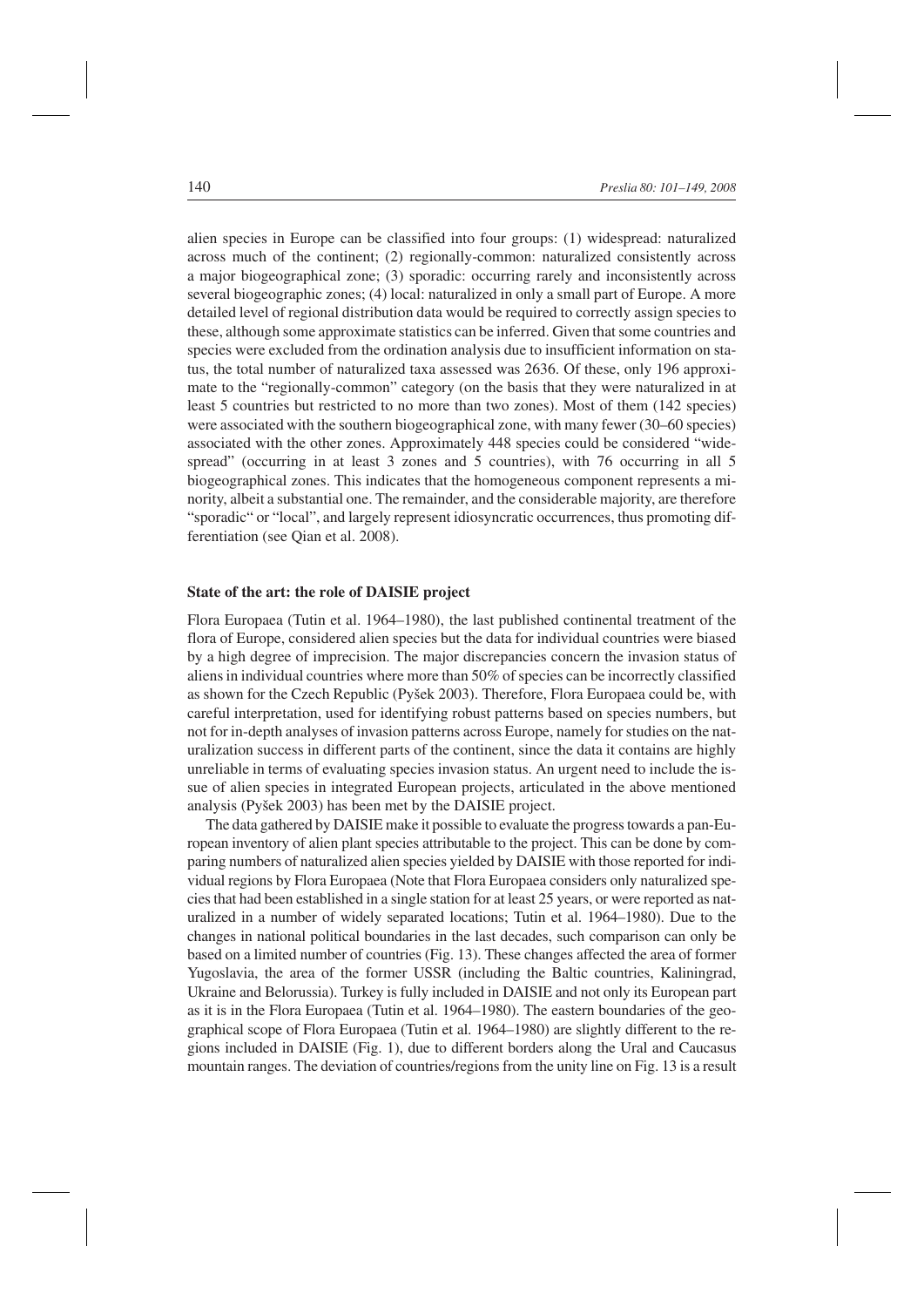

Fig. 13. – Relationship between numbers of alien species in Europe recorded during the DAISIE project (this study) and those reported in Flora Europaea (FE; Tutin et al. 1964–1980, reported by Weber 1997). Data sets from regions covered by DAISIE, with data on all naturalized aliens (squares, region names in italics) and naturalized neophytes (diamonds) are shown separately. Position of a country/region appearing above the unity line indicates that research carried out by DAISIE lead to an increase in the number of alien plant species known to occur there, and vice versa. See text for discussion on validity and reliability of data in FE.

of two factors, which cannot be separated based on the current data. First, the number of alien species in European regions has been increasing since the publication of Flora Europaea (Pyšek et al. 2003a, b) and the two data sets are separated by at least 30 years. Second, the position of countries/regions reflects an increase in research intensity over the last three decades. A high research intensity is indicated for countries that appear above and far from the unity line. This is the case of Nordic countries in particular (e.g., Sweden 810 species vs. 217 in Flora Europaea; Norway 576 vs. 194) where the knowledge of alien plants largely profited from the NOBANIS project (www.nobanis.org), which used extensive regional literature (see Table 1 for sources and Weidema 2000 for overview), but also, e.g., France (732 vs. 479), Azores (775 vs. 161) and Corse (474 vs. 80) seem to have been very poorly covered in Flora Europaea (Fig. 13). It needs to be noted that recent data for these regions include all aliens, as the classification into neophytes and archaeophytes is not available, but the bias due to inclusion of limited numbers of archaeophytes is relatively minor, given the character of data gathering in the DAISIE project (see the section DAISIE database). Therefore, it can be safely concluded that the pattern presented on Fig. 13 reflects, more than anything else, an increase in the intensity of research or publication of thorough compendia (e.g., Preston et al. 2002 for UK, Schäfer 2002, 2003 for Azores).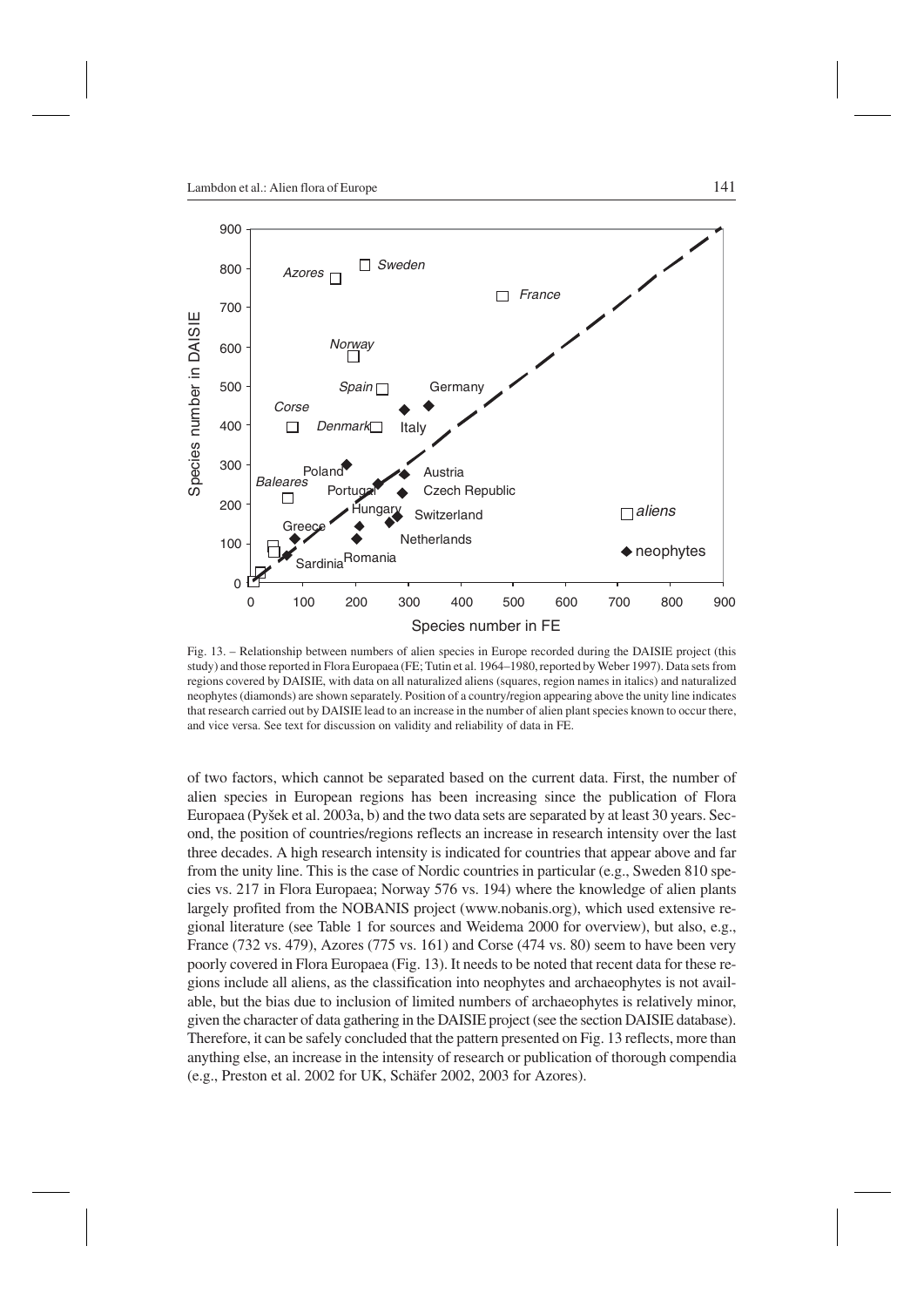The comparison involving only naturalized neophytes (Fig. 13) is less biased, since Flora Europaea does not consistently mark archaeophytes as aliens, though it is not explicitly stated there that it restricts alien status to neophytes (Pyšek 2003). Also within this group, the position of countries above the unity line can be related to a systematic long-term research of specialized teams, which resulted in the publication of compendia, release of databases or establishing internet pages dealing with alien species (Germany: Klotz et al. 2002, www.biolflor.de; Italy: Celesti-Grapow et al. 2008; Poland: http://www.iop.krakow.pl/ias). For some countries, the number of species given in Flora Europaea is higher than the actual number yielded by DAISIE. This reflects errors in reporting total numbers of naturalized species in Flora Europaea. The Czech Republic can be used to support this statement: of 290 species labelled as naturalized for this country, only 118 do have this status, while the remaining 172 are casuals (Pyšek 2003). There is no reason to assume that the treatment was different for other countries with numbers of naturalized neophytes over-estimated by the Flora Europaea, e.g., Switzerland, Hungary, Netherlands or Romania (Fig. 13). The risk of over-estimation stems partly from the large number of synonyms currently in use, and accepted names may differ substantially between countries or even between local floras. The DAISIE database currently holds over 14,600 name variations (accepted or formerly accepted somewhere in Europe) for the taxa covered, and rationalizing this confusing situation remains a major challenge for global floristic research.

# **Research gaps and future prospects**

Before DAISIE, there was no pan-European mechanism to link databases on invasive alien species across jurisdictional lines or to ensure that the information is accurate for a potentially problematic species. For some countries/regions, DAISIE collected the first comprehensive checklists of alien species, based on primary data (e.g., Cyprus, Greece, F. Y. R. O. Macedonia, Slovenia, Ukraine) or provided first summarized preliminary information on the composition of alien floras (e.g., Bulgaria, Belarus, Israel, Moldova, Russia). Existing information resources were also limited taxonomically and geographically. DAISIE represents the first Europe-wide coordinated effort for collaboration on biological invasions as part of an interconnected network for global cooperation and information exchange needed to support the objectives of the Biodiversity Convention.

The overview of the alien flora of Europe, as presented in this paper, highlights the state of the art of research in this field. The database produced by the DAISIE project, publically available at the web portal (www.europe-aliens.org), provides the first estimate of the composition and structure of alien plants in European continent. Even the provisional data that are available at the moment provide a robust overview of the species diversity, the structure of alien flora and large-scale biogeographical patterns. However, checklists from many countries need to be further assessed with respect to the invasion status and residence time of the species included. For future in-depth analyses of the dataset it is crucial that especially the naturalized/casual status is evaluated; so far, this information is available comprehensively for only for 19 countries/regions of 49 considered. This needs to be done at the national level and incorporated into the database. A more rigorous approach is also needed at the national level, in terms of recording of habitat (Chytrý et al. 2008b) and abundance data, and according to recognized standards which are comparable across the continent.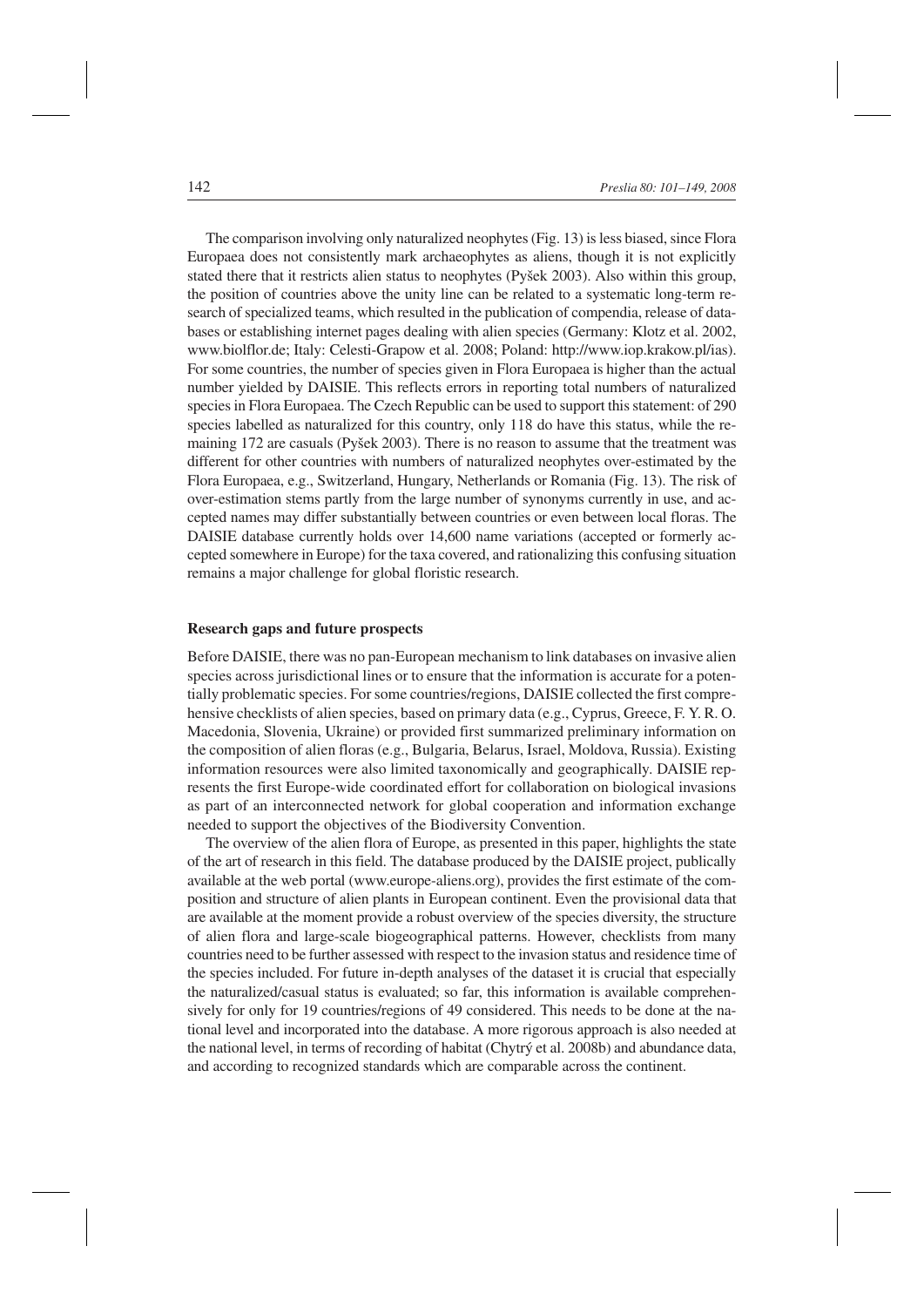The current database lacks information on basic species traits for the majority of species, or the information is unequally distributed among countries. Populating the database with information on species traits is planned for the next period of DAISIE. Of the issues not reported in this paper, the database includes assessments of impact for a limited number of species in well-researched countries (e.g., Germany, Czech Republic); this does not allow a balanced picture to be drawn for the whole of Europe, the summary statistics would be rather biased towards these countries. In fact, data on impacts is currently the most severely lacking in DAISIE database, although this information is probably amongst the most important.

However, the completion of the database is closely associated with the future of DAISIE. The European Environment Agency (EEA), responsible for environmental information exchange and dissemination and closely collaborating with the European Topic Centre on Nature Protection and Biodiversity, could be possible hosts of the database after DAISIE. The infrastructure established by DAISIE would fit well with the aims of both the EEA and the Topic Centre. In the future, the inventory may move away from a single database to the integration of national databases across the same infrastructure. This would make the updating process efficient and cost-effective. There will certainly be political and logistic challenges in updating and delivering updated and concise information on alien species in Europe. DAISIE has a potential to contribute to meeting this challenge (Hulme et al. 2008c).

See www.preslia.cz for Electronic Appendix 1.

# **Acknowledgements**

We thank Zuzana Sixtová and Jan Wild for technical assistance and Ewald Weber for helpful comments on the manuscript. The following people are thanked for contributing to the preparation of national checklists: François Bretagnolle, Emanuela Carli, Vitor Carvalho, Terry Chambers, Charalambos S. Christodoulou, Damian Chmura, Avinoam Danin, Yuri Dgebuadze, Viktoras Didžiulis, Helena Freitas, Kyriakos Georghiou, Zigmantas Gudžinskas, George Hadjikyriakou, Nejc Jogan, Nora Kabuce, Mark Kenis, Mitko Kostadinovski, A. Kurtto, Svetlana M. Kuzmenkova, J. Rita, José Maia, Elizabete Marchante, Dan Minchin, E. Moragues, Gavril Negrean, Josep Maria Ninot, Jorge Paiva, Eirini Papacharalampous, Francesca Pretto, Hanno Schäfer, Christian Schröck, Rui Manuel da Silva Vieira, Culiţă Sîrbu, Wojciech Solarz, Walter Starmühler, Tom Staton, Oliver Stöhr, Rosenberg Tali, Barbara Tokarska-Guzik, Vladimir Vladimirov, S. Vuokko, A. Svilans, Johannes Walter and Artemios Yannitsaros. The research reported in this paper was funded by DAISIE project no. SSPI-CT-2003-511202 within the EU 6th Framework programme for Research, Technological Development and Demonstration. Authors from the Institute of Botany, Průhonice were also supported by institutional long-term research plan no. AV0Z60050516 from the Academy of Sciences of the Czech Republic and grant no. IAA600050811 from the Grant Agency of the Academy of Sciences of the Czech Republic, PP, VJ and MH by no. 0021620828 from MŠMT CR, and PP, VJ and JP from Biodiversity Research Centre LC06073.

#### **Souhrn**

Práce přináší přehled zavlečených rostlin vyskytujících se na území Evropy; je výsledkem projektu DAISIE (2004–2008), financovaného 6. rámcovým programem Evropské unie. Na základě přehledů zavlečených rostlin 49 evropských zemí/regionů a Izraele byla vytvořena databáze, která představuje první ucelenou informaci o nepůvodní flóře Evropy; pro některé oblasti (např. Řecko, Kypr, Makedonie, Slovinsko, Ukrajina) jde o vůbec první souhrnné přehledy. Databáze obsahuje údaje o 5789 zavlečených rostlinách, zjištěných na území Evropy (včetně druhů, které jsou v určité části kontinentu původní, ale byly zavlečeny do jiných částí Evropy); z tohoto počtu je 2843 druhů mimoevropského původu. Výzkum v rámci projektu se soustředil na naturalizované druhy; těch je registrováno celkem 3749, z toho 1780 mimoevropského původu. To představuje značné zvýšení počtu oproti 1568 naturalizovaným druhů udávaným v předchozí analýze nepůvodní flóry Evropy, založené na Flora Europaea (1964–1980). Přechodně zavlečené druhy byly evidovány pouze okrajově; v databázi je jich 1507, z toho 872 mi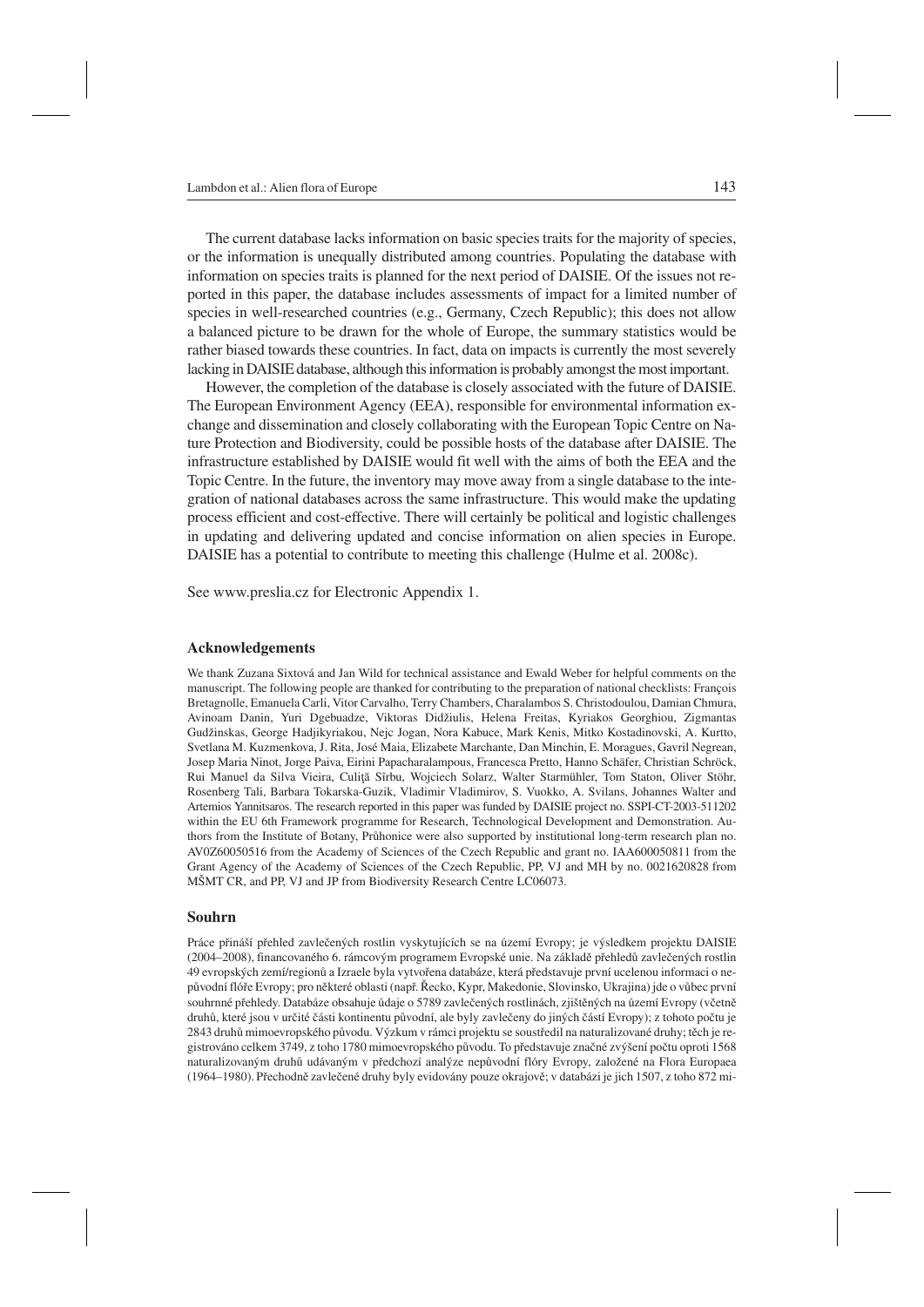moevropského původu. Nejvíce nepůvodních druhů (bez ohledu na statut) je udáváno ze zemí s rozvinutým průmyslem a dobrou tradicí botanického výzkumu: Belgie (1969), Spojené království (1779) a Česká republika (1378). Spojené království (857 druhů), Německo (450), Belgie (447) a Itálie (440) jsou země s nejvyšším počtem naturalizovaných neofytů. Počet naturalizovaných neofytů v evropských zemích je určován interakcí teploty a srážek; stoupá se vzrůstajícím úhrnem srážek, avšak pouze v klimaticky teplejších oblastech. Polovina z celkového počtu dnes známých naturalizovaných neofytů byla do Evropy zavlečena po roce 1899, 25 % po roce 1962 a 10 % po roce 1989. V současné době se do Evropy dostává ročně 6,2 druhu schopných naturalizace. Většina druhů má poměrně omezené rozšíření; polovina naturalizovaných druhů se vyskytuje v méně než pěti zemích. V zavlečené flóře Evropy se vyskytují druhy z 213 čeledí (převládají *Asteraceae*, *Poaceae*, *Rosaceae*, *Fabaceae* a *Brassicaceae*) a 1567 rodů; nejpočetněji zastoupené jsou rody s velkým zastoupením plevelných druhů (*Amaranthus*, *Chenopodium* a *Solanum*) a druhů často pěstovaných pro okrasné účely (*Cotoneaster*). Mezi úspěšnými rody je pouze několik, mezi jejichž zástupci převládají mimoevropské druhy (např. *Oenothera*, *Oxalis*, *Panicum*, *Helianthus*). *Conyza canadensis*, *Helianthus tuberosus* a *Robinia pseudoacacia* jsou nejrozšířenější druhy, vyskytující se v nejvíce zemích či regionech. Celkem 64,1 % druhů se vyskytuje na městských a průmyslových ruderálních stanovištích, 58,5 % na orné půdě, v parcích a zahradách. Mnoho zavlečených druhů se vyskytuje také v travinných a lesních společenstvech (37,4 % a 31,5 % z celkového počtu); nejméně invadovaná jsou rašeliniště a vrchoviště se zhruba jen 10 % z celkového počtu druhů. 62,8 % druhů bylo introdukováno úmyslně, 37,2 % neúmyslně; mezi úmyslně introdukovanými největší podíl (53,1 %) připadá na okrasné a ostatní zahradní druhy. Mezi neúmyslně zavlečenými druhy převládají kontaminace semenářských produktů, minerálních materiálů a ostatních komodit – tímto způsobem se do Evropy dostalo 1091 druhů (76,6 % ze všech zavlečených), dalších 363 druhů spadá na vrub neúmyslnému zavlékání bez souvislosti s komoditami. Z druhů mimoevropského původu jsou nejčastější severoamerické a jihoamerické (45,8 %), 45,9 % zasahuje alespoň částí svého původního rozšíření do Asie, 20,7 % do Afriky; 5,3 % druhů je původem z Austrálie. Na základě druhového složení a vzájemné podobnosti mezi zavlečenými flórami regionů bylo vymezeno pět základních distribučních typů: (1) severozápadní (Skandinávie a UK); (2) středozápadní (od Belgie a Nizozemska po Německo a Švýcarsko); (3) pobaltský, zahrnující státy na pobřeží Baltského moře; (4) středovýchodní (zbývající státy střední a východní Evropy) a (5) jižní, zahrnující Středozemí. Vymezení je dáno především biogeografickými a kulturně-historickými faktory. Článek na závěr shrnuje stav výzkumu rostlinných invazí v Evropě, vymezuje mezery a nastiňuje, jakými cestami by se měl ubírat budoucí výzkum.

#### **References**

- Aiken L. S. & West S. G. (1991): Multiple regression: testing and interpreting interactions. Sage, Newbury Park, USA.
- Albach D. C., Meudt H. M. & Oxelman B. (2005): Piecing together the "new" *Plantaginaceae*. Amer. J. Bot. 92: 297–315.
- Bell C. E., Wilen C. A. & Stanton A. E. (2003): Invasive plants of horticultural origin. Hortscience 38: 14–16.
- Blondel J. & Aronson J. (1999): Biology and wildlife of the Mediterranean Region. Oxford Univ. Press, Oxford, UK.
- Cadotte M. W. & Lovett-Doust J. (2001): Ecological and taxonomic differences between native and introduced plants of southwestern Ontario. – Ecoscience 8: 230–238.
- Cadotte M. W., Murray B. R. & Lovett-Doust J. (2006): Ecological patterns and biological invasions: using regional species inventories in macroecology. – Biol. Invas. 8: 809–821.
- Carlton J. T. (1996): Biological invasions and cryptogenic species. Ecology 77: 1653–1655.
- Castro S. A., Muñoz M. & Jaksic F. M. (2007): Transit towards floristic homogenization on oceanic islands in the south-eastern Pacific: comparing pre-European and current floras. – J. Biogeogr. 34: 213–222.
- Celesti-Grapow L., Alessandrini A., Arrigoni P. V., Banfi E., Bovio M., Brundu G., Cagiotti M., Camarda I., Bernardo L., Conti F., Fascetti S., Galasso G., Gubellini L., La Valva V., Lucchese F., Marchiori S., Mazzola P., Peccenini S., Pretto F., Poldini L., Prosser F., Siniscalco C., Villani M. C., Viegi L., Wilhalm T. & Blasi C. (2008): The inventory of the non-native flora of Italy. – Plant Biosystems 142 (in press).
- Chytrý M., Jarošík V., Pyšek P., Hájek O., Knollová I., Tichý L. & Danihelka J. (2008a): Separating habitat invasibility by alien plants from the actual level of invasion. – Ecology (in press).
- Chytrý M., Maskell L., Pino J., Pyšek P., Vilà M., Font X. & Smart S. (2008b): Habitat invasions by alien plants: a quantitative comparison between Mediterranean, subcontinental and oceanic regions of Europe. – J. Appl. Ecol. 45: 448–458.
- Chytrý M., Pyšek P., Tichý L., Knollová I. & Danihelka J. (2005): Invasions by alien plants in the Czech Republic: a quantitative assessment across habitats. – Preslia 77: 339–354.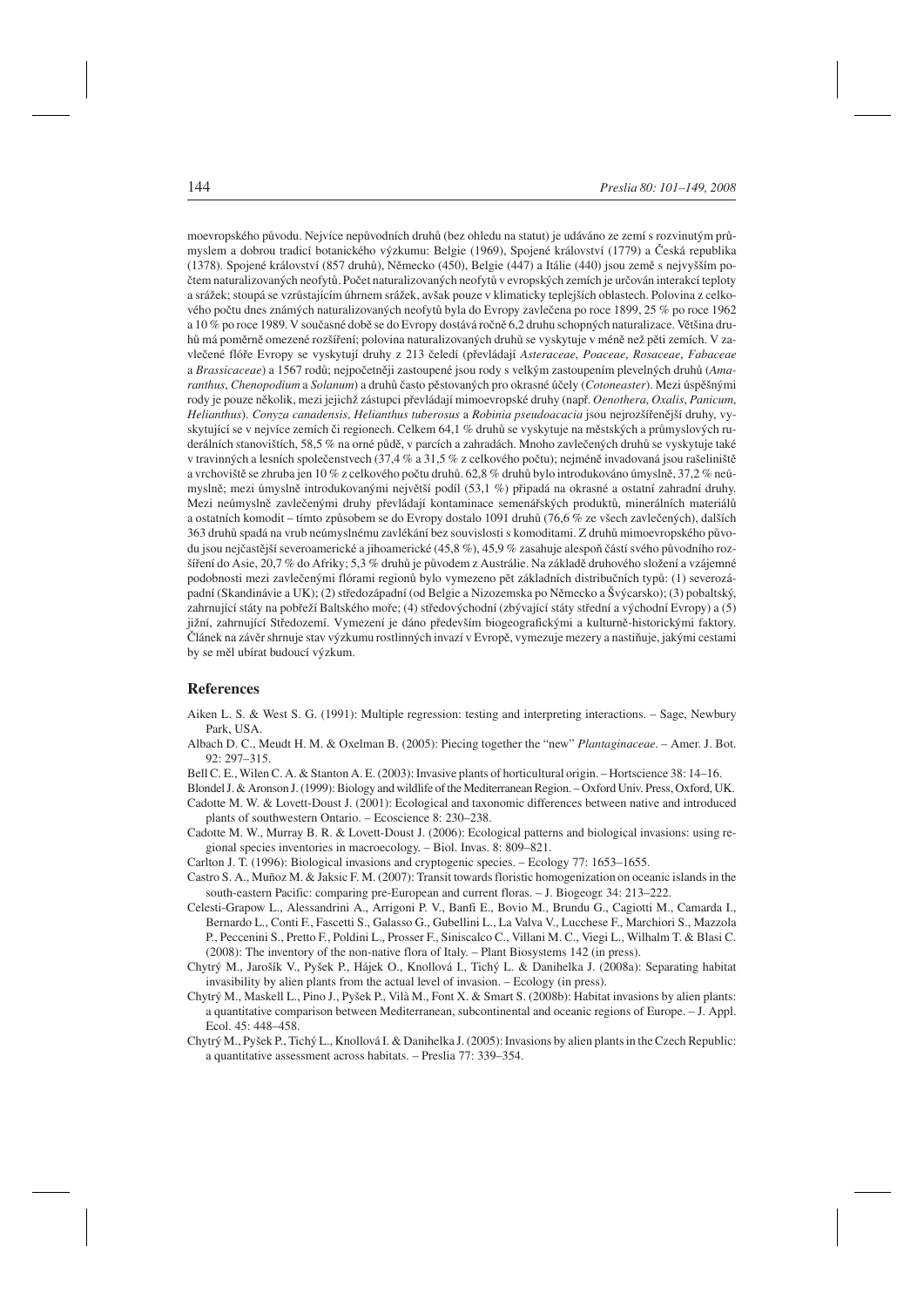- Clement E. J. & Foster M. C. (1994): Alien plants of the British Isles. A provisional catalogue of vascular plants (excluding grasses). – Botanical Society of the British Isles, London.
- Crawley M. J. (1993): GLIM for ecologists. Blackwell Scientific Publications, Oxford.
- Crawley M. J. (2002): Statistical computing: an introduction to data analysis using S-Plus. J. Wiley & Sons, Chichester.
- Crawley M. J., Harvey P. H. & Purvis A. (1996): Comparative ecology of the native and alien floras of the British Isles. – Phil. Trans. R. Soc. London, Series B 351: 1251–1259.
- Daehler C. C. (2001): Darwin's naturalization hypothesis revisited. Amer. Natur. 158: 324–330.
- Daehler C. C. (2006): Invasibility of tropical islands by introduced plants: partitioning the role of isolation and propagule pressure. – Preslia 78: 389–404.
- DAISIE (eds) (2008): The handbook of alien species in Europe. –Springer, Berlin (in press).
- Davies C. E. & Moss D. (2003): EUNIS habitat classification, August 2003. European Topic Centre on Nature Protection and Biodiversity, Paris.
- Essl F. (2007): From ornamental to detrimental? The incipient invasion of Central Europe by *Paulownia tomentosa*. – Preslia 79: 377–389.
- Essl F. & Lambdon P. (2008): The alien bryophytes and lichens of Europe. In: DAISIE (eds), The handbook of alien species in Europe, Springer, Berlin (in press).
- Essl F. & Rabitsch W. (eds) (2002): Neobiota in Österreich. Umweltbundesamt GmbH, Wien.
- Genovesi P. & Shine C. (2003): European strategy on invasive alien species. Council of Europe T-PVS 2003/7.
- Guillerm J. L. (1991): Weed invasion in agricultural areas. In: Groves R.H. & di Castri F. (eds), Biogeography of Mediterranean Invasions, p. 379–392, Cambridge Univ. Press, Cambridge.
- Hamilton M. A., Murray B. R., Cadotte M. W., Hose G. C., Baker A. C., Harris C. J. & Licari D. (2005): Life-history correlates of plant invasiveness at regional and continental scales. – Ecol. Lett. 8: 1066–1074.
- Hijmans R. J., Cameron S. E., Parra J. L., Jones P. G. & Jarvis A. (2005): Very high resolution interpolated climate surfaces for global land areas. – Intern. J. Climatol. 25: 1965–1978.
- Hill M., Baker R., Broad G., Chandler P. J., Copp G. H., Ellis J., Jones D., Hoyland C., Laing I., Longshaw M., Moore N., Parrott D., Pearman D., Preston Ch., Smith R. M. & Waters R. (2005): Audit of non-native species in England. – Report to English Nature, Peterborough, UK.
- Hulme P. E. (2003): Biological invasions: winning the science battles but losing the conservation war? Oryx 37: 178–193.
- Hulme P. E. (2007): Biological invasions in Europe: drivers, pressures, states, impacts and responses. In: Hester R. & Harrison R. M. (eds), Biodiversity under threat issues in environmental science and technology, 25, p. 56–80, Royal Society of Chemistry, Cambridge.
- Hulme P. E., Bacher S., Kenis M., Klotz S., Kühn I., Minchin D., Nentwig W., Olenin S., Panov V., Pergl J., Pyšek P., Roque A., Sol D., Solarz W. & Vilà M. (2008a): Grasping at the routes of biological invasions: a framework for integrating pathways into policy. – J. Appl. Ecol. 45: 403–414.
- Hulme P. E., Brundu G., Camarda I., Dalias P., Lambdon P., Lloret F., Medail F., Moragues E., Suehs C., Traveset A. & Troumbis A. (2008b): Assessing the risks of alien plant invasions on Mediterranean islands. – In: Tokarska-Guzik B., Brock J. H., Brundu G., Child L. E., Pyšek P. & Daehler C. (eds), Plant invasions: human perception, ecological impacts and management, p. 39–56, Backhuys Publishers, Leiden.
- Hulme P. E., Roy D. B., Cunha T. & Larsson T.-B. (2008c): A pan-European inventory of alien species: rationale, implementation and implications for managing biological invasions. – In: DAISIE (eds), The handbook of alien species in Europe, Springer, Berlin (in press).
- International Organization for Plant Information (2006): International Organization for Plant Information website. – URL: [http://bgbm3.bgbm.fu-berlin.de/iopi/gpc/default.asp].
- International Plant Names Index (2006): The International Plant Names Index. URL: [http://www.ipni.org/index.html].
- International Road Federation (2002): World Road Statistics 2002 on CD-ROM. International Road Federation, Geneva.
- Jahodová Š., Fröberg L., Pyšek P., Geltman D., Trybush S. & Karp A. (2007): Taxonomy, identification, genetic relationships and distribution of large *Heracleum* species in Europe. – In: Pyšek P., Cock M. J. W., Nentwig W. & Ravn H. P. (eds), Ecology and management of giant hogweed (*Heracleum mantegazzianum*), p. 1–19, CAB International, Wallingford, UK.
- Kerguélen M. (1999): Index Synonomique de la Flore de France. URL: [http://www.dijon.inra.fr/flore-france/index.htm].
- Klotz S., Kühn I. & Durka W. (eds) (2002): BIOLFLOR Eine Datenbank mit biologisch-ökologischen Merkmalen zur Flora von Deutschland. – Schriftenreihe für Vegetationskunde 38: 1–334.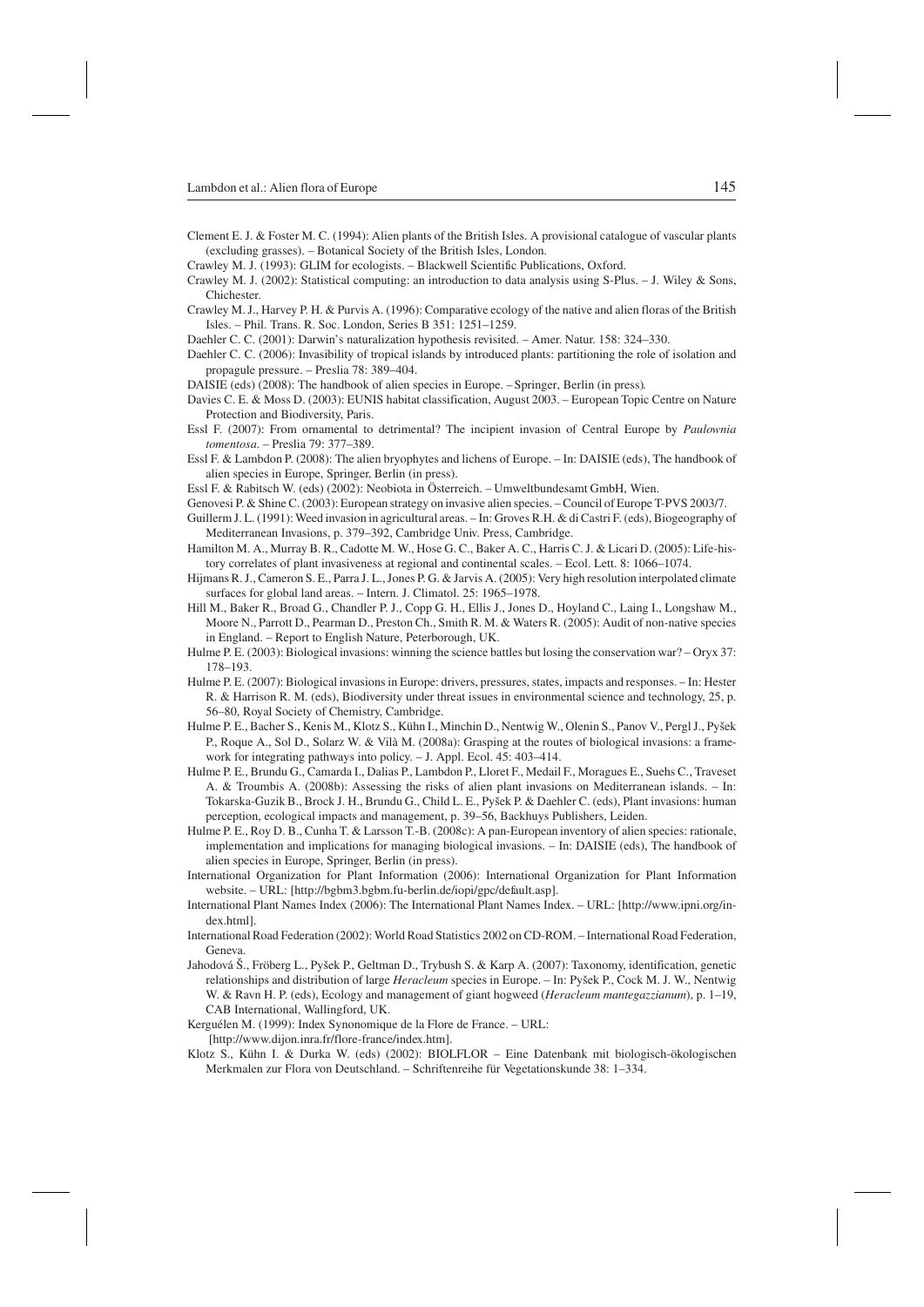- Kollmann J., Bañuelos M. J. & Nielsen S. L. (2007): Effects of virus infection on growth of the invasive alien *Impatiens glandulifera*. – Preslia 79: 33–44.
- Kühn I., Brandenburg M. & Klotz S. (2004): Why do alien plant species that reproduce in natural habitats occur more frequently? – Diversity Distrib. 10: 417–425.
- Kühn I. & Klotz S. (2003): The alien flora of Germany basics from a new German database. In: Child L. E., Brock J. H., Brundu G., Prach K., Pyšek P.,Wade P. M. & Williamson M. (eds), Plant invasions: ecological threats and management solutions, p. 89–100, Backhuys, Leiden.
- Kühn I. & Klotz S. (2006): Urbanization and homogenization comparing the floras of urban and rural areas in Germany. – Biol. Conserv. 127: 292–300.
- Kühn I., May R., Brandl R. & Klotz S. (2003): Plant distribution patterns in Germany: will aliens match natives? Feddes Repert. 114: 559–573.
- Lambdon P. W. (2008a): Is invasiveness a legacy of evolution? Phylogenetic patterns in the alien flora of Mediterranean islands. – J. Ecol. 96: 46–57.
- Lambdon P. W. (2008b): Why is habitat breadth correlated strongly with range size? Trends amongst the alien and native floras of Mediterranean islands. – J. Biogeog. 35: 1095–1105.
- Lambdon P. W. & Hulme P. E. (2006): Predicting the invasion success of Mediterranean alien plants from their introduction characteristics. – Ecography 29: 853-865
- Legendre P. & Legendre L. (1998): Numerical ecology. Ed. 2. Elsevier, Amsterdam.
- Legume Web (2006): International Legume Database and Information Service. URL: [http://www.ildis.org/LegumeWeb].
- Lichstein J. W., Simons T. R., Shriner S. A. & Franzreb K. E. (2002): Spatial autocorrelation and autoregressive models in ecology. – Ecol. Monogr. 72: 445–463.
- Lloret F., Médail F., Brundu G., Camarda I., Moragues E., Rita J., Lambdon P. & Hulme P. E. (2005): Species attributes and invasion success by alien plants on Mediterranean islands. – J. Ecol. 93: 512–520.
- Lloret F., Médail F., Brundu G. & Hulme P.E. (2004): Local and regional abundance of exotic plant species on Mediterranean islands: Are species traits important? – Global Ecol. Biogeogr. 13: 37–45.
- Lonsdale M. (1999): Global patterns of plant invasions and the concept of invasibility. Ecology 80: 1522–1536.
- Mabberley D. (1997): The plant book. Ed. 2. Cambridge Univ. Press, Cambridge.
- Mack R. N. (2000): Cultivation fosters plant naturalization by reducing environmental stochasticity. Biol. Invas. 2: 111–122.
- Mack R. N., Simberloff D., Lonsdale W. M., Evans H., Clout M. & Bazzaz F. A. (2000): Biotic invasions: causes, epidemiology, global consequences, and control. – Ecol. Appl. 10: 689–710.
- Magallón S. & Sanderson M. J. (2001): Absolute diversification rates in Angiosperm clades. Evolution 55: 1762–1780.
- McKinney M. (2001): Effects of human population, area, and time on non-native plant and fish diversity in the United States. – Biol. Conserv. 100: 243–252.
- McKinney M. (2004): Measuring floristic homogenization by non-native plants in North America. Global Ecol. Biogeogr. 13: 47–53.
- McKinney M. (2006): Correlated non-native species richness of birds, mammals, herptiles and plants: scale effects of area, human population and native plants. – Biol. Invas. 8: 415–425.
- Mihulka S. & Pyšek P. (2001): Invasion history of *Oenothera* congeners in Europe: a comparative study of spreading rates in the last 200 years. – J. Biogeogr. 28: 597–609.
- Mihulka S., Pyšek P., Martínková J. & Jarošík V. (2006): Invasiveness of *Oenothera* congeners alien to Europe: Jack of all trades, master of invasion? – Persp. Plant Ecol. Evolut. Syst. 8: 83–96.
- Moravcová L., Pyšek P., Pergl J., Perglová I. & Jarošík V. (2006): Seasonal pattern of germination and seed longevity in the invasive species *Heracleum mantegazzianum.* – Preslia 78: 287–301.
- Miller C., Kettunen M. & Shine C. (2006): Scope options for EU action on invasive alien species (IAS) Final report for the European Commission. – Institute for European Environmental Policy (IEEP), Brussels, Belgium.
- Mooney H. A. & Hobbs R. J. (eds) (2000): Invasive species in a changing world. Island Press, Washington.
- Olden J. D., LeRoy Poff N., Douglas M. R., Douglas M. E. & Fausch K. D. (2004): Ecological and evolutionary consequences of biotic homogenization. – Trends Ecol. Evol. 19: 18–24.
- Palmer M. W. (2006): Scale dependence of native and alien species richness in North American floras. Preslia 78: 427–436.
- Perglová I., Pergl J. & Pyšek P. (2006): Flowering phenology and reproductive effort of the invasive alien plant *Heracleum mantegazzianum.* – Preslia 78: 265–285.
- Pimentel D., Lach L., Zuniga R. & Morrison D. (2000): Environmental and economic costs of nonindigenous species in the United States. – Bioscience 50: 53–65.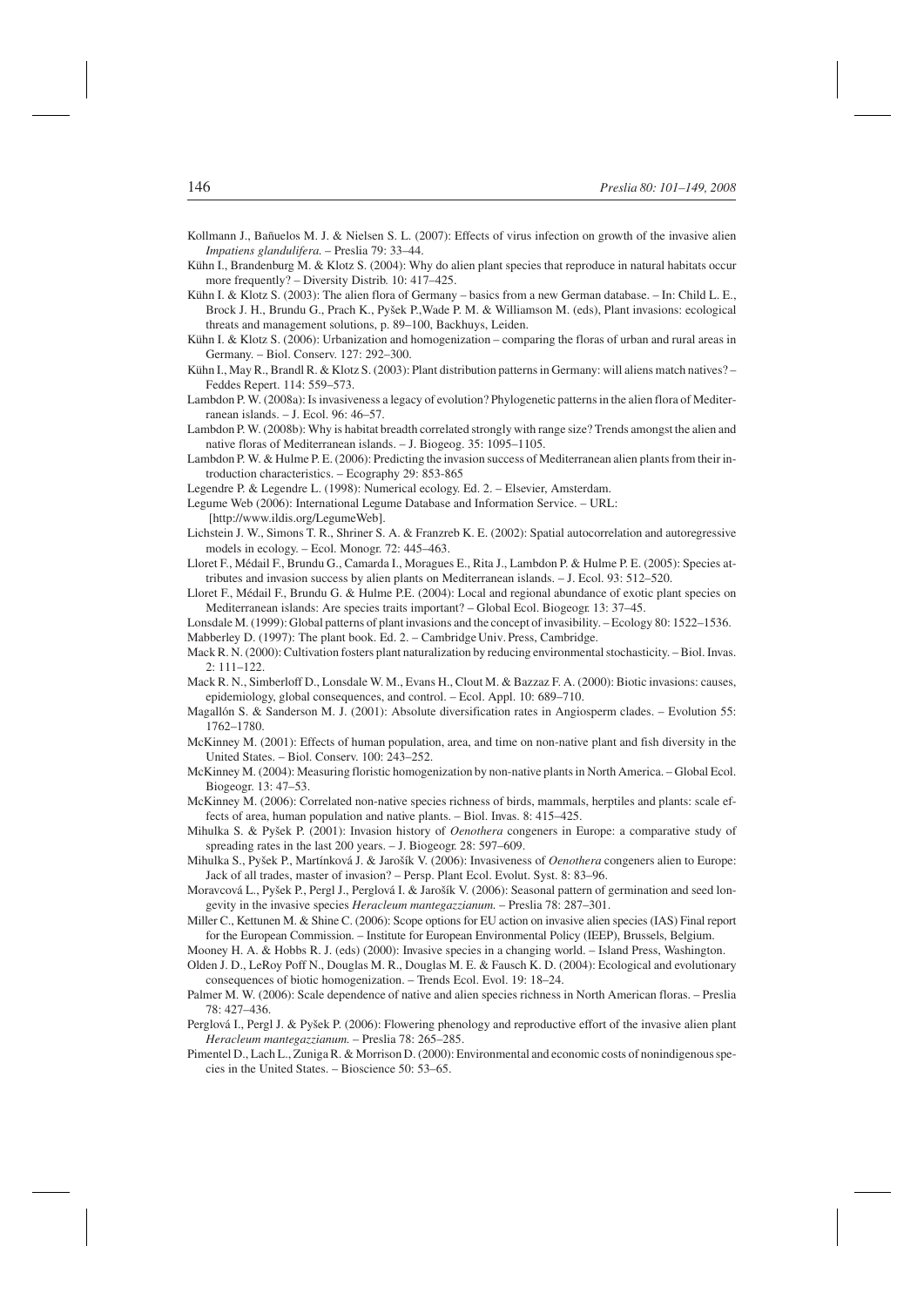- Pimentel D., McNair S., Janecka J., Wightman J., Simmonds C., O'Connell C., Wong E., Russel L., Zern J., Aquino T. & Tsomondo T. (2001): Economic and environmental threats of alien plant, animal, and microbe invasions. – Agroecosystems and Environment 84: 1–20.
- Preston C. D., Pearman D. A. & Dines T. D. (2002): New atlas of the British and Irish flora. Oxford Univ. Press, Oxford.
- Preston C. D., Pearman D. A. & Hall A. R. (2004): Archaeophytes in Britain. Bot. J. Linn. Soc. 145: 257–294.
- Pyšek P. (2003): How reliable are data on alien species in Flora Europaea? Flora 198: 499–507.
- Pyšek P. & Hulme P. E. (2005): Spatio-temporal dynamics of plant invasions: linking pattern to process. Ecoscience 12: 302–315.
- Pyšek P. & Jarošík V. (2005): Residence time determines the distribution of alien plants. In: Inderjit (ed.), Invasive plants: ecological and agricultural aspects, p. 77–96, Birkhäuser Verlag-AG, Basel.
- Pyšek P., Jarošík V., Chytrý M., Kropáč Z., Tichý L. & Wild J. (2005): Alien plants in temperate weed communities: Prehistoric and recent invaders occupy different habitats. – Ecology 86: 772–785.
- Pyšek P., Jarošík V. & Kučera T. (2002a): Patterns of invasion in temperate nature reserves. Biol. Conserv. 104: 13–24.
- Pyšek P. & Richardson D. M. (2006): The biogeography of naturalization in alien plants. J. Biogeogr. 33: 2040–2050.
- Pyšek P. & Richardson D. M. (2007): Traits associated with invasiveness in alien plants: where do we stand? In: Nentwig W. (ed.), Biological invasions, Ecological Studies 193, p. 97–125, Springer-Verlag, Berlin & Heidelberg.
- Pyšek P., Richardson D. M. & Jarošík V. (2006): Who cites who in the invasion zoo: insights from an analysis of the most highly cited papers in invasion ecology. – Preslia 78: 437–468.
- Pyšek P., Richardson D. M., Rejmánek M., Webster G., Williamson M. & Kirschner J. (2004a): Alien plants in checklists and floras: towards better communication between taxonomists and ecologists. – Taxon 53: 131–143.
- Pyšek P., Richardson D. M. & Williamson M. (2004b): Predicting and explaining plant invasions through analysis of source area floras: some critical considerations. – Diversity Distrib. 10: 179–187.
- Pyšek P., Sádlo J. & Mandák B. (2002b): Catalogue of alien plants of the Czech Republic. Preslia 74: 97–186.
- Pyšek P., Sádlo J. & Mandák B. (2003a): Alien flora of the Czech Republic, its composition, structure and history. – In: Child L. E., Brock J. H., Brundu G., Prach K., Pyšek P., Wade P. M. & Williamson M. (eds), Plant invasions: Ecological threats and management solutions, p. 113–130, Backhuys Publishers, Leiden.
- Pyšek P., Sádlo J., Mandák B. & Jarošík V. (2003b): Czech alien flora and a historical pattern of its formation: what came first to Central Europe? – Oecologia 135: 122–130.
- Qian H., McKinney M. L. & Kühn I. (2008): Effects of introduced species on floristic similarity: comparing two US states. – Basic Appl. Ecol. (in press, doi:10.1016/j.baae.2007.11.004).
- Quinn G. P. & Keough M. J. (2002): Experimental design and data analysis for biologists. Cambridge Univ. Press, Cambridge.
- Rejmánek M. (2000): Invasive plants: approaches and predictions. Austral Ecol. 25: 497–506.
- Reynolds S. C. P. (2002): A catalogue of alien plants in Ireland. National Botanic Gardens Glasnevin Occasional Papers 14: 1–414.
- Richardson D. M. & Pyšek P. (2006): Plant invasions: merging the concepts of species invasiveness and community invasibility. – Progr. Phys. Geogr. 30: 409–431.
- Richardson D. M., Pyšek P., Rejmánek M., Barbour M. G., Panetta F. D. & West C. J. (2000): Naturalization and invasion of alien plants: concepts and definitions. – Diversity Distrib. 6: 93–107.
- Roques A., Rabitsch W., Lopez-Vaamonde C., Nentwig W. & Kenis M. (2008): Alien terrestrial invertebrates of Europe. – In: DAISIE (eds), The handbook of alien species in Europe, Springer, Berlin (in press).
- Sádlo J., Chytrý M. & Pyšek P. (2007): Regional species pools of vascular plants in habitats of the Czech Republic. – Preslia 79: 303–321.
- Sax D. F. (2001): Latitudinal gradients and geographic ranges of exotic species: implications for biogeography. J. Biogeogr. 28: 139–150.
- Schäfer H. (2002): Flora of the Azores. A field guide. Margraf Verlag, Weikersheim, Netherlands.
- Schäfer H. (2003): Chorology and diversity of the Azorean flora. Gebründer Borntraeger, Stuttgart.
- Sokal R. R. & Rohlf F. J. (1995): Biometry. Ed. 3. Freeman, New York, USA.
- Stace C. (1991): New flora of the British Isles. Cambridge Univ. Press, Cambridge.
- Stevens P. F. (2001 onwards): Angiosperm Phylogeny Website. Version 7, May 2006. URL: [http://www.mobot.org/MOBOT/research/Apweb].
- Stohlgren T., Jarnevich C., Chong G. W. & Evangelista P. H. (2006): Scale and plant invasions: a theory of biotic acceptance. – Preslia 78: 405–426.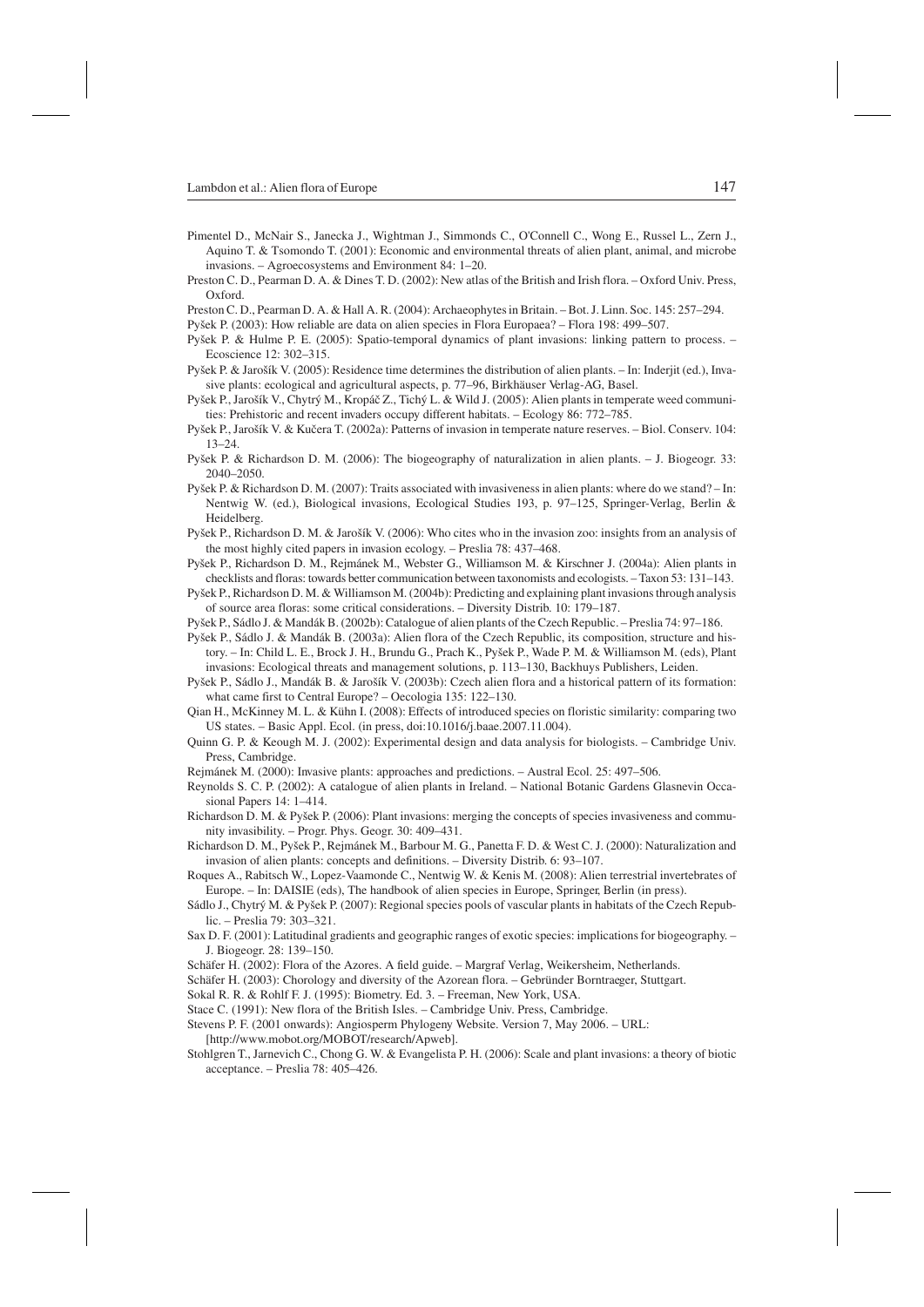- Taylor B. W. & Irwin R. E. (2004): Linking economic activities to the distribution of exotic plants. Proc. Natl. Acad. Sci. 101: 17725–17730.
- ter Braak C. J. F. & Šmilauer P. (2002): CANOCO reference manual and CanoDraw for Windows user's guide: software for canonical community ordination. Version 4.5. – Microcomputer Power, Ithaca, NY.
- Tutin T. G., Burges N. A., Chater A. O., Edmondson J. R., Heywood V. H., Moore D. M., Valentine D. H., Walters S. M. & Webb D. A. (1993): Flora Europaea. Vol. 1. Ed 2. – Cambridge Univ. Press, Cambridge.
- Tutin T. G., Heywood V. H., Burges N. A., Moore D. M., Valentine D. H., Walters S. M. & Webb D. A. (eds) (1964–1980): Flora Europaea. Vols. 1–5. – Cambridge Univ. Press, Cambridge.
- Vilà M. & Pujadas J. (2001): Land-use and socio-economic correlates of plant invasions in European and North African countries. – Biol. Conserv. 100: 397–401.
- Walker K. J. (2007): The last thirty five years: recent changes in the flora of the British Isles. Watsonia 26: 291–302.
- Weber E. (2003): Invasive plant species of the world. A reference guide to environmental weeds. CAB International Publishing, Wallingford.
- Weber E. F. (1997): The alien flora of Europe: a taxonomic and biogeographic overview. J. Veget. Sci. 8: 565–572.
- Weidema I. R. (ed.) (2000): Introduced species in the Nordic countries. Nord Environment 13: 1–242.
- Wittenberg R. & Cock M. J. W. (2001): Invasive alien species: A toolkit for best prevention and management practices. – CAB International, Wallingford.

Received 13 February 2008 Revision received 10 March 2008 Accepted 12 March 2008

Appendix 1. – Terms related to the invasion status, origin status (based on Pyšek et al. 2004a, Richardson et al. 2000) and classification of pathways as used in the present paper.

# **ORIGIN AND INVASION STATUS**

**Native plants** (indigenous) are taxa that have originated in a given area without human involvement or that have arrived there without intentional or unintentional intervention of humans from an area in which they are native. The definition excludes products of hybridization involving alien taxa since human involvement in this case includes the introduction of an alien parent.

**Alien plants**(exotic, introduced, non-native, non-indigenous plants) are taxa in a given area whose presence there is due to intentional or unintentional human involvement, or which have arrived there without the help of people from an area in which they are alien. Taxa can be alien to any definable area, e.g. continents, islands, bio- or ecoregions, or any political entity (e.g., countries, states, provinces). In the present paper we distinguish plant taxa

**alien** *to* **Europe**: this group includes taxa whose native distribution is outside Europe

**alien** *in* **Europe**: this group includes taxa that are alien to at least one European region, regardless of whether their origin is outside Europe or in another part of the continent; the group therefore includes all aliens *to* Europe plus species with native distribution area in a part of Europe

**Casual alien plants** are taxa that may reproduce occasionally outside cultivation in an area, but that eventually die out because they do not form self-replacing populations, and rely on repeated introductions for their persistence.

**Naturalized alien plants** are taxa that sustain self-replacing populations for a period of time long enough to experience extreme climatic events in the area, and reproduce without direct intervention by people (or in spite of human intervention) by recruitment from seed or vegetative parts capable of independent growth.

**Invasive alien plants** are a subset of naturalized plants that produce reproductive offspring, often in very large numbers, at considerable distances from the parent plants and thus have the potential to spread over a large area. The definition is not bound to a type of habitat, hence a species may be invasive in natural or human-made habitats.

**Cryptogenic** species are those in which it cannot be with certainty decided whether they are native or alien to a region (Carlton 1996).

# **RESIDENCE TIME STATUS**